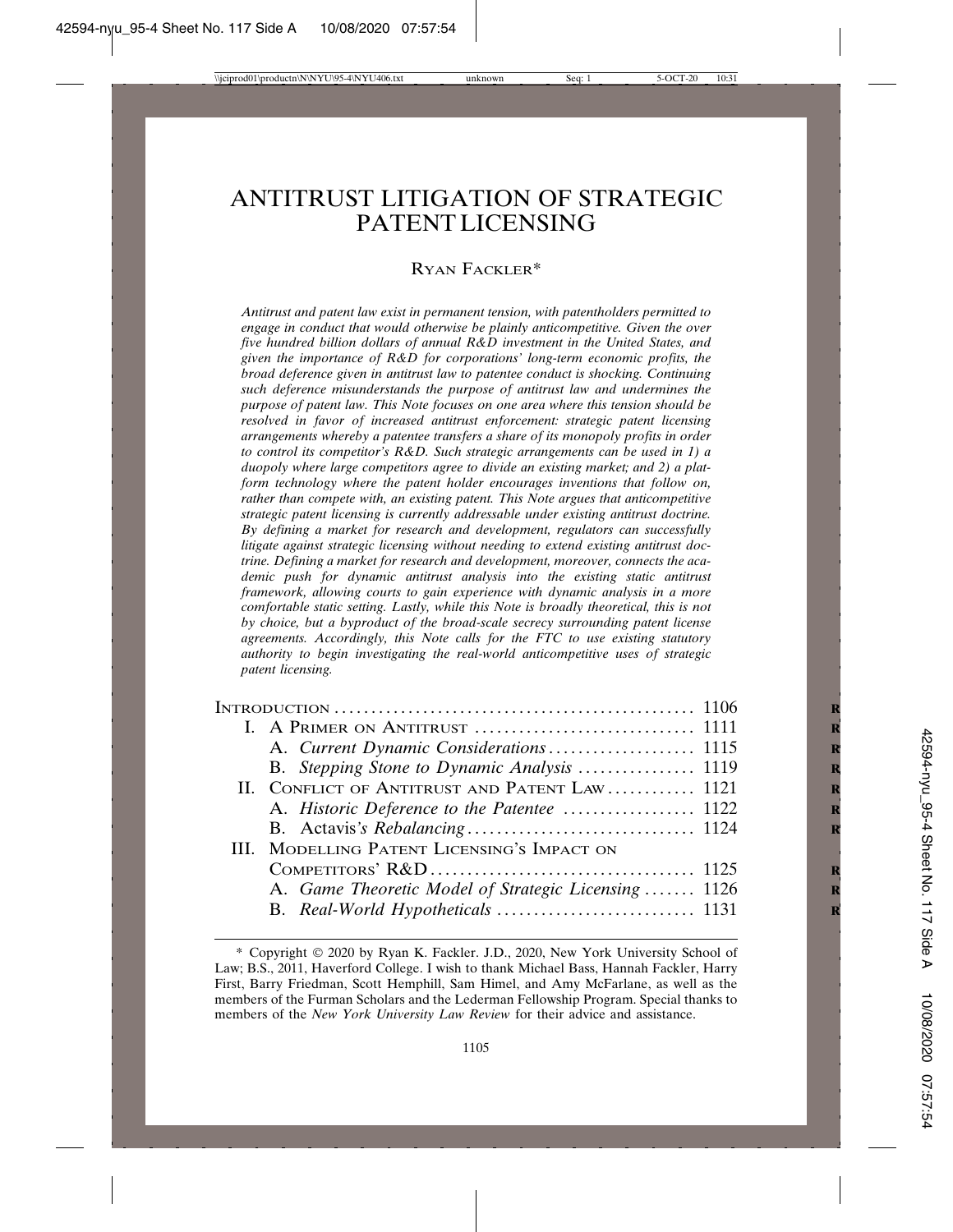|                                          |  | 1. |                                                      |  |  |  |  |
|------------------------------------------|--|----|------------------------------------------------------|--|--|--|--|
|                                          |  | 2. |                                                      |  |  |  |  |
|                                          |  | 3. |                                                      |  |  |  |  |
| IV. PAYMENTS THROUGH PATENT LICENSING IS |  |    |                                                      |  |  |  |  |
|                                          |  |    | ADDRESSABLE UNDER EXISTING JURISPRUDENCE  1135       |  |  |  |  |
|                                          |  |    | A. The Sherman Act Section 1 Case: Patent Licensing  |  |  |  |  |
|                                          |  |    |                                                      |  |  |  |  |
|                                          |  |    | 1. Actavis, While Analogous, Is Not Perfectly        |  |  |  |  |
|                                          |  |    | Applicable to Strategic Patent Licensing  1137       |  |  |  |  |
|                                          |  | 2. | The Differences Are Not So Large, and a              |  |  |  |  |
|                                          |  |    | Market for R&D Bridges the Gap  1138                 |  |  |  |  |
|                                          |  | 3. | Section 1 Enforcement Does Not Require               |  |  |  |  |
|                                          |  |    | Judicial Judgments on Optimal Licensing Rates . 1140 |  |  |  |  |
|                                          |  |    | B. The Sherman Act Section 2 Case: Licensing to      |  |  |  |  |
|                                          |  |    |                                                      |  |  |  |  |
|                                          |  |    | V. FTC AUTHORITY TO INVESTIGATE ANTICOMPETITIVE      |  |  |  |  |
|                                          |  |    |                                                      |  |  |  |  |
|                                          |  |    |                                                      |  |  |  |  |
|                                          |  |    | B. The FTC Can Use This Power Again  1147            |  |  |  |  |
|                                          |  |    |                                                      |  |  |  |  |
|                                          |  |    |                                                      |  |  |  |  |

#### **INTRODUCTION**

Antitrust law has a single-minded focus on maximizing consumer welfare by fostering economic competition.<sup>1</sup> Competition for antitrust purposes is not an end in itself, but a means for improving consumer welfare through lowered prices and expanded output for consumers.<sup>2</sup> As a consequence, antitrust laws condemn monopolies for their exclu-

 $1$  Phillip E. Areeda & Herbert Hovenkamp, Antitrust Law: An Analysis of ANTITRUST PRINCIPLES AND THEIR APPLICATION ¶ 100a (last updated May 2019). While other goals—e.g., maximizing total surplus—are defensible goals for antitrust law, in practice consumer welfare is king. As the Federal Trade Commission (FTC) unambiguously declares: "The FTC's competition mission is to enforce the rules of the competitive marketplace — the antitrust laws. These laws promote vigorous competition and protect consumers from anticompetitive mergers and business practices. The FTC's Bureau of Competition . . . enforces the antitrust laws for the benefit of consumers." Fed. Trade Comm'n, *Guide to Antitrust Laws*, FED. TRADE COMMISSION, http://www.ftc.gov/ tips-advice/competition-guidance/guide-antitrust-laws (last visited Mar. 22, 2020).

<sup>2</sup> In the floor debate over the passage of the Sherman Act in 1890, Senator Sherman described how a cartel "can control the market, raise or lower prices, as will best promote its selfish interests . . . . Its governing motive is to increase the profits of the parties composing it. The law of selfishness, uncontrolled by competition, compels it to disregard the interest of the consumer." 21 CONG. REC. 2457 (1890).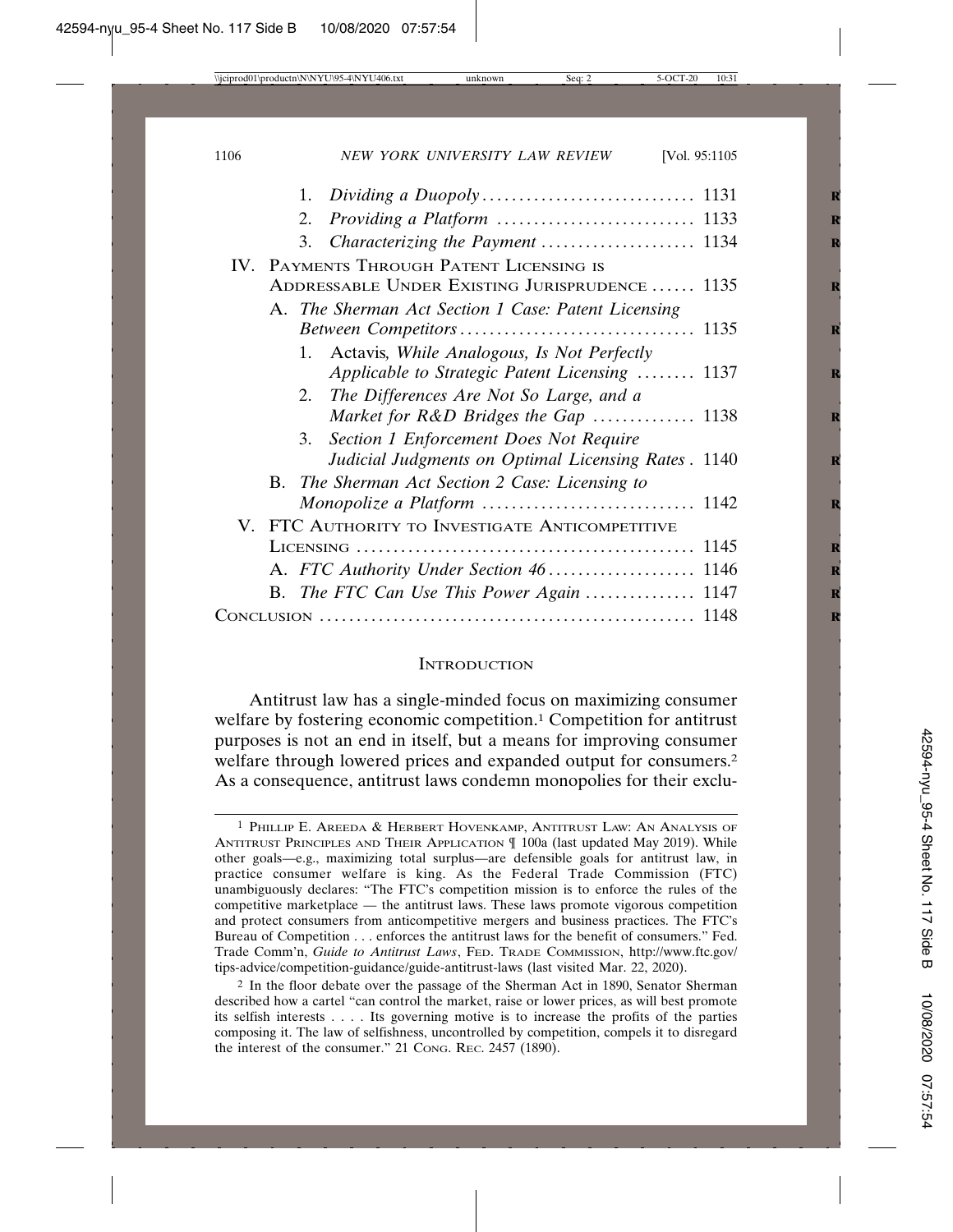sionary conduct that raises prices on consumers, not merely for their size.3

Patents, however, exist in inherent conflict with antitrust's focus on current consumer welfare. Patents grant an entity a temporary monopoly over an invention, thereby privatizing knowledge that otherwise would be a public good.4 While this transfer from the public to the private can be justified philosophically as, for example, a "natural right,"<sup>5</sup> or economically by appeal to societal efficiency,<sup>6</sup> a tension is inescapable: A patentee is explicitly permitted to engage in conduct that otherwise violates antitrust law.7

This tension between antitrust and patent law stems, in part, from the mismatch in timeframes. Antitrust is static,<sup>8</sup> concerned with cur-

4 United States v. Am. Bell Tel. Co., 128 U.S. 315, 370 (1888) ("The United States, by issuing the patents . . . , has taken from the public rights of immense value and bestowed them upon the patentee."); *see also* 35 U.S.C. § 271 (2018) (prohibiting patent infringement and granting patent owners rights over their inventions). Patents are (in some form) an ancient custom, stretching back approximately 2500 years to the Greek city Sybaris. *See* CHARLES ANTHON, A CLASSICAL DICTIONARY: CONTAINING AN ACCOUNT OF THE PRINCIPAL PROPER NAMES MENTIONED IN ANCIENT AUTHORS, AND INTENDED TO ELUCIDATE ALL THE IMPORTANT POINTS CONNECTED WITH THE GEOGRAPHY, HISTORY, BIOGRAPHY, MYTHOLOGY, AND FINE ARTS OF THE GREEKS AND ROMANS TOGETHER WITH AN ACCOUNT OF COINS, WEIGHTS, AND MEASURES, WITH TABULAR VALUES OF THE SAME 1273 (1848) (discussing one year long patents for any discovered "refinement in luxury").

5 *See* William Fisher, *Theories of Intellectual Property*, *in* NEW ESSAYS IN THE LEGAL AND POLITICAL THEORY OF PROPERTY 168 (Stephen R. Munzer ed., 2001) (discussing several philosophical theories justifying patent rights).

6 *See, e.g.*, William M. Landes & Richard A. Posner, *An Economic Analysis of Copyright Law*, 18 J. LEGAL STUD. 325, 326–33 (1989) ("For copyright law to promote economic efficiency, its principal legal doctrines must, at least approximately, maximize the benefits from creating additional works minus both the losses from limiting access and the costs of administering copyright protection.").

7 *E.g.*, 35 U.S.C. § 261 (permitting exclusive territorial licenses, which would, absent the Patent Act, be condemned per se as horizontal market division). A patentee can trade consumer welfare for producer welfare by, for example, freely dividing territory among distributors, conduct that otherwise would be subject to antitrust scrutiny. *See* Herbert Hovenkamp, *The Rule of Reason and the Scope of the Patent*, 52 SAN DIEGO L. REV. 515, 542 (2015) [hereinafter Hovenkamp, *Scope of the Patent*].

8 By "static" this Note—consistent with the economics and antitrust literatures means: "focused on the short-term consequences to the exclusion of consideration the future." *See, e.g.*, Douglas H. Ginsburg & Joshua D. Wright, *Dynamic Analysis and the Limits of Antitrust Institutions*, 78 ANTITRUST L.J. 1, 1–2 (2012) (discussing the limitations of the static model of antitrust). Readers can feel free to substitute "myopic" or "shortterm" for "static" if they would prefer.

<sup>3</sup> *See, e.g.*, Verizon Commc'ns Inc. v. Law Offices of Curtis V. Trinko, LLP, 540 U.S. 398, 407 (2004) ("To safeguard the incentive to innovate, the possession of monopoly power will not be found unlawful unless it is accompanied by an element of anticompetitive *conduct.*"). Similarly, antitrust laws do not condemn all agreements between competitors, only those that "may suppress or even destroy competition." Bd. of Trade of Chi. v. United States, 246 U.S. 231, 238 (1918).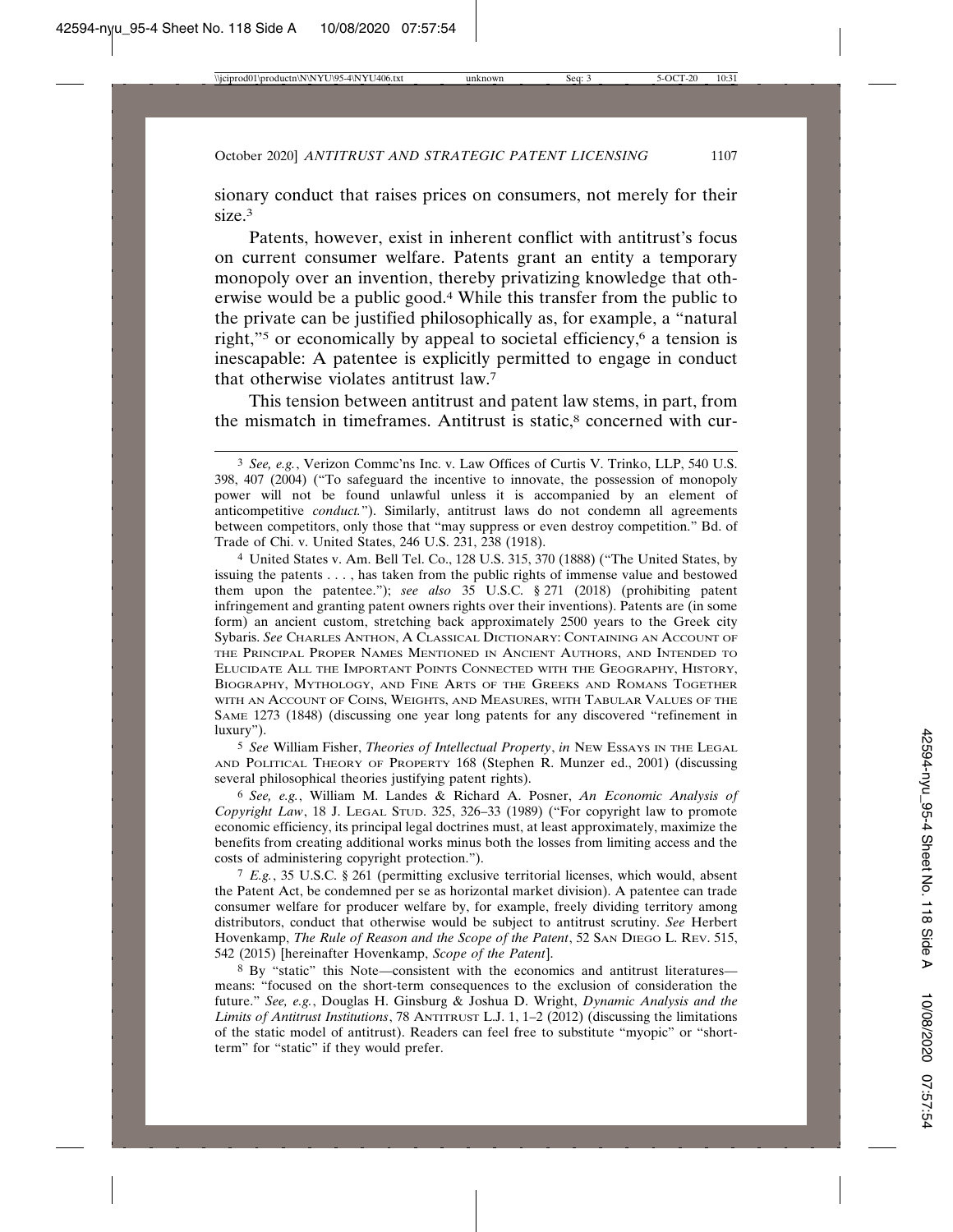rent consumer welfare in the short term.9 Patents, by contrast, are dynamic,10 concerned with long-term incentives to innovate.11 In the short term, however, the patent's monopoly is simply a deadweight welfare loss, inefficiently transferring consumer welfare to the patentee.12 As such, antitrust law would ignore patents' long-term benefits and unequivocally condemn patents' short-term consumer harms.

To resolve this inherent temporal incompatibility between antitrust and patent law, the Supreme Court has historically deferred to patent law: When conduct falls "within the scope" of the patent's monopoly grant, the conduct is immunized from antitrust scrutiny.13 Only when the patentholder "steps out of the scope of his patent

12 *See, e.g.*, Ramsi A. Woodcock, *Innovation and Reverse Payments*, 44 FLA. ST. U. L. REV. 773, 792 (2017) (discussing how, statically, "the entire institution of patent protection can only harm consumers").

13 United States v. Gen. Elec. Co., 272 U.S. 476, 485 (1926). For a broader discussion of the "scope of the patent test," see Hovenkamp, *Scope of the Patent*, *supra* note 7, at 525–30.

<sup>9</sup> *See id.* at 1 (2012) ("The static model of competition dominates modern antitrust analysis. . . . In particular, it ignores the impact that competitive activities undertaken today will have upon future market conditions."); *see also* J. Gregory Sidak & David J. Teece, *Dynamic Competition in Antitrust Law*, 5 J. COMPETITION L. & ECON. 581, 602 (2009) (discussing the lack of antitrust concern with competition for innovation). Sections 1 and 2 of the Sherman Act—the United States' primary antitrust tools condemning anticompetitive agreements and monopolization respectively—do not, for example, allow long-run benefits to offset short-term harms. *See infra* Section I.A. Similarly, in the context of mergers and acquisitions, section 7 of the Clayton Act does permit limited forwardlooking defenses, but the concern is grounded in the immediate impact the merger may have on current prices and output. *See infra* Section I.A.

<sup>10</sup> "[C]ommentators have used the term 'dynamic analysis' in at least two different ways. The first refers to incorporating the creation of new products and business models into the static model of competition. The second refers more broadly to the relationship between present competitive activities and future market conditions." Ginsburg & Wright, *supra* note 8, at 1–2. This Note, like Ginsburg and Wright, will adopt the latter definition of dynamic: a forward-looking perspective that incorporates all the consideration of static analysis *and* also incorporates concern for future welfare. Readers can feel free to substitute "long-term" for "dynamic" if they would prefer.

<sup>11</sup> U.S. CONST. art. I, § 8, cl. 8 (establishing as the purpose of patents the "*promot[ion]* [of] the [p]rogress of [s]cience") (emphasis added). The question of whether patent rights promote innovation is an incredibly complex empirical task, with mixed evidence. *Compare* Josh Lerner, *The Empirical Impact of Intellectual Property Rights on Innovation: Puzzles and Clues*, 99 AM. ECON. REV. 343, 347 (2009) ("Adjusting for the change in overall patenting, the impact of patent protection-enhancing shifts on applications by residents was actually negative . . . ."), *and* Heidi L. Williams, *Intellectual Property Rights and Innovation: Evidence from the Human Genome*, 121 J. POL. ECON. 1, 1 (2013) (estimating a twenty to thirty percent reduction in research and development as a result of a private firm's IP rights over certain human genes), *with* Cassandra Mehlig Sweet & Dalibor Sacha Eterovic Maggio, *Do Stronger Intellectual Property Rights Increase Innovation?*, 66 WORLD DEV. 665, 665 (2015) (finding that higher levels of intellectual property rights are associated with increased innovation and economic complexity in countries with an above-average level of development).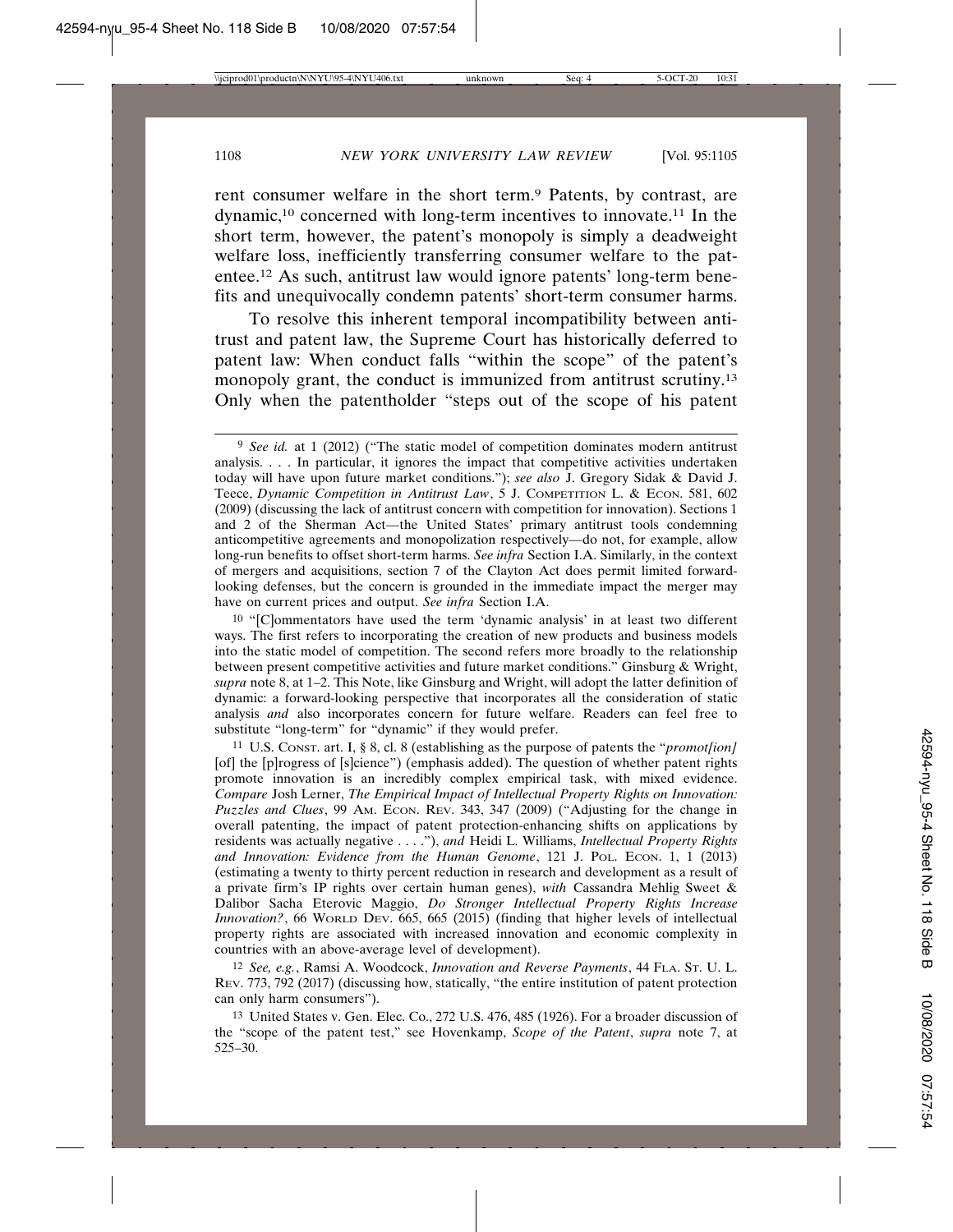rights" does he subject himself to inquiry under antitrust laws.14 Traditionally, this scope was broad, with courts condemning only a limited set of conduct.15

Recently, however, the Supreme Court has begun to cabin the scope of the patent test. In *FTC v. Actavis, Inc.*, the Court analyzed a payment scheme whereby a pharmaceutical patentholder paid a potential generic competitor to delay market entry of a generic version of the drug.16 The Court held that such a reverse payment—a payment *from* a patentholder *to* a competitor—was anticompetitive, without regard to the underlying validity of the patent, focusing instead on whether the reverse payment "likely seeks to prevent the risk of competition."17 The reaction by lower courts to *Actavis* has been limited largely to analogous fact patterns.<sup>18</sup>

This predictable response is short sighted, misunderstands the power of antitrust law, and undermines the purpose of patent law: The temporary consumer harm from a patentee's monopoly power is only economically justified because this monopoly power serves as a primary driver of innovation.19 When, accordingly, patentee conduct depresses innovation, the present monopoly grant is unjustified. The

15 *See* Bruce B. Wilson, Special Assistant to the Assistant Attorney Gen., Antitrust Div., Dep't of Justice, Patent and Know-How License Agreements: Field of Use, Territorial, Price and Quantity Restrictions, Remarks Before the Fourth New England Antitrust Conference (Nov. 6, 1970) (describing the nine "No-No's" of patent licensing). While these enumerated "No-No's" were later repudiated, Charles F. Rule, *The Administration's Views: Antitrust Analysis After the Nine No-No's*, 55 ANTITRUST L.J. 365, 365 (1986), judicial deference to patentholder conduct remained strong. *See* Hovenkamp, *Scope of the Patent*, *supra* note 7, at 516–21 (describing the historical treatment of patentee conduct under antitrust law).

16 570 U.S. 136, 147 (2013) (holding that while the patentholder had only restricted competition within the duration of its patent's term, this did not "immunize the agreement from antitrust attack").

17 *Id.* at 157. Chief Justice Roberts's dissent objected heavily to the majority's narrow treatment of the patent's scope. *Id*. at 160–65 (Roberts, C.J., dissenting).

18 *See, e.g.*, United Food & Commercial Workers Local 1776 v. Teikoku Pharma USA, Inc., 74 F. Supp. 3d 1052, 1058 (N.D. Cal. 2014) (alleging that brand-name distributor and manufacturer of Lipoderm offered free product and deferred competition in exchange for agreement by the generic manufacturer to delay market entry); *In re* Loestrin 24 FE Antitrust Litig., 45 F. Supp. 3d 180, 189–91 (D.R.I. 2014) (holding that *Actavis* applied only to explicit, cash pay-for-delay schemes), *rev'd*, 814 F.3d 538, 549 (1st Cir. 2016).

19 *See, e.g.*, U.S. CONST. art. I, § 8, cl. 8 (establishing as the purpose of patents the "promot[ion] [of] the [p]rogress of [s]cience").

<sup>14</sup> *Gen. Elec.*, 272 U.S. at 485. This question of scope was alternatively posed as: "[I]s more being monopolized than what the patent grants, or is the practice merely maximizing the reward attributable to the . . . patent?" WARD S. BOWMAN, JR., PATENT AND ANTITRUST LAW: A LEGAL AND ECONOMIC APPRAISAL 9 (1973). For example, in *United States v. Line Material Co.* the Court condemned a cross-licensing agreement that effectuated a price-fixing scheme because "the possession of a valid patent . . . does not give the patentee any exemption from the provisions of the Sherman Act beyond the limits of the patent monopoly." 333 U.S. 287, 308 (1948).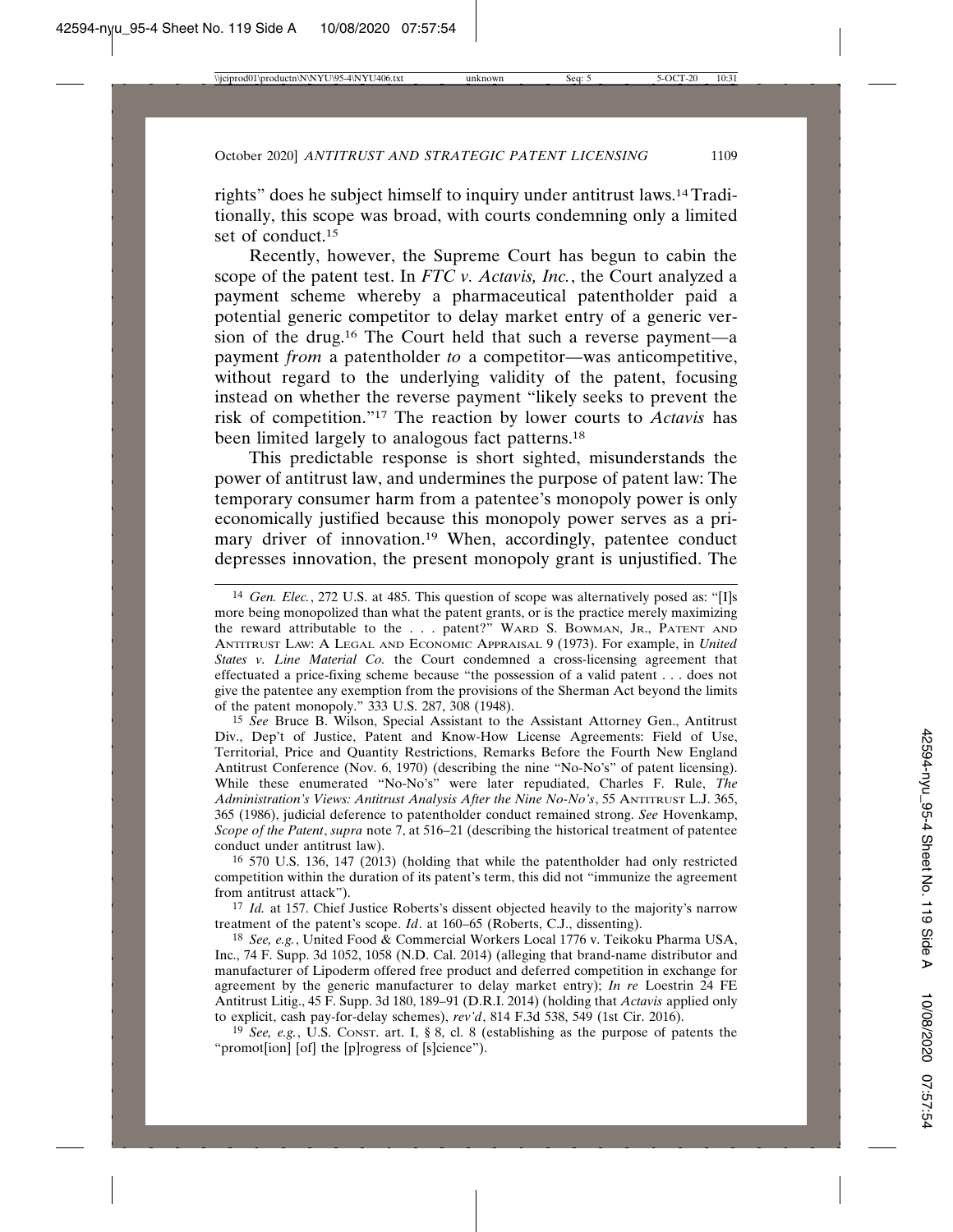modest reweighting of antitrust and patent law in *Actavis* is insufficient to address such patentee abuses.

This Note argues that antitrust enforcement cannot ignore the direct impact that patentee conduct has on ongoing research and development (R&D). By influencing competitors' R&D decisions, firms can anticompetitively depress future competition.20 Depressing R&D can benefit colluding horizontal competitors by ensuring each party obtains a share of long-run, stable monopoly profits.<sup>21</sup> Additionally, controlling competitors' R&D decisions can anticompetitively maintain existing monopoly power, by encouraging competitors to innovate on top of, rather than around, a platform technology.22

While the anticompetitive possibility of strategic patent licensing—licensing arrangements between a patentholder and its competitors where the terms of the deal are intentionally set by the patentholder to manipulate the competitor's R&D choices—has been theoretically modelled in the economics literature23 (with "particular concern [for] how the consideration of future competition distorts the licensing relationship"24), the existing legal scholarship has devoted vastly insufficient attention to this problem. In particular, no argument has yet been made that such manipulative licensing is addressable under existing antitrust doctrine. This is an unacceptable oversight, especially given the nearly five hundred billion dollars of annual R&D investment in the United States.25

This Note fills that lacuna. This Note argues that *Actavis*'s rebalancing of patent and antitrust law makes clear that intentionally depressing R&D, whether done collusively or unilaterally, can be condemned under current antitrust law. That is, because strategic licensing permits a patentholder to transfer a "share of its monopoly profits" in order to either discourage another firm's R&D or secure

24 Choi, *supra* note 20, at 804 ("I analyze the *dynamic* effects of licensing on the competitiveness of the licensor in the *innovation* market . . . .").

<sup>20</sup> *See infra* Sections II.B–III.B; *see also* Jay Pil Choi, *A Dynamic Analysis of Licensing: The "Boomerang" Effect and Grant-Back Clauses*, 43 INT'L ECON. REV. 803, 804 (2002) ("[I]t is not surprising to witness empirical evidence that firms are often reluctant to license their cutting-edge technologies since they may be giving their rivals the knowledge necessary to develop a better technology.") (citations omitted).

<sup>21</sup> *See infra* Section III.B.1.

<sup>22</sup> *See infra* Section III.B.2.

<sup>23</sup> *See* Katharine Rockett, *Property Rights and Invention*, *in* 1 HANDBOOK OF THE ECONOMICS OF INNOVATION 315, 371-72 (Bronwyn H. Hall & Nathan Rosenberg eds., 2010); *see also* Nancy T. Gallini & Ralph A. Winter, *Licensing in the Theory of Innovation*, 16 RAND J. ECON. 237 (1985); Michael L. Katz & Carl Shapiro, *R&D Rivalry with Licensing or Imitation*, 77 AM. ECON. REV. 402 (1987).

<sup>25</sup> Mark Boroush, *U.S. R&D Increased by \$20 Billion in 2015, to \$495 Billion; Estimates for 2016 Indicate a Rise to \$510 Billion*, INFOBRIEF (Nat'l Ctr. for Sci. & Eng'g Statistics, Nat'l Sci. Found., Alexandria, Va.), Dec. 2017, at 1–2.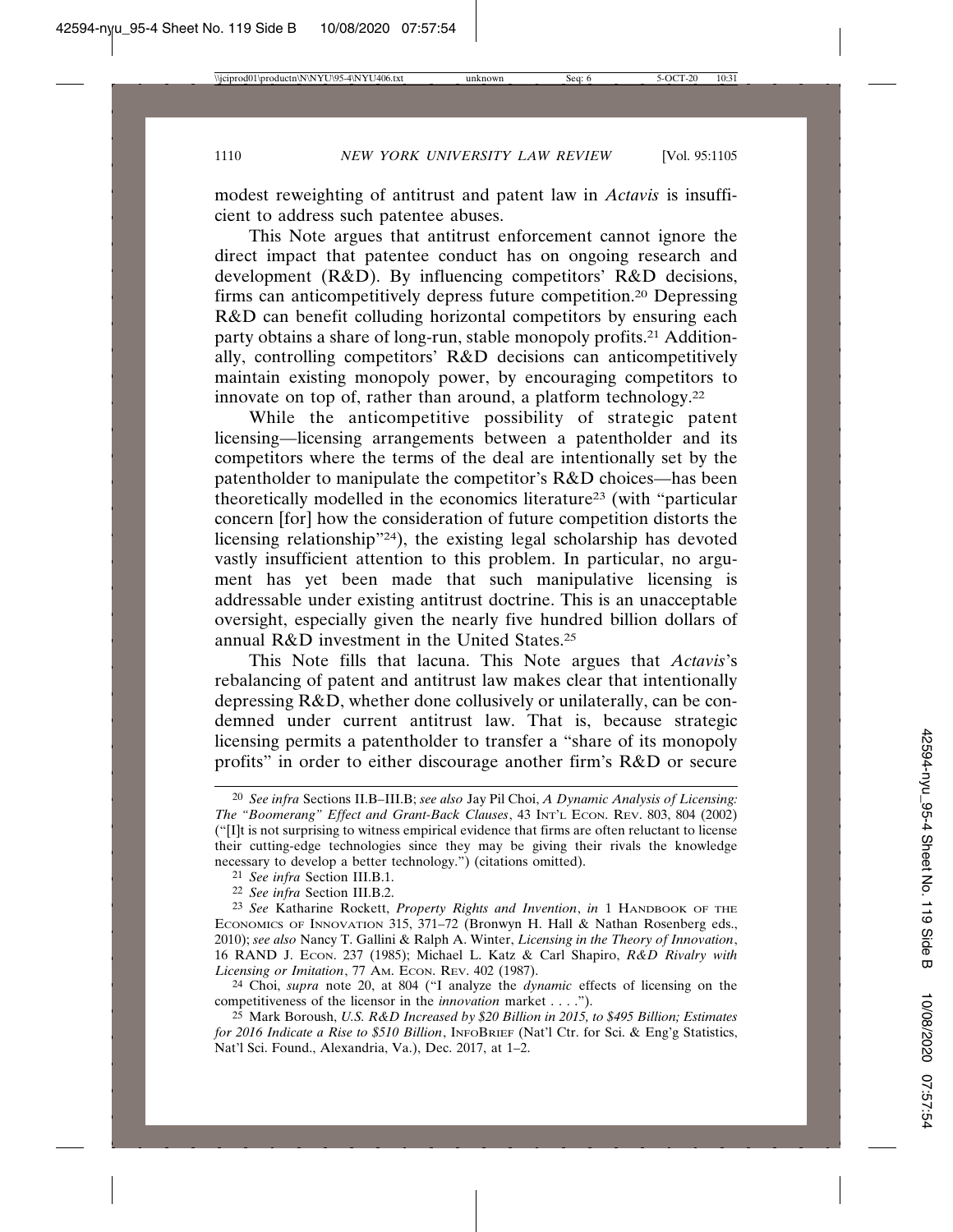increased monopoly profits "that would otherwise be lost in the competitive market,"26 strategic licensing is condemned under *Actavis*. Moreover, while antitrust analysis should become more dynamically focused, this Note argues that controlling competitors' R&D can nonetheless be addressed using existing, statically-oriented antitrust doctrine, including the currently underutilized option of defining a market for R&D.27 Lastly, this Note's proposal to expand the use of R&D markets provides a novel stepping stone for courts: Defining R&D markets allows courts to grapple with dynamic issues while operating within the traditional static framework, and thereby encourages gradual transition into more dynamic antitrust analysis.

This Note proceeds in five Parts. Part I provides an overview of current antitrust doctrine and the treatment of dynamic considerations. Part II describes the tortuous relationship between intellectual property (IP) and antitrust law. Part III summarizes the game theoretic models of strategic patent licensing and then presents two illustrative hypotheticals to ground the discussion. Part IV then analyzes the legal case against both of these hypothetical anticompetitive patent licensing arrangements. The discussion and analysis in Parts III and IV will be exclusively theoretical, but this is not a voluntary narrative choice. Patent licensing agreements are generally private, hindering direct analysis. Accordingly, Part V will shift from theory to practice, recommending systematic reporting of patent license agreements to the Federal Trade Commission (FTC).

I

### A PRIMER ON ANTITRUST

The existing antitrust legal framework must be mapped before arguing for any expansion. This Part will begin with a discussion of the primary statutory tools underlying civil enforcement of anticompetitive conduct, sections 1 and 2 of the Sherman Act. After this discussion, Section I.A will survey the limited dynamic considerations in current antitrust doctrine. Section I.B will then briefly present a recently developed legal tool, a market definition for R&D, which can function as a stepping stone between static and dynamic analysis.

<sup>26</sup> *FTC v. Actavis, Inc.*, 570 U.S. 136, 154 (2013).

<sup>27</sup> See *infra* Section I.B for a discussion of existing jurisprudence on defining a market for R&D. Briefly, antitrust considers the competitive consequences of conduct in technically defined "markets." *See infra* notes 49–51 and accompanying text. A R&D market can be defined where "a licensing arrangement may adversely affect competition to develop new or improved goods or processes." U.S. DEP'T OF JUSTICE & FED. TRADE COMM'N, ANTITRUST GUIDELINES FOR THE LICENSING OF INTELLECTUAL PROPERTY 11 (2017) [hereinafter IP GUIDELINES], http://www.justice.gov/atr/IPguidelines/download.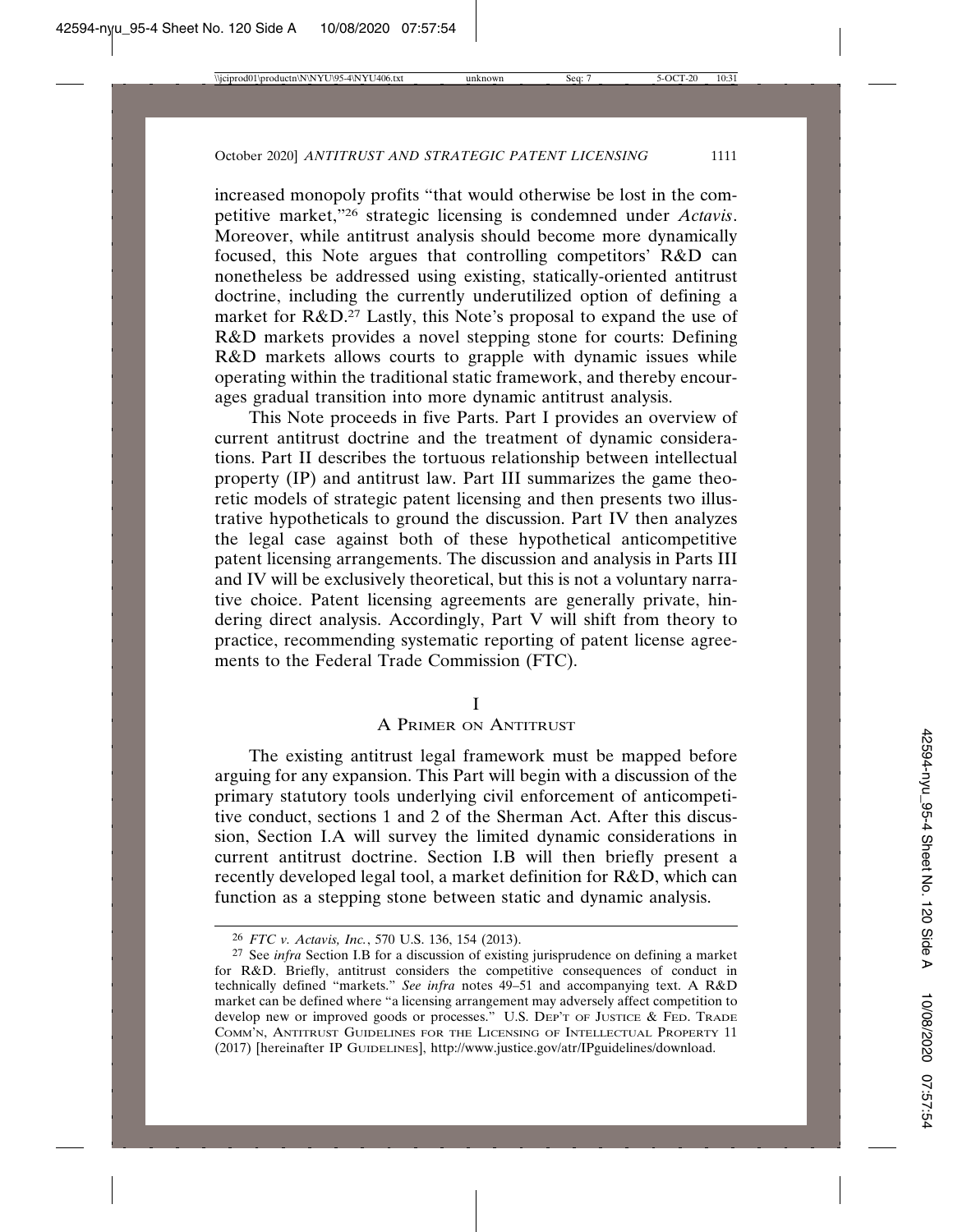The current antitrust landscape is governed by three main sets of laws: the Clayton Act;28 section 5 of the Federal Trade Commission Act (FTC Act);29 and, most importantly for this Note, the Sherman Act.30 While aligned in their general purpose—the protection of consumer welfare from monopolistic or collusive conduct<sup>31</sup>—these laws have different targets and jurisdictional requirements.

Section 7 of the Clayton Act is the primary statutory provision allowing for the prospective blocking and retrospective dissolution of mergers between firms.32 While mergers are generally outside the scope of this Note, one important feature of Clayton Act jurisprudence is worth notice. Courts have repeatedly held that a merger's beneficial effects in one market<sup>33</sup> cannot absolve a merger that creates harm in another market.<sup>34</sup> That is, when a merger benefits one market and harms another, the court does not weigh the relative harm and benefit but condemns the merger outright.35

Unlike the Clayton Act's focus on mergers, sections 1 and 2 of the Sherman Act (and the functionally derivative FTC Act<sup>36</sup>) focus on conduct—actions taken by a firm or group of firms—that harms competition and thereby harms consumer (not competitor) welfare.37 This

28 15 U.S.C. §§ 12–27 (2018). Specifically, section 7 of the Clayton Act prohibits mergers "where in any line of commerce . . . the effect of such acquisition may be substantially to lessen competition, or to tend to create a monopoly." 15 U.S.C. § 18.

<sup>29</sup> 15 U.S.C. § 45 ("Unfair methods of competition in or affecting commerce... are hereby declared unlawful.").

30 15 U.S.C. §§ 1–7.

31 *See supra* note 1.

32 *See* 15 U.S.C. § 18 (prohibiting mergers "where in any line of commerce . . . the effect of such acquisition may be substantially to lessen competition, or to tend to create a monopoly"); *see also, e.g.*, FTC v. Staples, Inc., 970 F. Supp. 1066, 1093 (D.D.C. 1997) (granting a preliminary injunction under section 7 of the Clayton Act to block the merger of Staples and Office Depot).

33 The definition of "market" is a technical matter in antitrust doctrine. *See infra* notes 49–51 and accompanying text.

34 *See, e.g.*, United States v. Phila. Nat'l Bank, 374 U.S. 321, 370 (1963).

35 While this doctrine is a feature of Clayton Act jurisprudence and derives directly from the statutory text, this Note will later argue for extending this doctrine to the Sherman Act. 15 U.S.C. § 18 (2018) (discusses harm to "any line of commerce"); *see also Phila. Nat'l Bank*, 374 U.S. at 370. In particular, this Note will argue that courts should condemn under the Sherman Act conduct that unambiguously and anticompetitively harms one market (e.g., a market for R&D) regardless of the benefit in another market. *See infra* Section IV.A.2.

36 *See* AREEDA & HOVENKAMP, *supra* note 1, ¶ 302c ("[U]nder § 5 [the FTC] may condemn conduct that offends the Sherman Act . . . ."); *see also* William E. Kovacic & Marc Winerman, *Competition Policy and the Application of Section 5 of the Federal Trade Commission Act*, 76 ANTITRUST L.J. 929, 930 (2010) (exploring possibilities for the FTC to go beyond the reach of prevailing "Sherman Act doctrine and instead apply distinctive Section 5 principles to address apparent instances of anticompetitive conduct").

37 *See* AREEDA & HOVENKAMP, *supra* note 1, ¶ 114 (describing the debate over proper goal of the Sherman Act before concluding that consumer welfare is "the most practical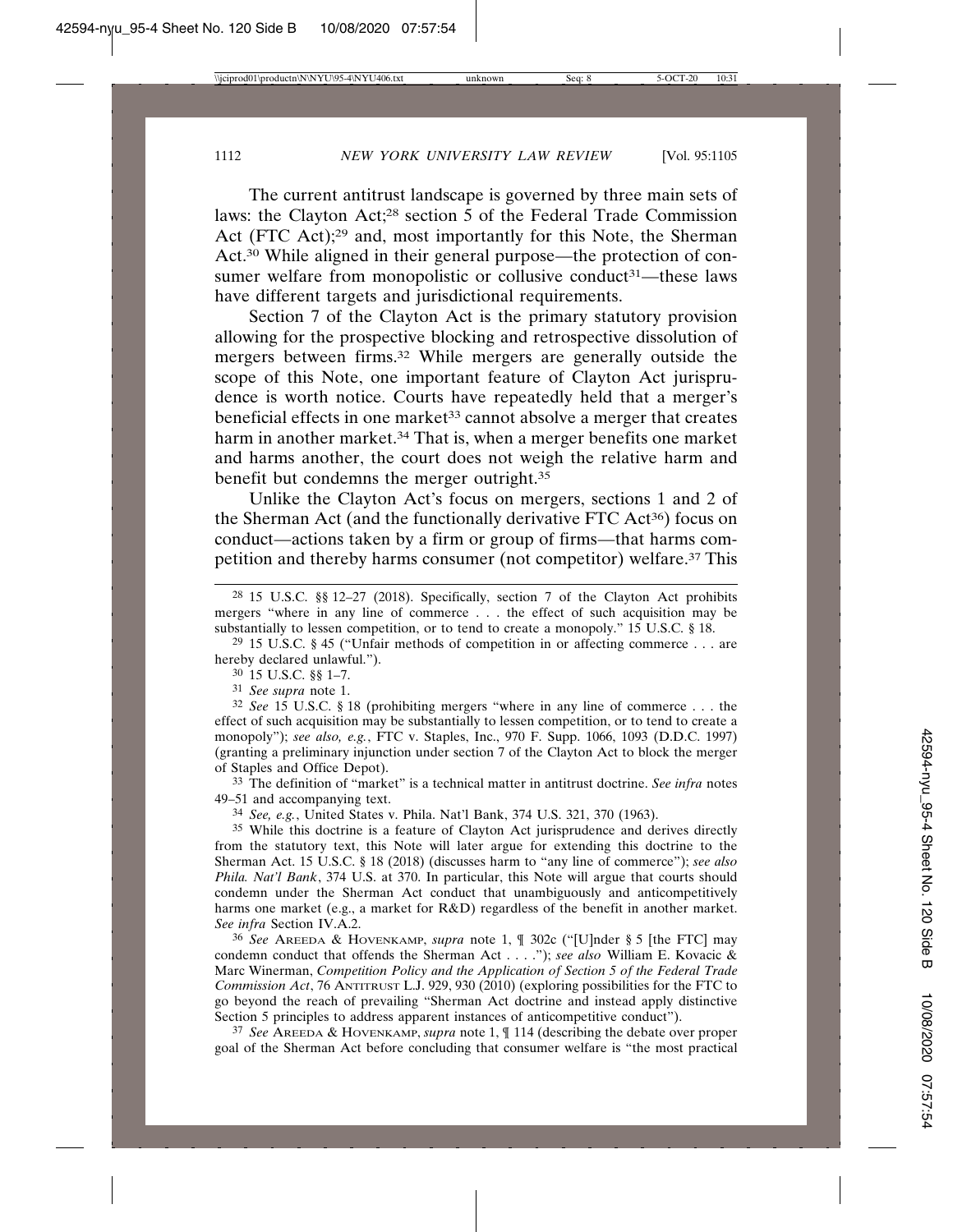prioritization of consumer harms is more than mere preference for the protection of consumers. There is no balancing of consumer harms against producer benefits. As Professor Herbert Hovenkamp explains, "if consumers are harmed . . . , then this fact trumps any amount of offsetting gains to producers and presumably to others. Theoretically, even a minor injury to consumers outweighs significant efficiency gains."38

Section 1 of the Sherman Act focuses on anticompetitive agreements between firms, prohibiting "[e]very contract, combination . . . , or conspiracy, in restraint of trade or commerce."39 Because "every contract restrains; that is its very nature,"40 courts have added in the traditional common law requirement that the agreements *unreasonably* restrain trade or commerce.<sup>41</sup> Certain conduct, such as price fixing, is condemned per se, without an inquiry into reasonableness.42 For all other conduct, reasonableness is generally assessed on a caseby-case basis under the aptly named "rule of reason,"43 which asks whether "the restraint imposed is such as merely regulates and perhaps thereby promotes competition or whether it is such as may suppress or even destroy competition."44 That is, the rule of reason asks whether the procompetitive benefits of the conduct outweigh any anticompetitive harms.

Unlike section 1's focus on multi-firm collusion, section 2 of the Sherman Act condemns individual firms "who shall monopolize, or attempt to monopolize, . . . any part of the trade or commerce among

goal of antitrust enforcement"). Perhaps surprisingly for the unfamiliar, a firm's mental state is largely irrelevant to antitrust enforcement across the three major statutes. "Whenever a restraint appears unreasonable in the light of the defendant's power and the restraint's redeeming virtues and alternatives, the defendant's innocent mental state will not save it." *Id.* ¶ 1506 & n.6. That is, while mens rea may come into play in criminal sanctions for antitrust enforcement, it is largely irrelevant in civil antitrust enforcement. *Id.* The one major exception is a claim of "attempted monopolization" brought under section 2, where the firm's conduct must be done with "a higher 'specific intent' . . . to achieve monopoly power . . . or to exclude competition." *Id.* ¶ 805a (citations omitted).

<sup>38</sup> Herbert Hovenkamp, *Implementing Antitrust's Welfare Goals*, 81 FORDHAM L. REV. 2471, 2473 (2013).

<sup>39</sup> 15 U.S.C. § 1 (2018).

<sup>40</sup> AREEDA & HOVENKAMP, *supra* note 1, ¶ 1402a5.

<sup>41</sup> *See, e.g.*, Standard Oil Co. of N.J. v. United States, 221 U.S. 1, 60 (1911) ("[T]he standard of reason . . . was intended to be the measure used for the purpose of determining whether in a given case a particular act had or had not brought about the wrong against which the statute provided."). *See generally* Herbert Hovenkamp, *The Rule of Reason*, 70 FLA. L. REV. 81 (2018) [hereinafter Hovenkamp, *Rule of Reason*].

<sup>42</sup> *See* Hovenkamp, *Rule of Reason*, *supra* note 41, at 83 (describing the per se rule and its lack of consideration of procompetitive benefits).

<sup>43</sup> *See generally id.* (describing in detail the rule of reason analysis).

<sup>44</sup> Bd. of Trade of Chi. v. United States, 246 U.S. 231, 238 (1918).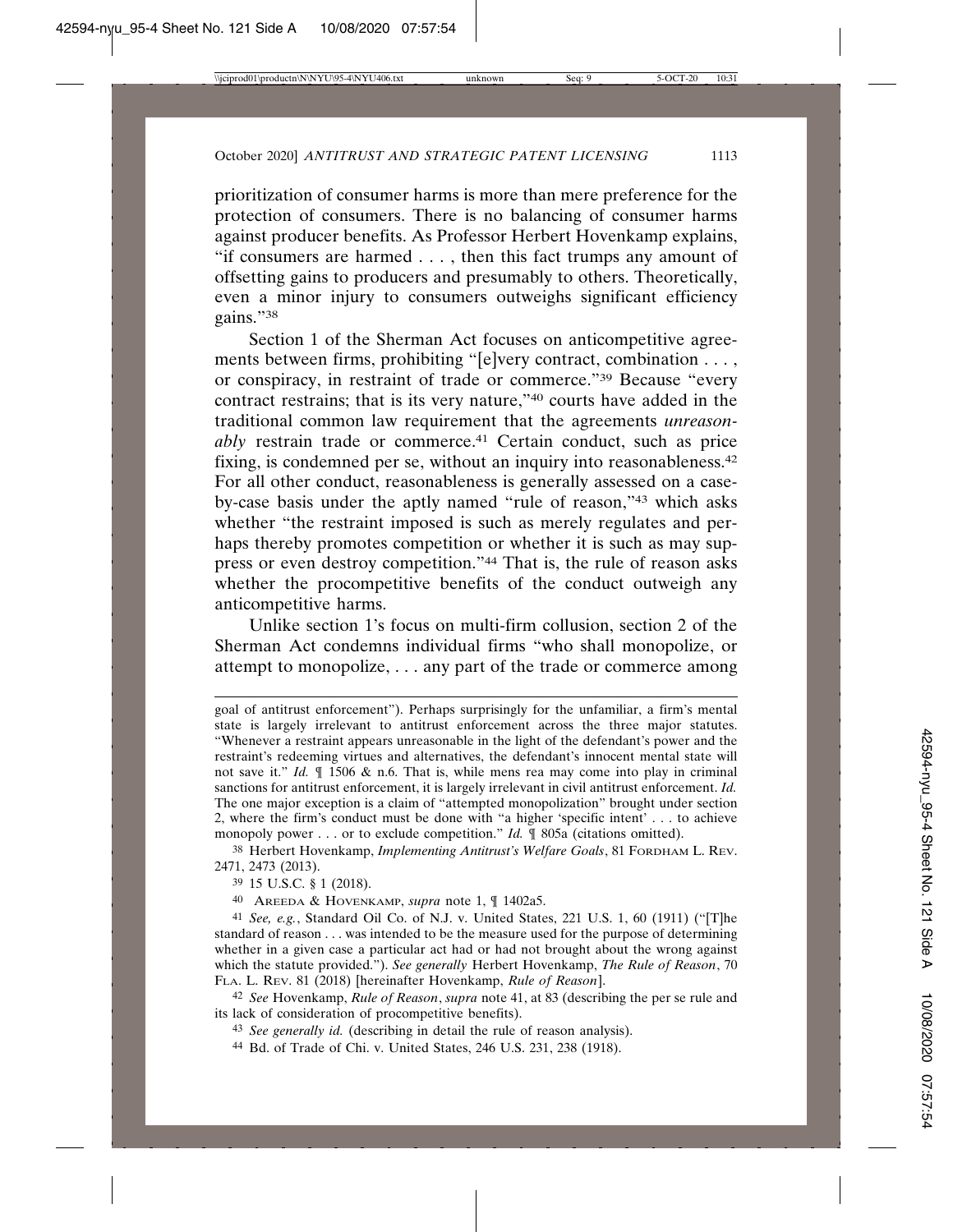the several States."45 Section 2 does not make being a monopoly a status offense,<sup>46</sup> but condemns situations where: (i) a firm is a monopolist in a defined market and (ii) the firm engages in exclusionary conduct to willfully acquire or maintain its monopoly power.<sup>47</sup> The requirement that a firm be a monopolist *and* engage in exclusionary conduct means that there is a range of conduct that is permissible for firms without market power but impermissible for monopolists.48

Accordingly, antitrust enforcement under sections 1 and 2 usually requires definition of the relevant market within which the challenged conduct occurs and then a measurement of market power therein. While the full complexity of market definitions is beyond the scope of this Note, a market for antitrust purposes "is defined with regard to demand substitution, which focuses on buyers' views of which products are acceptable substitutes or alternatives."49 Substitutability is determined by asking whether a hypothetical monopolist could, given control over a collection of products, profitably raise prices above their competitive level.50 If it is unable to do so because of pricing pressures from products outside its hypothetical control, then that pressing outside product must be included within the market definition.51

With this preliminary survey of the antitrust field as a foundation, Section I.A of this Note explains how—despite vociferous academic advocacy for dynamic antitrust analysis—existing antitrust jurisprudence remains stubbornly static, and thereby clashes with the inherently dynamic nature of patent law. Accordingly, Section I.A will

49 SINGLE-FIRM CONDUCT, *supra* note 48, at 25–26.

50 U.S. DEP'T OF JUSTICE & FED. TRADE COMM'N, HORIZONTAL MERGER GUIDELINES 8–9 (2010), http://www.justice.gov/sites/default/files/atr/legacy/2010/08/19/hmg-2010.pdf [hereinafter MERGER GUIDELINES] (establishing the hypothetical monopolist test). The price rise must be a small but significant, non-transitory increase in price (SSNIP), or approximately five percent above the competitive level. *Id.* at 9–10.

51 *See id.*

<sup>45</sup> 15 U.S.C. § 2 (2018). Section 5 of the FTC Act, like section 2 of the Sherman Act, allows policing of single-firm conduct (specifically "unfair methods of competition"), but without the prerequisite of monopoly power. *See* 15 U.S.C. § 45.

<sup>46</sup> That is, section 2 does not condemn the monopolist merely for being a monopolist. *See supra* note 3 and accompanying text.

<sup>47</sup> United States v. Grinnell Corp., 384 U.S. 563, 570–71 (1966).

<sup>48</sup> *See* United States v. Dentsply Int'l, Inc., 399 F.3d 181, 187 (3d Cir. 2005) ("Behavior that otherwise might comply with antitrust law may be impermissibly exclusionary when practiced by a monopolist."). That said, "[p]recisely where market power becomes so great as to constitute what the law deems to be monopoly power is largely a matter of degree rather than one of kind." U.S. DEP'T OF JUSTICE, COMPETITION AND MONOPOLY: SINGLE-FIRM CONDUCT UNDER SECTION 2 OF THE SHERMAN ACT 20 (2008), https:// www.justice.gov/sites/default/files/atr/legacy/2009/05/11/236681.pdf [hereinafter SINGLE-FIRM CONDUCT].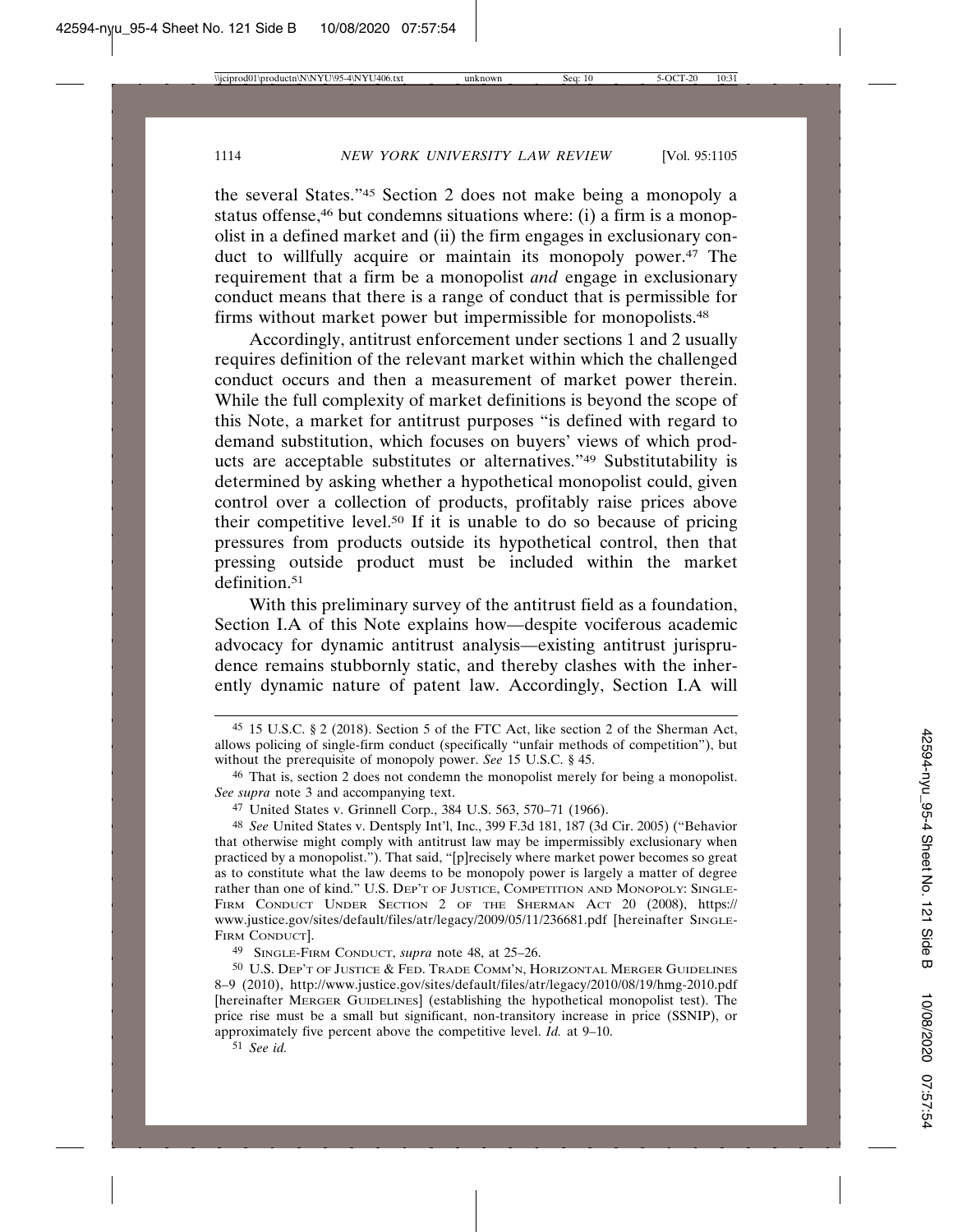survey the limited forays of antitrust law into dynamic analysis and explain how each of these attempts have failed to meaningfully dislodge the static perspective.

Yet, as this Note questions the expansive deference given in antitrust law to patentee conduct, with a particular focus on the ability to use strategic patent licensing to anticompetitively control future competition, it is imperative to bring dynamic considerations within the gamut of existing doctrine. Accordingly, Section I.B introduces the possibility of defining a R&D market. By defining a market for R&D, this Note argues that dynamic analysis can be rearticulated in the current static antitrust framework, and can sanction otherwise immune anticompetitive patentee conduct.

### *A. Current Dynamic Considerations*

Antitrust's short-term consumer welfare focus and patent law's long-term justifications are inherently incompatible. Historically, this conflict was resolved with broad deference to patentee conduct,<sup>52</sup> undermining the ability of antitrust law to supervise the nearly five hundred billion dollars of annual R&D investment in the United States.53 These R&D investments shape long-run competition and consumer welfare. As such, expanding and harmonizing antitrust and patent laws' timeframes must be paramount.

So, for nearly forty years, there has been a cottage industry of legal and economic academic complaints about the need for more dynamic antitrust analysis.54 Whereas static analysis asks whether a certain behavior is likely to increase prices and decrease output *today*, dynamic analysis not only incorporates static concerns but adds in predictions about the future (for example, innovation, market entry, market consolidation, and long-term pricing decisions). As such, dynamic analysis is normatively superior to purely static considerations, and would, for the specific purpose of this Note, harmonize the timeframes under which antitrust and patent law operate.

While switching to dynamic analysis would harmonize antitrust and patent laws' scopes, this Section will explore the repeated inability of antitrust law to adopt any meaningful dynamic considerations. That is, despite the prevalence of forward-looking predictions in the eco-

<sup>52</sup> *See supra* notes 13–15 and accompanying text.

<sup>53</sup> Boroush, *supra* note 25, at 1–2.

<sup>54</sup> *See* Ginsburg & Wright, *supra* note 8, at 12–13 & fig.1 (discussing and graphing the steady rise of academic interest in dynamic antitrust analysis between 1980 and 2008); Sidak & Teece, *supra* note 9, at 583–84 & n.7 ("Antitrust scholars now actively debate the merits of replacing static competition with dynamic competition in antitrust analysis.").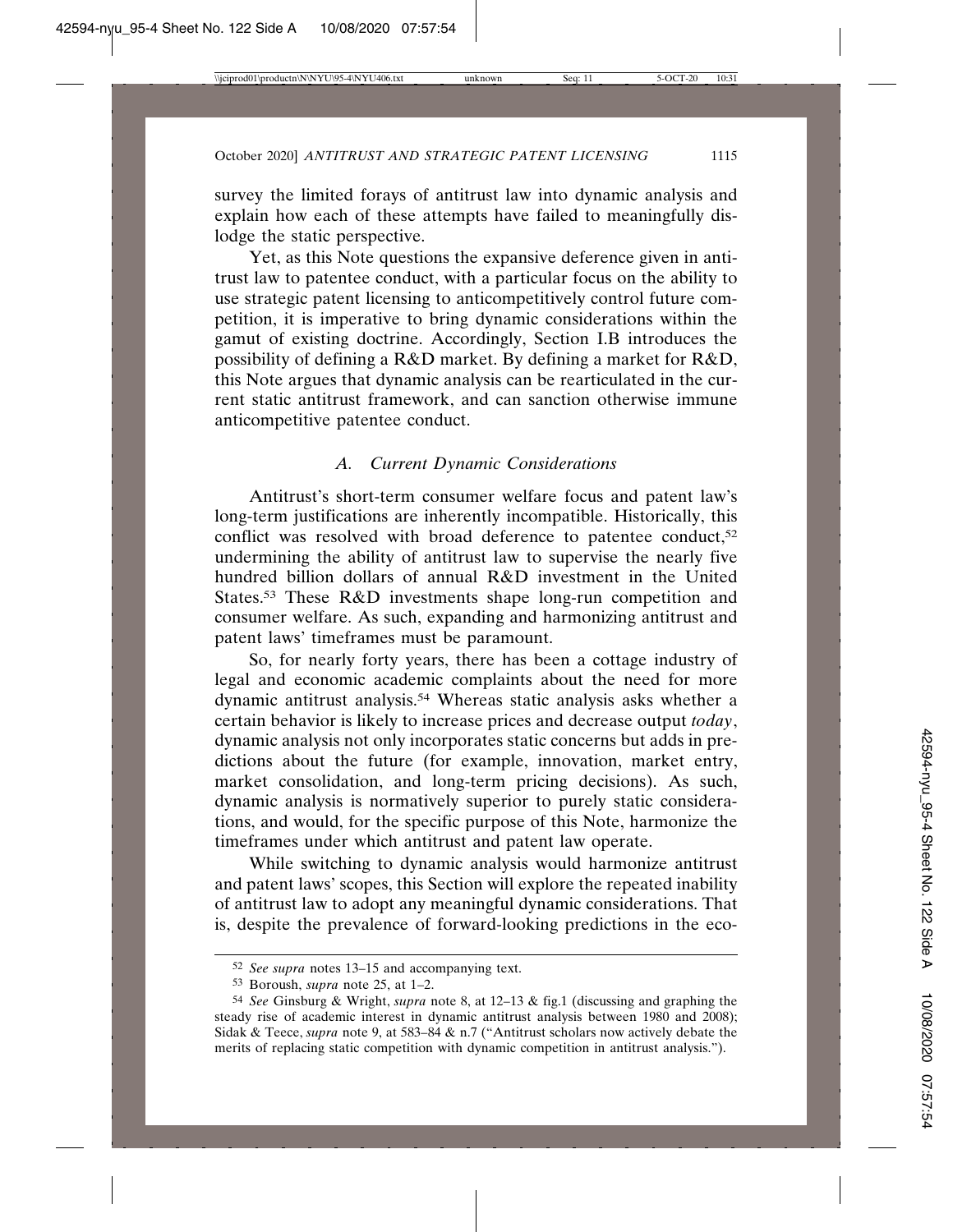nomics literature,55 these considerations remain limited in modern antitrust enforcement.56 Where they do exist, dynamic, forwardlooking considerations are largely confined to merger analysis under the Clayton Act, not conduct cases judged under the Sherman Act.<sup>57</sup>

The principal exception where dynamic concerns enter Sherman Act enforcement is the analysis of attempted monopolization through predatory pricing, which requires *both* immediate pricing below cost and a showing of a dangerous probability of recoupment of losses in the future.58 Recoupment is key. Without the hope of recouping shortterm losses, there is no anticompetitive conduct; the firm simply is offering low prices. Analysis of recoupment is, also, clearly dynamic; determining recoupment requires regulators and courts to make judgments about the likelihood of behavior and market conditions in the future.59

In the merger context under the Clayton Act, courts have been more willing to introduce dynamic considerations in two main areas: delayed consumer benefits and predictions of market entry. Per the Department of Justice (DOJ) and Federal Trade Commission's 2010 Horizontal Merger Guidelines, delayed consumer benefits occur when a merger produces efficiencies that do not realize immediately.60

This nod to dynamic considerations is immediately undercut both within the Merger Guidelines themselves and in application by the

57 *See* Sidak & Teece, *supra* note 9, at 584 (noting that, while retaining a static view of competition generally, the few attempts at dynamic analysis by the DOJ have taken place in the context of mergers).

58 Brooke Grp. Ltd. v. Brown & Williamson Tobacco Corp., 509 U.S. 209, 224 (1993) ("For the investment to be rational, the [predator] must have a reasonable expectation of recovering, in the form of later monopoly profits, more than the losses suffered." (alteration in original) (quoting Matsushita Elec. Indus. Co. v. Zenith Radio Corp., 475 U.S. 574, 588–89 (1986))).

59 *See* C. Scott Hemphill, Note, *The Role of Recoupment in Predatory Pricing Analyses*, 53 STAN. L. REV. 1581, 1607–08 (2001) (explaining that recoupment requires analysis of conduct and is only significant when a case is sufficiently developed such that predation can be declared successful or unsuccessful).

60 MERGER GUIDELINES, *supra* note 50, at 30–31 (establishing that, to be considered, efficiencies must be cognizable, merger-specific, and verifiable). For example, in *United States v. Anthem, Inc.*, the merging parties provided—and the district court considered but ultimately rejected—evidence that within five years of the merger's close, the new firm could renegotiate many existing contracts for substantial cost savings that would (purportedly) be passed to consumers. 855 F.3d 345, 358–59 (D.C. Cir. 2017).

<sup>55</sup> *See, e.g.*, ANDREU MAS-COLELL, MICHAEL D. WHINSTON & JERRY R. GREEN, MICROECONOMIC THEORY 334–41 (1995) (discussing long-run equilibria, where, for example, firm entry and exit are factors in the analysis).

<sup>56</sup> David S. Evans & Keith N. Hylton, *The Lawful Acquisition and Exercise of Monopoly Power and Its Implications for the Objectives of Antitrust*, COMPETITION POL'Y INT'L, Autumn 2008, at 203, 239 (surveying the leading antitrust literature and concluding that the models are all fundamentally static).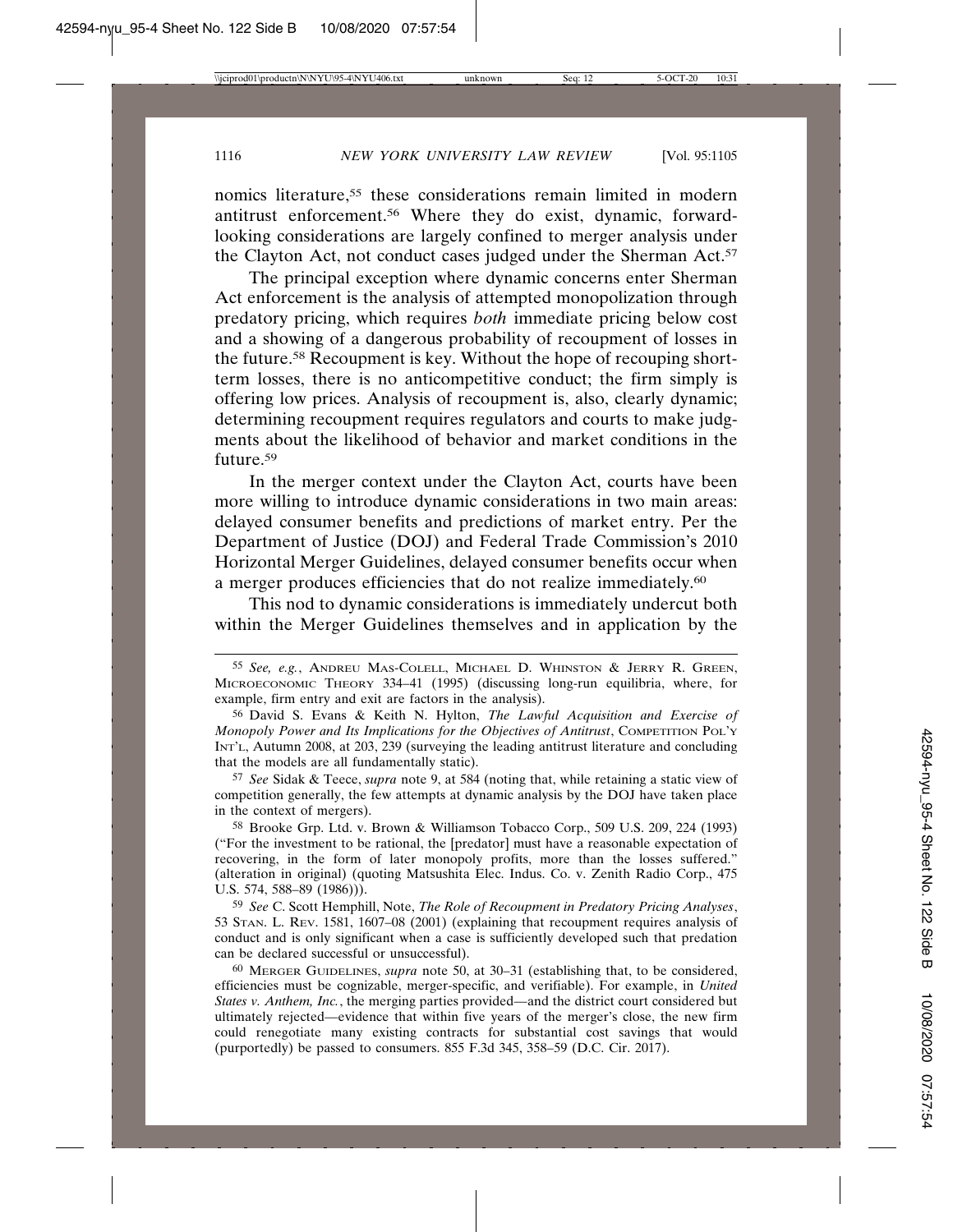courts. The Merger Guidelines sharply dismiss dynamic benefit considerations: "The Agencies normally give the most weight to the results of this analysis over the short term. . . . Delayed benefits . . . will be given less weight because they are less proximate and more difficult to predict."61 This limited concern with the future is echoed in the few federal cases that discuss longer-term benefits, with courts repeatedly deeming future considerations to be inherently speculative and flatly dismissing all considerations beyond three years.<sup>62</sup>

Dynamic economic considerations have also begun to be incorporated through analysis of market entry in mergers. When two firms merge, antitrust regulators worry that the new, larger firm will be able to exercise undue market power, raising prices on current consumers.<sup>63</sup> This concern is particularly severe when the two merging firms were previously one another's closest competitors.64 To alleviate this concern, the merging parties will claim that the new merged firm will be constrained by either potential or real market entry.<sup>65</sup> In *United States v. Waste Management, Inc.*, the Second Circuit permitted a merger between two waste collection firms in Dallas and Houston, where the merged firm would control nearly fifty percent of the market.66 Despite this high market share, the court agreed with the firms that the merged firm would be "unable to raise prices over the competitive level because new firms would quickly enter the market and undercut them."67

<sup>61</sup> MERGER GUIDELINES, *supra* note 50, at 31 n.15.

<sup>62</sup> *See, e.g.*, *Anthem*, 855 F.3d at 358; FTC v. CCC Holdings Inc., 605 F. Supp. 2d 26, 76–77 (D.D.C. 2009); *In re* Application of EchoStar Commc'ns Corp., 17 FCC Rcd. 20559, 20634 & n.485 (2002). Some FCC cases stop short of declaring efficiencies realized after closing as inherently speculative but still discuss the time delay. *See, e.g.*, *In re* Applications of AT&T Inc., 26 FCC Rcd. 16184, app. C at 16337 (2011). For examples of cases that broadly discuss discounting the future without specific horizons, see *id.* at 16281 (2011); *In re* Applications of AT&T Inc., 24 FCC Rcd. 13915, 13953 (2009); *In re* Applications of Cellco P'ship, 23 FCC Rcd. 17444, 17496 (2008).

<sup>63</sup> *See* AREEDA & HOVENKAMP, *supra* note 1, ¶ 910a.

<sup>64</sup> *See id.* ¶ 910e.

<sup>65</sup> *See, e.g.*, United States v. Baker Hughes Inc., 908 F.2d 981, 988 (D.C. Cir. 1990) ("If barriers to entry are insignificant, the *threat* of entry can stimulate competition in a concentrated market, regardless of whether entry ever occurs." (citations omitted)). That is, the merging parties will claim that after their merger, a new firm will enter into the market so rapidly that it mitigates the loss in competition from the merger. *See* Chicago Bridge & Iron Co. N.V. v. FTC, 534 F.3d 410, 436 (5th Cir. 2008) ("The potential entry must face low enough barriers for a threat of potential entry to be likely. Therefore assertions that potential entry may meaningfully constrain market power turns [sic] on the existence of low or no entry barriers."); United States v. Waste Mgmt., Inc., 743 F.2d 976, 984 (2d Cir. 1984).

<sup>66</sup> 743 F.2d at 984.

<sup>67</sup> *Id.* at 981.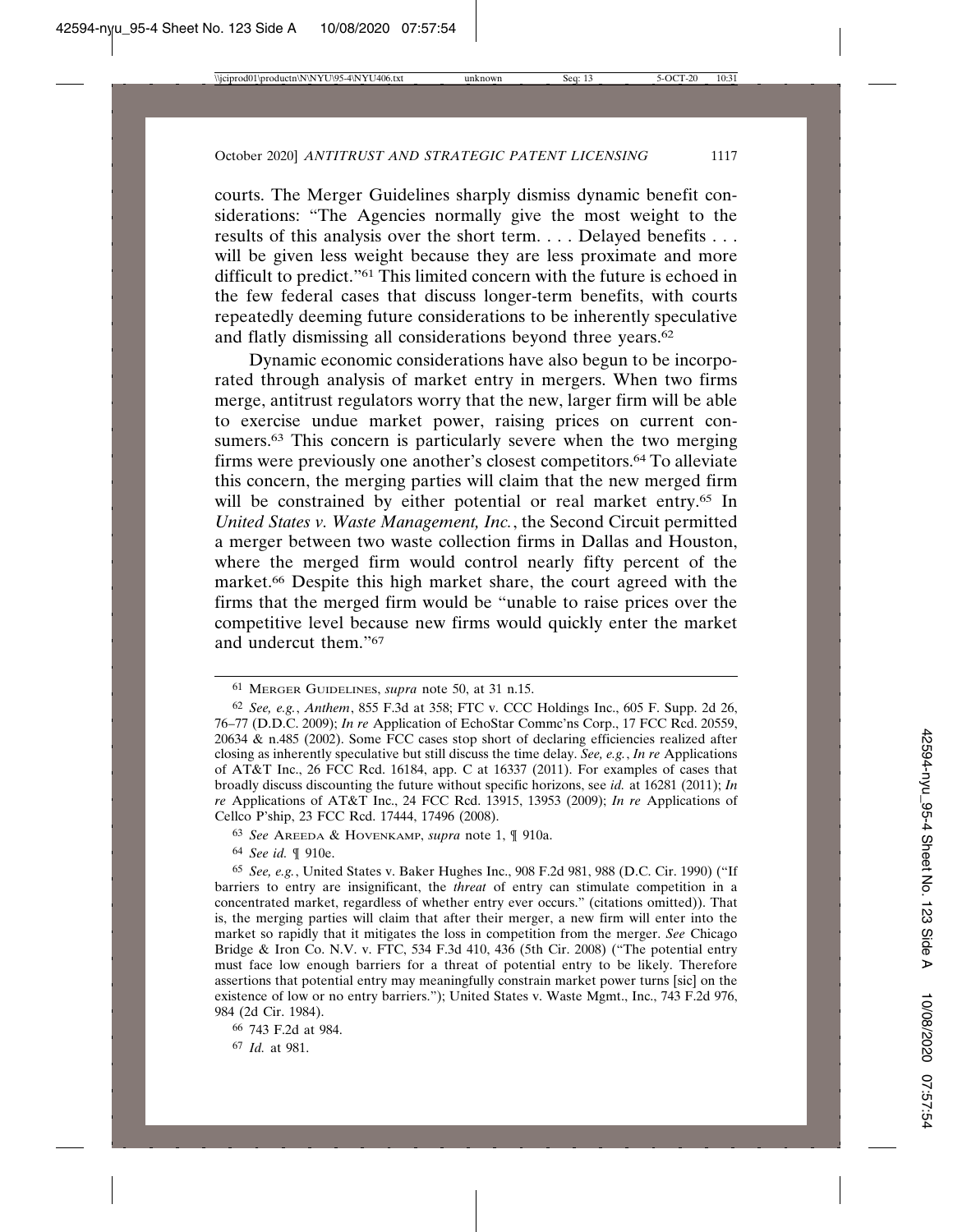Again, this dynamic consideration of market entry is undercut by the timeframe within which the entry must occur. For the potential entrant to mitigate the loss of competition from a merger, the entry must be "timely, likely, and sufficient in its magnitude, character, and scope to deter or counteract the competitive effects of concern."68 In practice, the "timely" feature of market entry reduces this question to a nearly static consideration, as "[t]he Agency generally will consider timely only those committed entry alternatives that can be achieved within two years  $\dots$ ."<sup>69</sup>

This clear reluctance to incorporate dynamic considerations—in either Clayton or Sherman Act cases—is not entirely without merit. Pragmatically, predictions about future results become inherently more speculative as they look further into the future.70 Additionally, forming accurate long-term predictions would require courts to incorporate academic research that provides "deeper understanding of the history and conditions for innovation in different economic sectors regularly at issue in mergers."71 This is no simple task for regulators, nor for the courts. While antitrust regulators are familiar with disciplines in economics such as Industrial Organization, it would require a herculean effort to naturally incorporate cutting-edge research from numerous disciplines<sup>72</sup> and to dissect complex and competing advanced statistical narratives.73

As Section I.B will present, however, antitrust jurisprudence is not conceptually constrained to either wholly adopt or wholly reject dynamic considerations. Specifically, Section I.B will describe how

70 *See supra* note 62 and accompanying text.

<sup>68</sup> MERGER GUIDELINES, *supra* note 50, at 28; *see also Baker Hughes*, 908 F.2d at 987–88 (discussing the evidential standards of the quick and effective market entry requirement); United States v. Aetna Inc., 240 F. Supp. 3d 1, 52–53 (D.D.C. 2017) (explaining that courts rely on the Merger Guidelines' requirements of timely and likely market entry).

<sup>69</sup> FED. TRADE COMM'N & U.S. DEP'T OF JUSTICE, HORIZONTAL MERGER GUIDELINES § 3.2 (1997). While this two-year presumption has been removed from the 2010 Merger Guidelines, courts nonetheless continue to follow it. *See, e.g.*, FTC v. Staples, Inc., 190 F. Supp. 3d 100, 133 (D.D.C. 2016) ("The relevant time frame for consideration in this forward looking exercise is two to three years.").

<sup>71</sup> Michael L. Katz & Howard A. Shelanski, *Merger Policy and Innovation: Must Enforcement Change to Account for Technological Change?*, 5 INNOVATION POL'Y & ECON. 109, 153 (2005).

<sup>72</sup> *See* Ginsburg & Wright, *supra* note 8, at 17 ("The antitrust agencies of today, however, are neither organized nor staffed in such a way as to incorporate learning from fields far removed from industrial organization economics.").

<sup>73</sup> For discussion of a recent failure to understand foundational economic theories, (which does not bode well for understanding sophisticated econometric techniques), see Steven C. Salop, *The AT&T/Time Warner Merger: How Judge Leon Garbled Professor Nash*, 6 J. ANTITRUST ENFORCEMENT 459 (2018).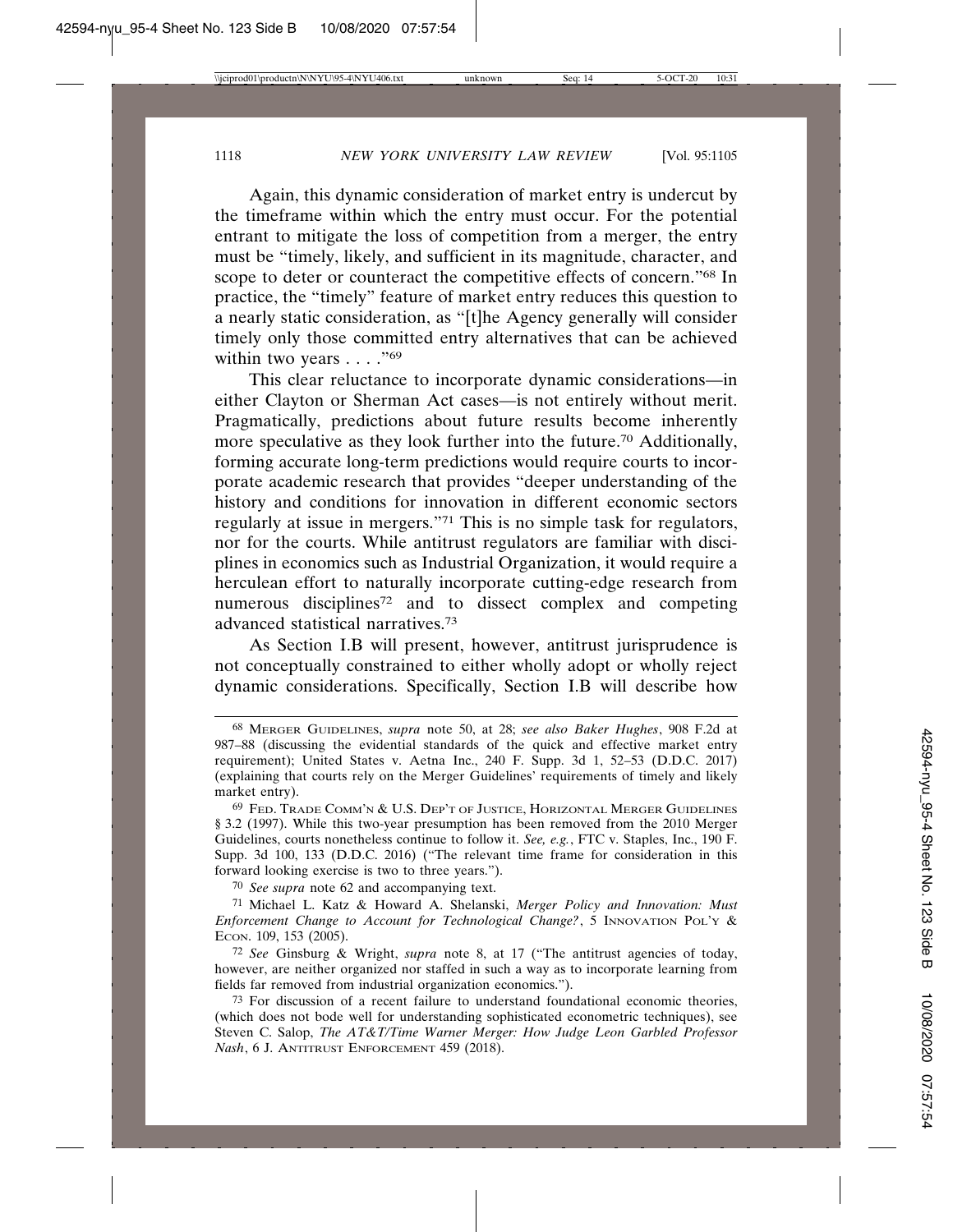defining a market for research and development can function as an intermediate step between static and dynamic analysis, permitting certain dynamic concerns to be evaluated within the existing static caselaw.

### *B. Stepping Stone to Dynamic Analysis*

In addition to the limited judicial dynamic considerations described in Section I.A, the DOJ and FTC are beginning to introduce nods to dynamic analysis into their guidance documents for antitrust enforcement. In particular, the FTC and DOJ issued their Intellectual Property Guidelines (IP Guidelines) in 199574 and Joint Venture Guidelines (JV Guidelines) in 2000,75 which specifically discuss the impact that IP may have on ongoing research and development.76 Section 3.2.3 of the IP Guidelines epitomizes the hope for a novel dynamic approach to IP, stating, "if a licensing arrangement may adversely affect competition to develop new or improved goods or processes, the Agencies may analyze such an impact as a competitive effect in a separate research and development market."77

It may be tempting to infer that regulators are actively concerned with patent licensing's impact on R&D generally, but any interest has not translated into enforcement action.78 The FTC and DOJ have defined a market for R&D only in mergers of pharmaceutical or medical device makers<sup>79</sup> and only with respect to extremely narrow

cases relating to the licensing of IP in innovation markets.")

<sup>74</sup> U.S. DEP'T OF JUSTICE & FED. TRADE COMM'N, ANTITRUST GUIDELINES FOR THE LICENSING OF INTELLECTUAL PROPERTY (1995). The IP Guidelines were updated in 2017. IP GUIDELINES, *supra* note 27, at 1 n.1.

<sup>75</sup> U.S. DEP'T OF JUSTICE & FED. TRADE COMM'N, ANTITRUST GUIDELINES FOR COLLABORATIONS AMONG COMPETITORS (2000), http://www.ftc.gov/sites/default/files/ documents/public\_events/joint-venture-hearings-antitrust-guidelines-collaboration-amongcompetitors/ftcdojguidelines-2.pdf.

<sup>76</sup> *See id.* § 3.32(c); IP GUIDELINES, *supra* note 27, §§ 3, 3.2.3.

<sup>77</sup> IP GUIDELINES*,* supra note 27, § 3.2.3.

<sup>78</sup> *E.g.*, ABA Sections of Antitrust Law and Intellectual Property Law, Comments to Proposed Update to Federal Trade Commission and U.S. Justice Department Antitrust Guidelines for the Licensing of Intellectual Property 4  $\&$  n.20 (Sept. 26, 2016), http:// www.americanbar.org/content/dam/aba/administrative/antitrust\_law/at\_comments\_ 20160926\_salipl\_ftc.authcheckdam.pdf ("The Sections are aware of no reported antitrust

<sup>79</sup> The author can find no cases outside of the medical industry with a R&D market definition. For examples within the medical industry, see Amgen Inc., 134 F.T.C. 333 (2002) (concerning the merger of pharmaceutical makers Amgen Inc. and Immunex Corporation, where the FTC required divestment of Amgen's assets relating to R&D of "a neutrophil regeneration factor used to treat neutropenia"); Wright Medical Technology, Inc., et al.; Proposed Consent Agreement with Analysis to Aid Public Comment, 60 Fed. Reg. 460 (Jan. 4, 1995) (requiring divestment of the "business of researching and developing orthopedic implants for use in human hands" as part of a consent agreement permitting the merger of Wright Medical and Orthomet, Inc.).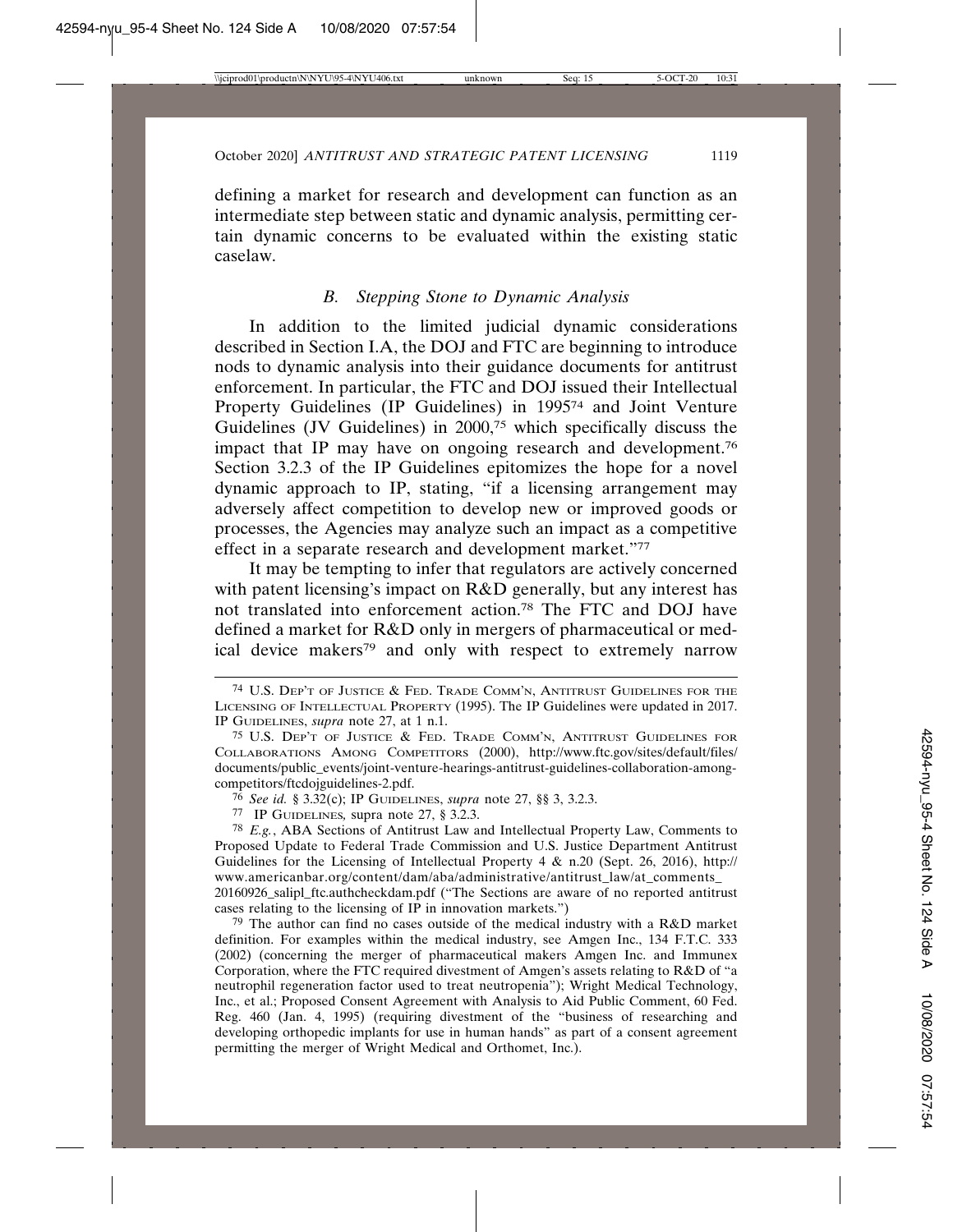product definitions.80 That is, the FTC and DOJ have not been concerned with firm or industry level R&D, but only concerned with an imminently developable product.

While underutilized as an enforcement tool, defining a market for R&D provides tremendous potential to bridge existing static analysis with the normatively desirable dynamic analysis. Defining a market for R&D is inherently a static examination. The research is being done today, and any harms to research happen today. That is, defining a market for R&D collapses inherently dynamic issues of innovation and future production into currently existing R&D markets. These current R&D markets function as proxies for dynamic concerns, with harms to the R&D market today translating to dynamic harms tomorrow.

But, while the harms to R&D manifest in the future, by focusing on the market for R&D alone, these future, speculative effects do not need to be quantified or understood. This point is worthy of particular reemphasis: A market for R&D does not need to make value judgments about the specific nature of the R&D being performed (or, for that matter, the extrinsic value in R&D itself) but can look primarily at raw levels of R&D by individual firms within an industry, today. This is the value of R&D as a proxy for innovation. Less R&D conducted today means, in expectation, less innovation and less competition in the future.<sup>81</sup> In this sense, defining a market for  $R&D$  reduces the dynamic analysis into a purely static form with which courts are comfortable.

Moreover, following long established precedent that "anticompetitive effects in one market [cannot] be justified by procompetitive consequences in another,"82 defining a market for R&D further sidesteps the empirical concerns about incorporating complex econometric estimates about the long-term consumer benefits to R&D.<sup>83</sup> As such, rather than forcing courts to weigh the present against the future, courts would instead simply need to examine traditional static market effects, just in a new R&D market. Thus, by

<sup>80</sup> *See, e.g.*, Wright Medical Proposed Consent Agreement, 60 Fed. Reg. at 461 (defining a market for orthopedic finger implants).

 $81$  This holds so long as the marginal value of R&D expenditure is non-negative (i.e., that spending more on R&D cannot produce *less* innovation).

<sup>82</sup> United States v. Phila. Nat'l Bank, 374 U.S. 321, 370 (1963) (discussing analysis of section 7 of the Clayton Act). Extending the concept of market definition to include a market for R&D is not entirely trivial given that section 7 of the Clayton Act discusses harm to "*any line of commerce*," 15 U.S.C. § 18 (2018) (emphasis added), which courts have read to specifically condemn mergers with mixed effects across different markets. *Phila. Nat'l Bank*, 374 U.S. at 370.

<sup>83</sup> *See supra* notes 71–73 and accompanying text.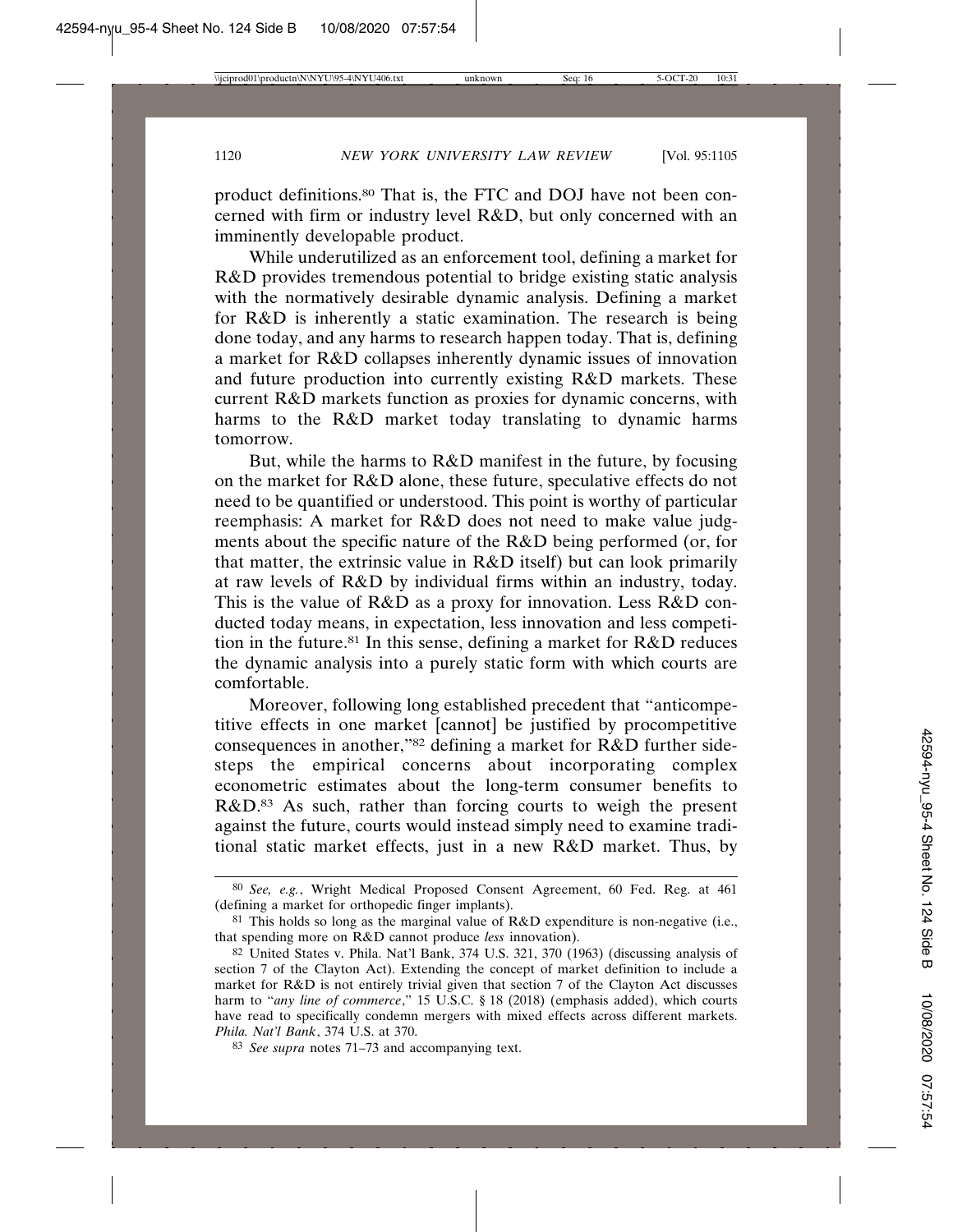defining markets for R&D, courts can dip their toes into the water of dynamic analysis without jettisoning a century of static analysis.

Before turning to the core argument of this Note, Part II will explain how antitrust doctrine's existing static focus is particularly cumbersome when discussing patentholder conduct. Section II.A will introduce the deference antitrust law has traditionally afforded patentee conduct. Section II.B will then explain how a recent case, *Actavis*, 84 has expanded antitrust's ability to police abusive patentee conduct. After addressing the historic abdication of antitrust law's supervision of patentee conduct, this Note will argue that defining markets for R&D provides an avenue to reclaim antitrust law's power over abusive patentee conduct.

# II

### CONFLICT OF ANTITRUST AND PATENT LAW

Any theory of patents fundamentally demands dynamic considerations.85 Patents, by their very nature, are a short-term social loss, transferring otherwise public benefits to a private party. Insofar as modern antitrust is concerned with consumer welfare, and specifically with short-term consumer welfare, patents and patent-granted monopolies should be condemned per se.<sup>86</sup> Ex post (i.e., after an invention), patents increase prices and decrease output relative to a competitive market. While dynamic antitrust analysis would harmonize antitrust and patent law by uniting the timeframe within which they operate, antitrust nonetheless remains static.

In spite of (or because of) this inherent temporal tension, insufficient attention has been given to anticompetitive uses of patents. Accordingly, Section II.A will first introduce how patentee conduct has been traditionally analyzed under existing antitrust law, highlighting the broad deference to the patentee. Section II.B will then discuss how a recent case, *Actavis*, pushes back against the longstanding deference to the patentee, permitting the court to examine more closely patentee conduct.

<sup>84</sup> FTC v. Actavis, Inc., 570 U.S. 136, 147 (2013) (holding that the fact that an agreement falls within the scope of a patent does not "immunize the agreement from antitrust attack").

<sup>85</sup> *See supra* notes 8–19 and accompanying text (discussing the inherently dynamic nature of patents).

<sup>86</sup> At least when evaluated statically, patents would satisfy the requirements for per se condemnation, as they would "always or almost always tend[ ] to restrict competition and decrease output." Leegin Creative Leather Prods., Inc. v. PSKS, Inc., 551 U.S. 877, 894 (2007) (quoting Business Elecs. Corp. v. Sharp Elecs. Corp., 485 U.S. 717, 723 (1988)).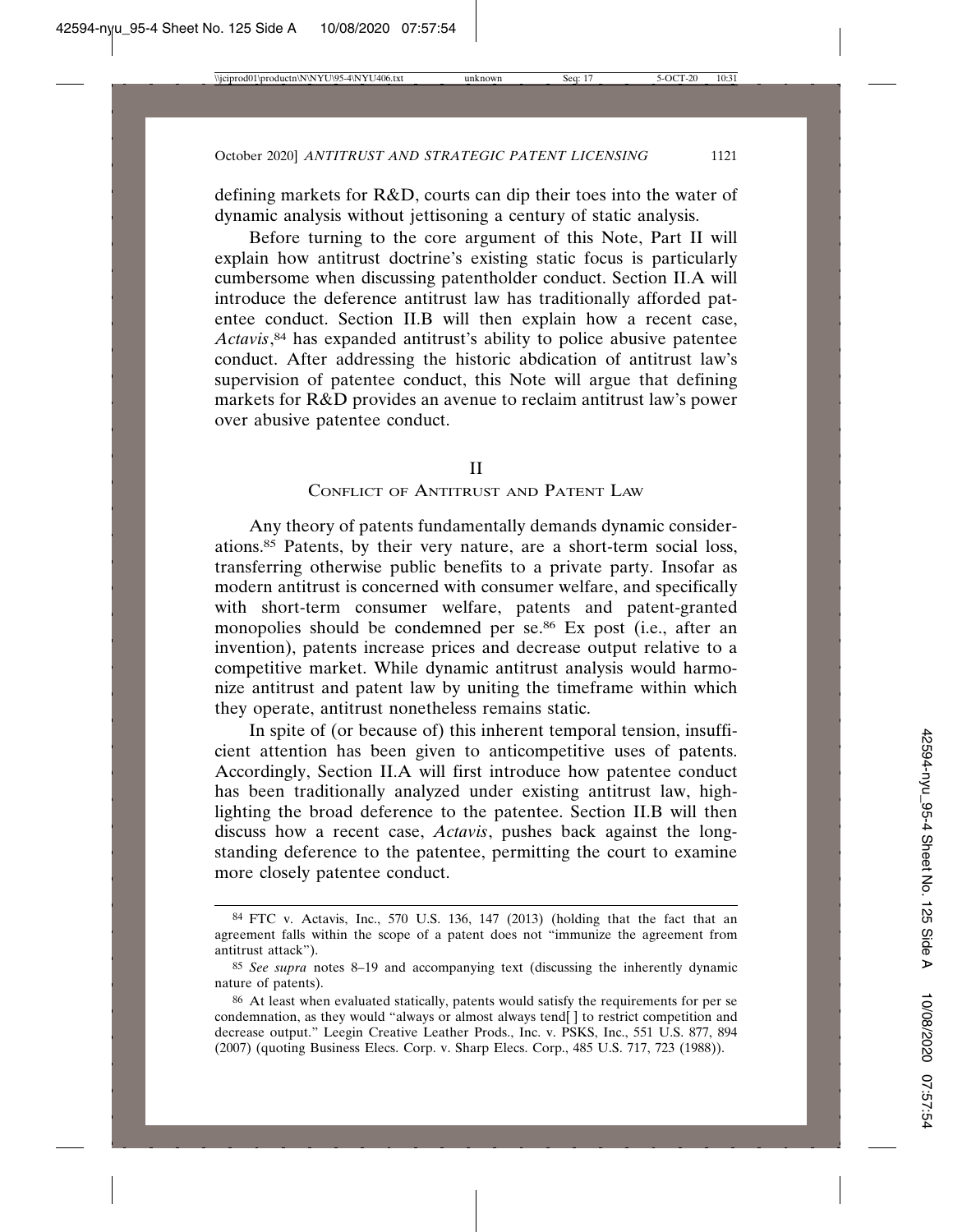### *A. Historic Deference to the Patentee*

Traditionally, courts generally condemned conduct only where a patent facilitated conventionally forbidden conduct: violations occurring with exclusive license arrangements,87 minimum resale price maintenance,88 pooling arrangements,89 or unilateral refusals to license patents.90 That is, the condemned conduct is essentially just static price fixing with a patent gloss.<sup>91</sup>

Where antitrust concerns specific to patentee conduct arise, the Supreme Court has historically applied broad deference to patentee conduct, developing several formalistic rules establishing the boundary of a patentee's monopoly. Early cases such as *Bement v. National Harrow Co.*92 and *United States v. General Electric Co.*<sup>93</sup> adopted various, deferential positions towards patentee conduct. *General Electric*, for example, held that so long as the challenged conduct was "reasonably adapted to secure pecuniary reward for the patentee's monopoly," it was immune from antitrust scrutiny.94 This judicial experimentation culminated with *Motion Pictures Patents Co. v. Universal Film Manufacturing Co.*, where the Court held a patentee is protected (although not outright immune) from antitrust liability so

94 *Id*.

<sup>87</sup> *See* IP GUIDELINES, *supra* note 27, §§ 4.1.2, 5.4 (explaining that exclusive license arrangements can give rise to antitrust concerns, especially when there are horizontal relationships between the licensor and licensee, but that "[a] non-exclusive license of intellectual property that does not contain any restraints on the competitive conduct of the licensor or the licensee generally does not present antitrust concerns").

<sup>88</sup> *See id.* § 5.2 & n.64 (explaining that vertical licensing arrangements where the downstream firm is required to resell products above a specific price are treated the same as such arrangements involving the outright sale of goods).

<sup>89</sup> *See id.* § 5.5 (discussing situations where two or more patentholders collectively agree to license their patents either internally or to a third-party, with anticompetitive concerns stemming from ancillary pricing, output restrictions, or the explicit intention of reducing competition).

<sup>90</sup> Two cases govern antitrust issues concerning unilateral refusal to license patents. *See In re* Indep. Serv. Orgs. Antitrust Litig., 203 F.3d 1322, 1327–28 (Fed. Cir. 2000) ("We therefore will not inquire into his subjective motivation for exerting his statutory rights, . . . so long as that anticompetitive effect is not illegally extended beyond the statutory patent grant."); Image Tech. Servs., Inc. v. Eastman Kodak Co., 125 F.3d 1195, 1218 (9th Cir. 1997) (holding that "a monopolist's 'desire to exclude others from its [protected] work is a presumptively valid business justification for any immediate harm to consumers.'" (alteration in original) (quoting Data Gen. Corp. v. Grumman Sys. Support Corp., 36 F.3d 1147, 1187 (1st Cir. 1994)).

<sup>91</sup> *See, e.g.*, United States v. New Wrinkle, Inc., 342 U.S. 371, 380 (1952) (condemning as price fixing a patent settlement arrangement between two firms with conflicting patent claims).

<sup>92</sup> 186 U.S. 70, 91 (1902) (holding, inexplicably, that price fixing was not by its "very nature illegal," and that "[t]he fact that the conditions in the contracts keep up the monopoly or fix prices does not render them illegal").

<sup>93</sup> 272 U.S. 476, 490 (1926).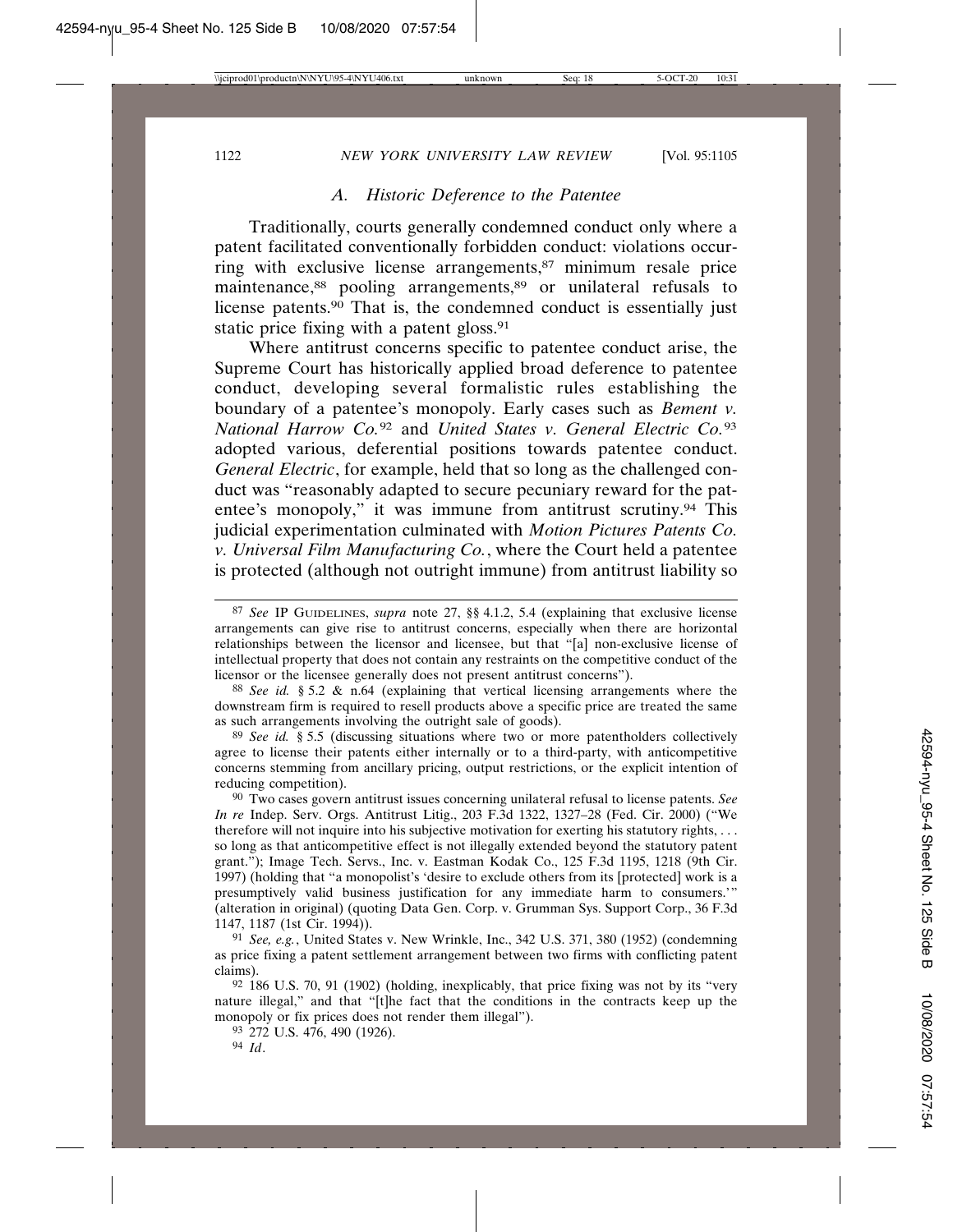long as its conduct did not extend the patentee's rights "wholly without the scope of the patent monopoly."95

This "scope of the patent" test focuses not on the consequences of the patentee's conduct,96 but, formalistically, on whether the conduct gives the patentee power beyond the confines of the patent grant.97 In *United States v. Univis Lens Co.*, the Court described a two-step version of the "scope of the patent" test: As a threshold matter, courts ask whether the conduct "is excluded by the patent monopoly from the operation of the Sherman Act."98 If and only if the conduct is not protected by the patent grant, then courts examine the conduct's competitive consequences.99

Many early cases invoking this "scope of the patent" language focused on tying arrangements, where a patentholder required consumers to purchase an unpatented (or otherwise unwanted) product in order to purchase a desired patented product.100 For example, Morton Salt was condemned for going beyond the scope of its patent by tying the purchase of Morton's patented machine by smaller salt retailers to the purchase of Morton's unpatented raw salt.<sup>101</sup> Morton's patent provided immunized monopoly power over its machine, but the patent's scope did not extend to raw salt. As such, Morton's tying clearly violates the scope of the patent test, as Morton used its monopoly granted by the patent (the machine) to gain influence in the market for an unpatented product (the raw salt).

As Section II.B will describe, however, the Court in *Actavis* recently departed from its historic deference to patent law, permitting antitrust inquiry to pierce the veil of a patent's monopoly. In so doing, the Court rebalanced the relationship of antitrust and patent law, explicitly over the dissent's objections that antitrust law is fundamen-

<sup>95</sup> 243 U.S. 502, 517 (1917) (condemning Motion Picture Patents Co.'s tying of unpatented film to a patented film projector, thereby extending its patent monopoly to the unpatented film).

<sup>96</sup> That is, unlike standard antitrust analysis, the test is initially indifferent to the consumer welfare consequences of certain conduct.

<sup>97</sup> *See, e.g.*, United States v. Univis Lens Co., 316 U.S. 241, 243 (1942).

<sup>98</sup> *Id.*

<sup>99</sup> *Id.*

<sup>100</sup> *See, e.g.*, Morton Salt Co. v. G.S. Suppiger Co., 314 U.S. 488 (1942); Carbice Corp. of Am. v. Am. Patents Dev. Corp., 283 U.S. 27, 33–34 (1931) (condemning the tying of unpatented dry ice to a patented ice box).

<sup>101</sup> *Morton Salt*, 314 U.S. at 493–94; *see also* Timothy E. Fine, *Misuse and Antitrust Defenses to Copyright Infringement Actions*, 17 HASTINGS L.J. 315, 315 (1965) (discussing *Morton Salt*).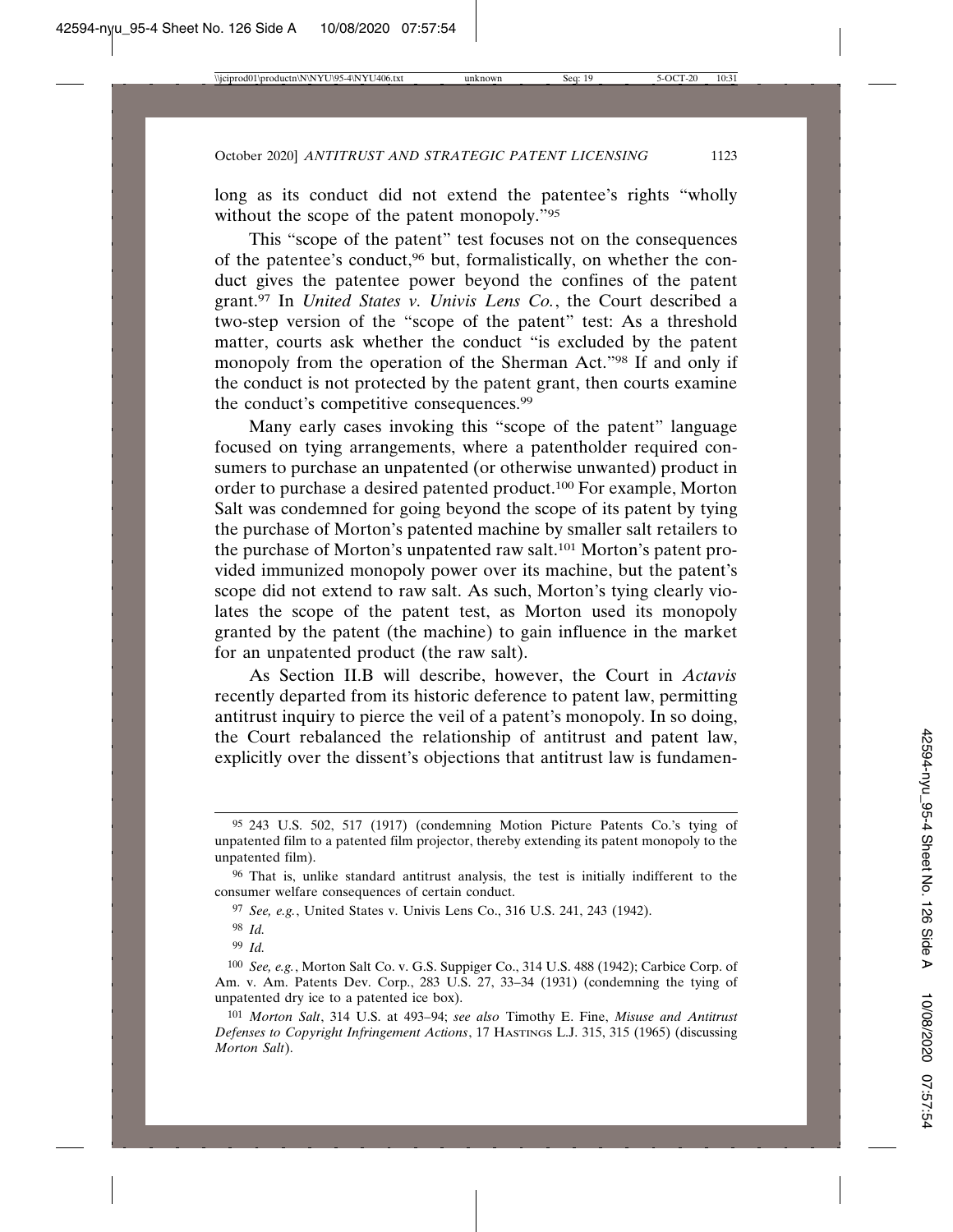tally incapable of evaluating the long-term consequences of patentee behavior.102

#### *B.* Actavis*'s Rebalancing*

In *Actavis*, a patentholder, Solvay Pharmaceuticals, was concerned about a generic entrant competing with its patented AndroGel, a testosterone gel.103 Under a "pay-for-delay" agreement (also known as a "reverse payment" settlement), Solvay paid the generic competitor to withdraw its challenge to AndroGel's patent, which—given idiosyncratic nuances to the Hatch-Waxman Act<sup>104</sup> functionally immunized Solvay from future generic challengers.105 This preserved AndroGel's exclusivity for the full term of the patent grant.

Despite acknowledging that the patentholder's reverse payment fell within the scope of its patent, the Court held that this fact did not "immunize the agreement from antitrust attack."106 For the first time, the Court rejected patentholders' walled garden. Instead, and over the objection of the dissent,<sup>107</sup> the Court plainly articulated that "it would be incongruous to determine antitrust legality by measuring the settlement's anticompetitive effects solely against patent law policy, rather than by measuring them against procompetitive antitrust policies as well. . . . [B]oth [are] relevant in determining the 'scope of the patent monopoly'—and consequently antitrust law immunity . . . . "<sup>108</sup>

This rebalancing of patent and antitrust concerns came despite substantial administrability concerns by lower courts,<sup>109</sup> and, more-

106 *Id.* at 147.

107 *See id.* at 162 (Roberts, C.J., dissenting) (supporting the two-step inquiry demonstrated in *Univis*).

108 *Id.* at 148.

<sup>102</sup> *See infra* notes 110–11 and accompanying text (discussing Chief Justice Roberts's dissenting objections in *Actavis*).

<sup>103</sup> FTC v. Actavis, Inc., 570 U.S. 136, 144 (2013).

<sup>104</sup> Drug Price Competition and Patent Term Restoration Act of 1984, Pub. L. No. 98- 417, 98 Stat. 1585 (1984) (codified as amended in scattered sections of the U.S. Code).

<sup>105</sup> *See Actavis*, 570 U.S. at 155 (noting that the reverse payment scheme "remove[d] from consideration the most motivated challenger, and the one closest to introducing competition" (quoting C. Scott Hemphill, *Paying for Delay: Pharmaceutical Patent Settlement as a Regulatory Design Problem*, 81 N.Y.U. L. REV. 1553, 1586 (2006))). Solvay agreed to directly pay the generic entrant Actavis between nineteen and thirty million dollars annually for nine years*. Id.* at 145.

<sup>109</sup> *See id.* at 153 (noting the Eleventh Circuit's concern that "antitrust scrutiny of a reverse payment agreement would require the parties to litigate the validity of the patent in order to demonstrate what would have happened to competition in the absence of the settlement," which would be "time consuming, complex, and expensive"); FTC v. Watson Pharm., Inc., 677 F.3d 1298, 1310–11 (11th Cir. 2012) ("We emphasized that '[t]he general policy of the law is to favor the settlement of litigation,' and reiterated that patent litigation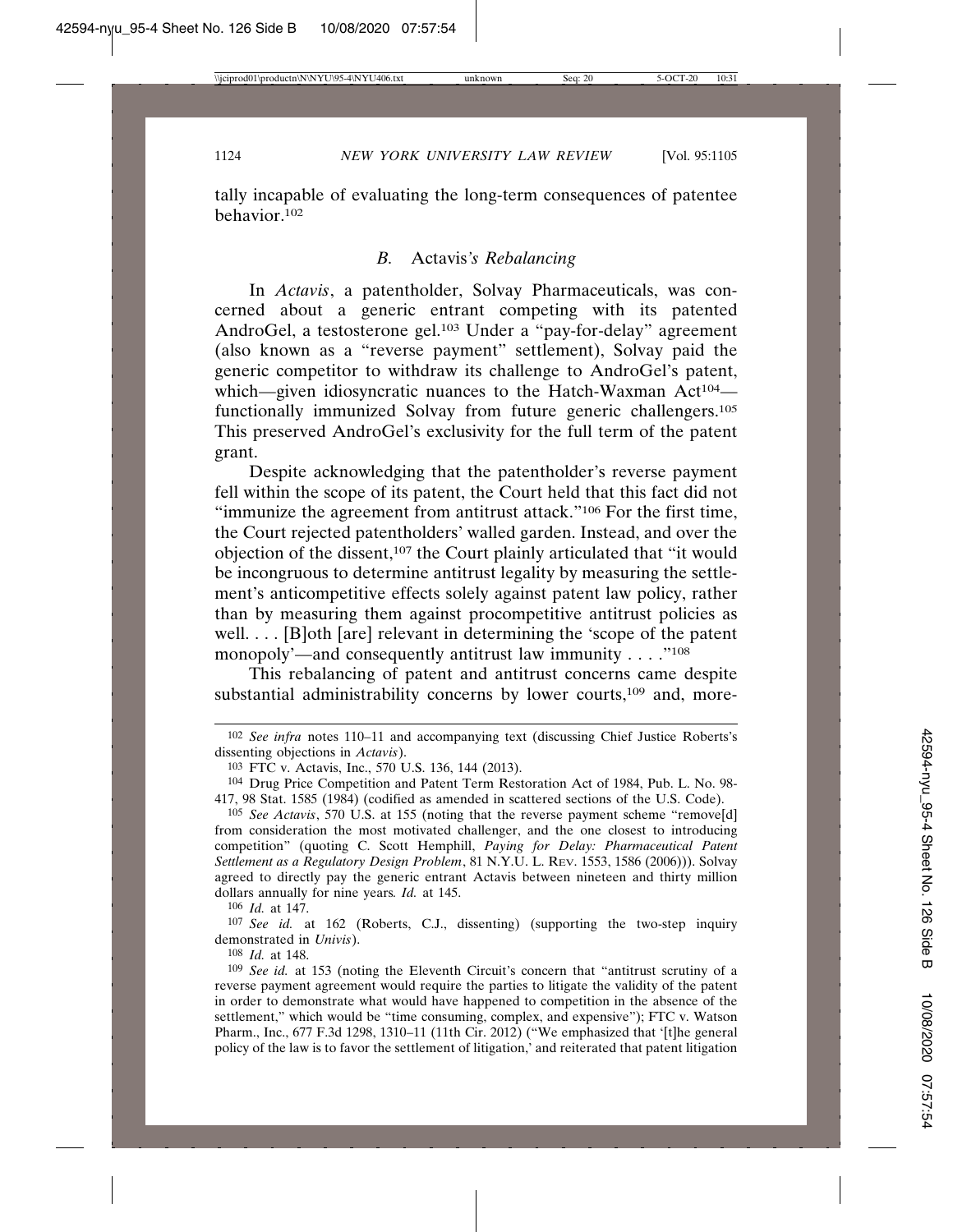over, came over the dissent's explicit objection that antitrust analysis was fundamentally constrained to traditional, static inquiry.<sup>110</sup> Chief Justice Roberts decried in dissent:

The majority invokes "procompetitive antitrust policies," but misses the basic point that patent laws promote consumer interests in a different way  $\dots$  "[P]atent policy encompasses a set of judgments about the proper tradeoff between competition and the incentive to innovate over the longrun. Antitrust's rule of reason was not designed for such judgments and is not adept at making them."111

Chief Justice Roberts may be partially right. Antitrust law has not developed to handle long-run consumer harms and is not currently adept at making such judgments.

Chief Justice Roberts is wrong, however, in concluding that this judicial inability to handle long-run judgments should be the end of the conversation; rather, it should be the start. To this end, Part III will present a previously unrecognized type of anticompetitive conduct, discussed only in theoretical economic literature: By strategically controlling the licensing rates charged to use its patent, the patentholder can choose to depress a competitors' R&D or influence the direction of its R&D. This conduct is in direct conflict with the foundational goal of patent law to promote innovation.

### III

# MODELLING PATENT LICENSING'S IMPACT ON COMPETITORS' R&D

Parts I and II presented the conflict inherent between antitrust's static focus on present consumer welfare and patents' dynamic focus on the future. Ex post, patents increase prices and decrease output relative to a competitive market, thereby producing the precise harms that antitrust law exists to avoid. To resolve this conflict, antitrust has traditionally ceded most supervision of patentee conduct. As Section II.B introduced, however, antitrust's teeth are beginning to reemerge. In *Actavis* the Court pierced the veil of a patent, finding the patentholder used its monopoly to anticompetitively depress competition.

But the exploration of abusive patentholder conduct is just beginning. Section III.A will present economic theory modelling one way—

is costly and complex." (quoting Schering-Plough Corp. v. FTC, 402 F.3d 1056, 1072 (11th Cir. 2005))), *rev'd sub nom.* FTC v. Actavis, Inc., 570 U.S. 136 (2013).

<sup>110</sup> *Actavis*, 570 U.S. at 174 (Roberts, C.J., dissenting) (citing Hovenkamp's conclusion that antitrust analysis is statically concerned with "marketwide output" while patent law is concerned with "the incentive to innovate over the *long* run" (citation omitted)).

<sup>111</sup> *Id.* (citation omitted).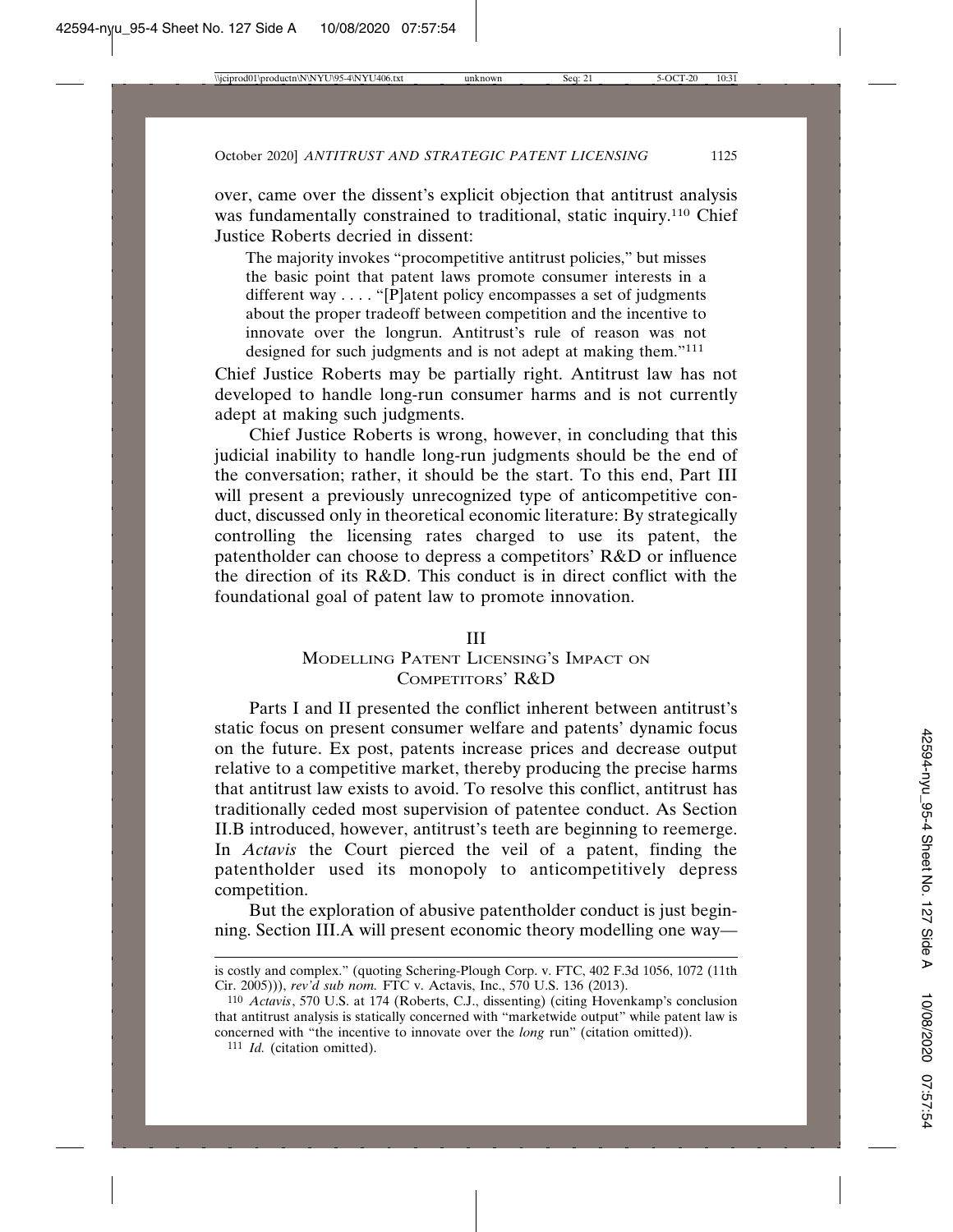and, to be clear, just one way—that patentholders can anticompetitively license their patents: By controlling the licensing rates to use their patent, patentholders can control competitors' R&D. While this conduct has been theoretically modelled in the economics literature, the legal scholarship has so far not discussed this possibility.

Section III.B will then translate this economic theory into two real-world hypotheticals that illustrate how strategic licensing exploits antitrust and patent law's temporal mismatch to harm consumers. Switching to real-world hypotheticals will permit Part IV to present the legal framework through which the conduct can be sanctioned under existing, static antitrust doctrine.

### *A. Game Theoretic Model of Strategic Licensing*

Patent licensing is a historical phenomenon, with prominent inventors such as Thomas Edison, Charles Goodyear, and Elias Howe, Jr. all licensing, rather than personally developing, their patented products.112 Traditionally, patentholders license the rights to use their patents because they lack the ability to fully commercialize their products.113 By licensing its patent, a patentholder can directly sell its product while simultaneously obtaining an additional share of revenue from others' sales. Choosing to license a product can be risky, however. The patentee exposes itself to increased risk of piracy and loses control of how its patent is used.114 Moreover, licensing risks that the patentee "may lose its technological 'edge' by setting up its *future* competitor in *innovation* markets."115 Simultaneously, however, insofar as licensing can influence and control competitors' R&D decisions, licensing has "dynamic effects . . . on the competitiveness of the licensor in the innovation market."116

Like the existing antitrust scholarship, the majority of the economics literature has focused on the effects patent licensing has on the current product market (i.e., the market for the licensed product).<sup>117</sup>

<sup>112</sup> *See generally* Adam Mossoff, *Patent Licensing and Secondary Markets in the Nineteenth Century*, 22 GEO. MASON L. REV. 959, 961–66 (2015) (providing a historic overview of American patent licensing).

<sup>113</sup> Choi, *supra* note 20, at 803 (outlining the motivations for patenholders to license their patent rights).

<sup>114</sup>  $\overline{Id}$ 

<sup>115</sup> *Id*. at 803. That is because "granting others the right to use its intellectual property may enable them to develop *new* products, which make the licensed technology obsolete and leave the licensor in the backwater of technology—the so-called 'Boomerang' effect." *Id.* at 803–04.

<sup>116</sup> *Id*. at 804. Choi's full model goes beyond the current Note's focus, introducing "grant-back" clauses, through which a licensee can be obliged to share any new, derivative discoveries with the current patentholder. *See id*. at 816–18.

<sup>117</sup> *Id.* at 804.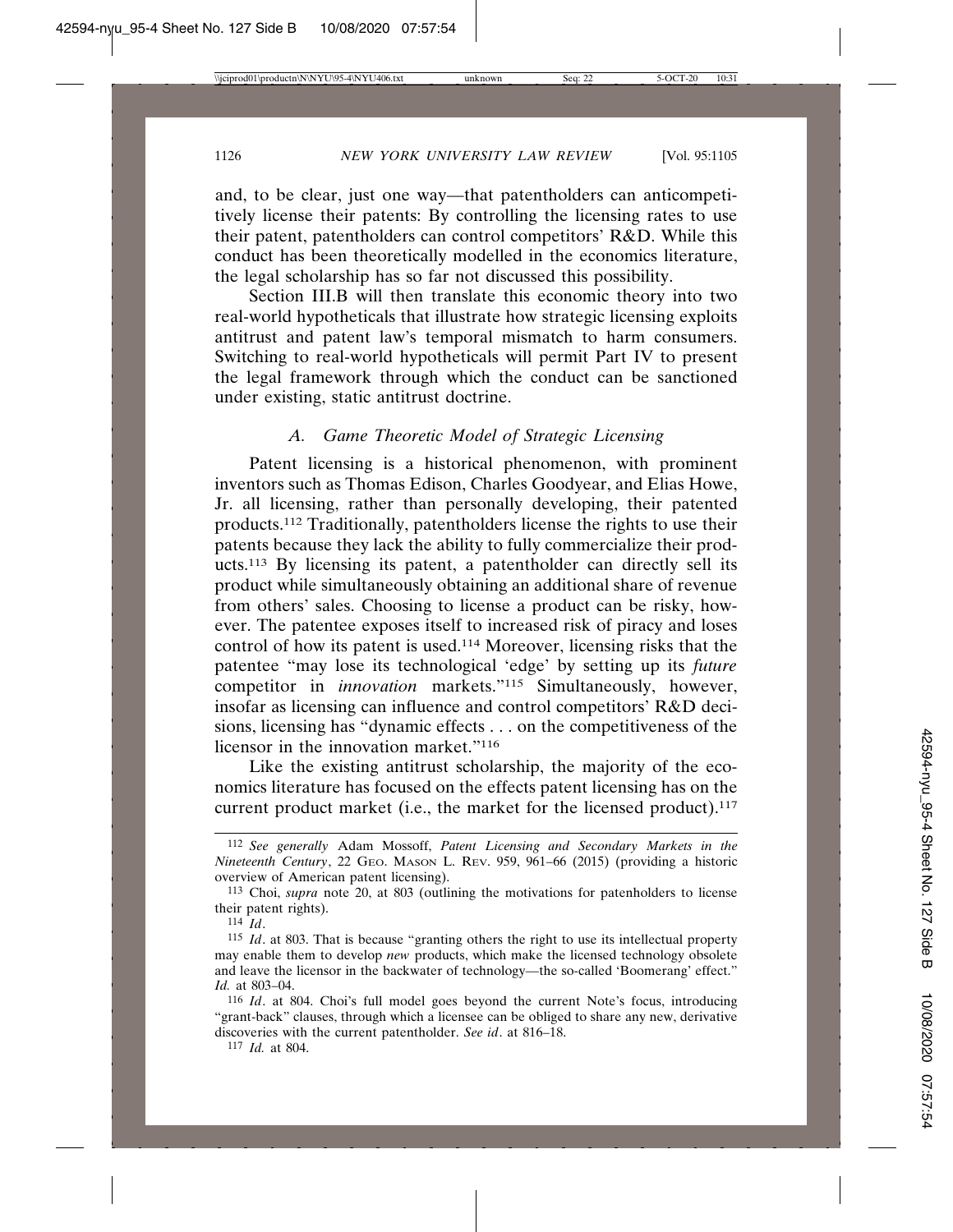Licensing, in general, is procompetitive in the current product market, as consumers see either increased output, lower prices, or both.118 But, how should we think about the innovation market or the market for R&D?

Nancy Gallini presents one model of how strategic licensing can control competitors' R&D decisions.119 In her stylized model, Gallini considers two firms—Firm A and Firm B—competing through R&D for dominance in a single industry.120 Firm A represents a current patentholder, who can produce goods at a lower cost than the competition, Firm B.121 Both firms must choose whether or not to conduct costly R&D, which, if successful, will discover a new technology that lowers the cost of production.<sup>122</sup> In addition to deciding whether to do R&D, the patentholder can choose to license its knowledge to Firm B or to extract the full monopoly profit.123 By assumption, if licensing occurs, the two firms evenly split the available monopoly profit, with Firm B then paying a flat licensing fee.<sup>124</sup>

Gallini's model predicts that it will be an equilibrium to license without either firm conducting further R&D if licensing provides both firms at least as much profit as available from: (i) rejecting the licensing contract offer made by Firm A and (ii) continuing research alone.125 In Gallini's simplified model, "licensing contract[s] will always be struck to terminate research that would take place without licensing," so long as the entrant (i.e., the licensee) expects to gain more profit from R&D than the incumbent (i.e., the patentholder).126 The licensing fee, accordingly, will be set to be just large enough to make the entrant indifferent between declining and accepting the contract.

125 *Id*. at 935.

<sup>118</sup> *See id.* at 808 n.14 ("Licensing to other firms operating in the same market invites tough competition and lowers the industry's profit.").

<sup>119</sup> Nancy T. Gallini, *Deterrence by Market Sharing: A Strategic Incentive for Licensing*, 74 AM. ECON. REV. 931, 933–34 (1984); *see also* Gallini & Winter, *supra* note 23 (proposing a mathematical model of market competitors to examine the incentives of licensing agreements and the impact of licensing on innovation).

<sup>120</sup> Gallini, *supra* note 119, at 932–33.

<sup>121</sup> *Id.* at 932.

<sup>122</sup> The patentee begins with a lower-cost technology. *Id*.

<sup>123</sup> *Id*.

<sup>124</sup> *Id*. at 933. While Gallini acknowledges this assumption is made for "convenience," "[t]he basic results would hold if the equilibrium in production were noncooperative (for example, Cournot) instead of collusive." *Id.* at 933 n.2.

<sup>126</sup> *Id.* at 936. While the assumption that R&D is more valuable to the entrant than the patentholder is technical, the intuition is straightforward. The entrant currently is using a worse (in Gallini's model, higher cost) technology, so it has a larger potential return from R&D than the patentholder, who is using a better (lower cost) technology. *Id.* at 934. Absent this assumption of asymmetric returns, licensing will never occur. *Id.* at 937.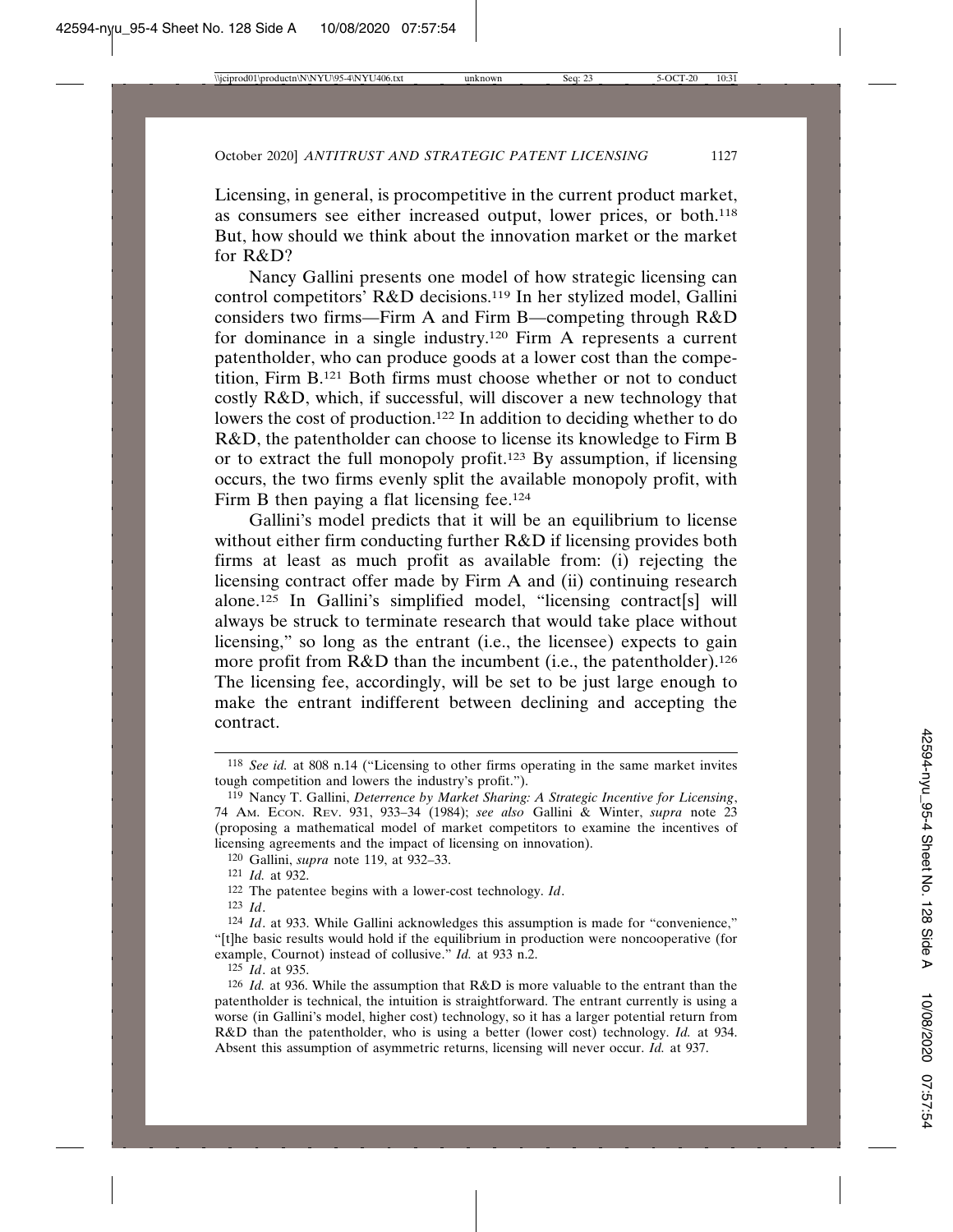To illustrate with a numeric example: Consider a world where Firm A has an existing patent that produces \$8 of monopoly profit. If either firm conducts R&D, there is a forty percent chance it will discover a better product earning \$10 of monopoly profit. There is an additional forty percent chance it will discover an equivalent product (albeit separately patented). If Firm A, the patentholder discovers the new technology, it will continue to earn the \$8 alone. If Firm B, the entrant, discovers this new, but equivalent technology, the two firms will split the \$8 profit equally. Assume further that R&D costs \$4.

Table 1 shows the payoffs available to each firm based on their decisions to do R&D if no licensing is offered.127 Each cell depicts the expected profits of Firm A  $(\pi_A)$  and Firm B  $(\pi_B)$  given a pair of actions taken by both Firms.128 The first column displays outcomes where Firm A conducts R&D, and the second column where Firm A does no R&D. Similarly, the first row displays outcomes where Firm B conducts R&D, and the second row where Firm B does no R&D. Accordingly, the top-left cell shows the outcome where Firm A and Firm B both conduct  $R&D<sub>129</sub>$  with the other cells showing the corresponding combinations of actions.

The shaded cell highlights the unique (Nash) equilibrium without licensing: Firm A will not conduct R&D, but Firm B will. To see why this is the equilibrium, consider whether either firm wants to do a different action conditional on the other firm's action. As Firm B is doing R&D, Firm A's choice is between expected profits of \$3.20 for foregoing R&D or \$1.12 from doing R&D itself. Similarly, as Firm A is not doing R&D, Firm B's choice is between expected profits of \$1.60 from doing R&D itself, or \$0.00 from not doing R&D. For both Firm A and Firm B, the expected profits from continuing their current

- + Pr(Firm A does not find the \$10 product and Firm B finds the \$10 product)  $\cdot$  \$0
- + Pr(Firm A finds the \$10 product and Firm B does not)  $\cdot$  \$10
- + Pr(Firm A does not find \$10 product and Firm B finds the \$8 product)  $\cdot \frac{88}{2}$
- + Pr(Firm A does not find the \$10 product and Firm B finds nothing)  $\cdot$  \$8

<sup>127</sup> Author's calculations.

<sup>128</sup> These are "expected" profits because the outcome of R&D is uncertain. Firm B, for example, may discover the product with \$10 of monopoly profit, may discover the product with \$8 of profit, or may discover nothing. Accordingly, the expected profit of an action (given the other firm's action) is equal to the probability of a given outcome times the profit earned given that outcome.

<sup>129</sup> To illustrate the calculation of expected profits for Firm A when both firms conduct R&D without licensing (i.e., Firm A's profits in the top-left cell), we have:<br> $\pi_A = Pr(Firm A finds the $10 product and Firm B finds the $10 product) \cdot \frac{$10}{2}$ 

 $-Cost$  of  $R&D$ 

 $\pi_{A} = (40\% \cdot 40\% \cdot \frac{$10}{2}) + (60\% \cdot 40\% \cdot $0) + (40\% \cdot 60\% \cdot $10) + (60\% \cdot 40\% \cdot \frac{$8}{2})$  $+ (60\% \cdot 20\% \cdot \$8) - \$4 = \$1.12.$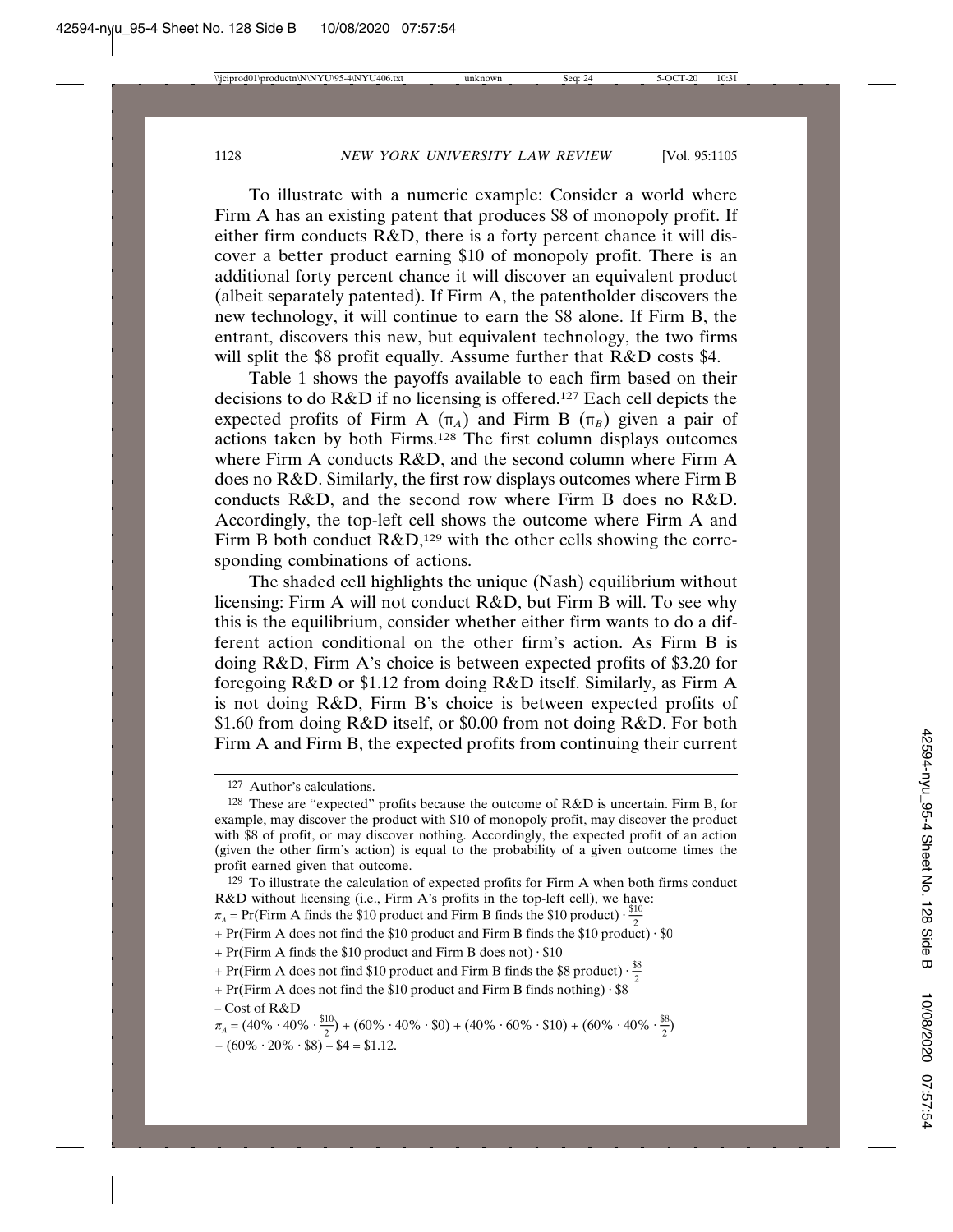course (i.e., Firm A does not do R&D while Firm B does) is more valuable, hence an equilibrium. This equilibrium, moreover, is unique, insofar as no other cell possesses this stability.

|               |                     | Firm A           |                     |
|---------------|---------------------|------------------|---------------------|
|               |                     | <b>R&amp;D</b>   | <b>Skip R&amp;D</b> |
|               | <b>R&amp;D</b>      | $\pi_{A} = 1.12$ | $\pi_{A} = 3.20$    |
| <b>Firm B</b> |                     | $\pi_B = 0.16$   | $\pi_B = 1.60$      |
|               | <b>Skip R&amp;D</b> | $\pi_A = 4.80$   | $\pi_A = 8.00$      |
|               |                     | $\pi_B = 0.00$   | $\pi_B = 0.00$      |

TABLE 1. PAYOFFS WITHOUT LICENSING

Table 2 shows the payoffs available to each firm if Firm A offers to license its existing patent for \$2.130 The shaded cell again highlights the unique equilibrium: Neither firm will do R&D. Again, this can be seen by comparing the profits available to either Firm A or Firm B from unilaterally choosing a different course of action.131

|               |                     | Firm A           |                     |  |  |  |  |
|---------------|---------------------|------------------|---------------------|--|--|--|--|
|               |                     | R&D              | <b>Skip R&amp;D</b> |  |  |  |  |
|               | <b>R&amp;D</b>      | $\pi_{A} = 2.64$ | $\pi_{A} = 4.40$    |  |  |  |  |
| <b>Firm B</b> |                     | $\pi_B = -1.36$  | $\pi_{B} = 0.40$    |  |  |  |  |
|               |                     | $\pi_A = 4.40$   | $\pi_A = 6.00$      |  |  |  |  |
|               | <b>Skip R&amp;D</b> | $\pi_{B} = 0.40$ | $\pi_B = 2.00$      |  |  |  |  |

TABLE 2. PAYOFFS WITH LICENSING

Comparing these two options, Firm B will accept a licensing contract for \$2, because it prefers the certain \$2 profit from using Firm A's patent to the risky \$1.60 profit from doing its own R&D. Similarly, Firm A prefers to earn the certain \$6 profit from granting Firm B a license for \$2 and splitting the \$8 monopoly profit, rather than the \$3.20 expected profit from refusing to license. Firm A will thus license

<sup>130</sup> Author's calculations. The payoff in Table 2 is a modification of Table 1's payoffs. Unlike Table 1, we now assume (for mathematical convenience) that Firm B is agreeing to pay Firm A \$2 to use the patent regardless of whether a better technology is discovered. This license to use Firm A's current patent means that unless Firm A or Firm B (or both) discover the \$10 technology, Firms A and B will split the \$8 technology's profit.

<sup>131</sup> To illustrate this choice when neither firm is presently conducting R&D: Firm A evaluates earning expected profits of \$6.00 from not conducting R&D with \$4.40 expected profits from doing R&D and will prefer not to conduct R&D. Simultaneously, Firm B evaluates earning expected profits of \$2.00 from not conducting R&D with \$0.40 expected profits from doing R&D and will prefer not to conduct R&D.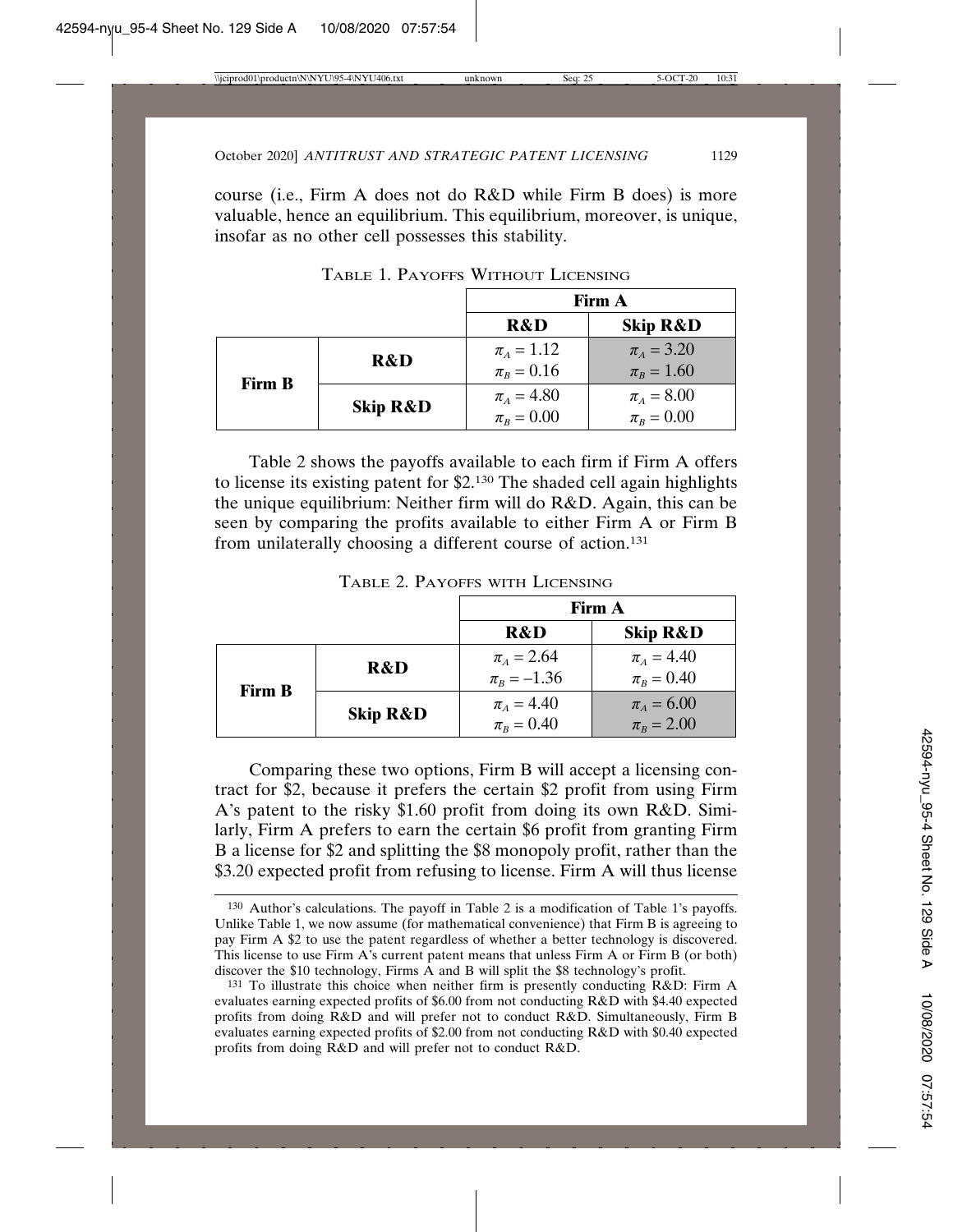its patent, intentionally (or, more explicitly, only) to *reduce* Firm B's R&D.132

As Gallini describes, "From the incumbent's viewpoint, licensing protects against the risk of the discovery of a lower-cost technology by reducing the entrant's incentive for further research."133 Rephrasing this sentiment: The patentholder strategically licenses its patent to protect its current profitable position, transferring to the entrant a share of the monopoly profit in order to depress industry-wide R&D. Firm A and B are both better off, but society has unambiguously lost, as a better technology will never be discovered. No new surplus is created. Monopoly profit is merely solidified and reshuffled.

This model certainly does not predict that such strategic licensing will always occur. When, for example, the returns to R&D are more equal across the incumbent and the potential entrant, the ability to strategically license to suppress R&D declines.134 Nor does this model say that licensing should be per se suspect, as the model demonstrates how "wasteful," duplicative R&D can be avoided through licensing.<sup>135</sup>

While subsequent research on strategic patent licensing is limited, alternative models find similar results.136 Jay Choi, for example, extends Gallini's intuition by considering how "the innovation process is *cumulative* and licensing of a new technology serves as a stepping stone for further developments of the licensed technology."137 In particular, Choi considers whether grant-back clauses—where the licensor obtains the right to any new innovations discovered by a licensee—pose an "antitrust concern . . . because they reduce the licensee's incentive to engage in R&D and thereby limit rivalry in innovation markets."138 Like Gallini, Choi finds that, under certain

<sup>132</sup> The above analysis is intentionally illustrative with round numbers. That is, the above tables do not present the precise optimal licensing rate (i.e., the optimal strategies and payoffs were from Firm A selecting its ideal licensing rate). As such, there is another licensing rate (not \$2) that Firm A prefers more than \$2.

<sup>133</sup> Gallini, *supra* note 119, at 936.

<sup>134</sup> *Id.* at 936–37.

<sup>135</sup> *Id.* at 938 (discussing how licensing can avoid the problem of firms simultaneously conducting costly R&D, with the ultimate amount of R&D larger than what an allpowerful social planner would prefer).

<sup>136</sup> *See, e.g.*, Choi, *supra* note 20, at 823 (finding that grant-back clauses can present anticompetitive concerns); Gallini & Winter, *supra* note 23, at 238 (finding that licensing encourages R&D when competing firms' production costs are close but discourages investment in R&D when the costs are asymmetrical); Katharine Rockett, *The Quality of Licensed Technology*, 8 INT'L J. INDUS. ORG. 559 (1990) (analyzing licensors' decisions with regards to both the payment structure of the license and the age of the licensed technology).

<sup>137</sup> Choi, *supra* note 20, at 806–07.

<sup>138</sup> *Id.* at 824.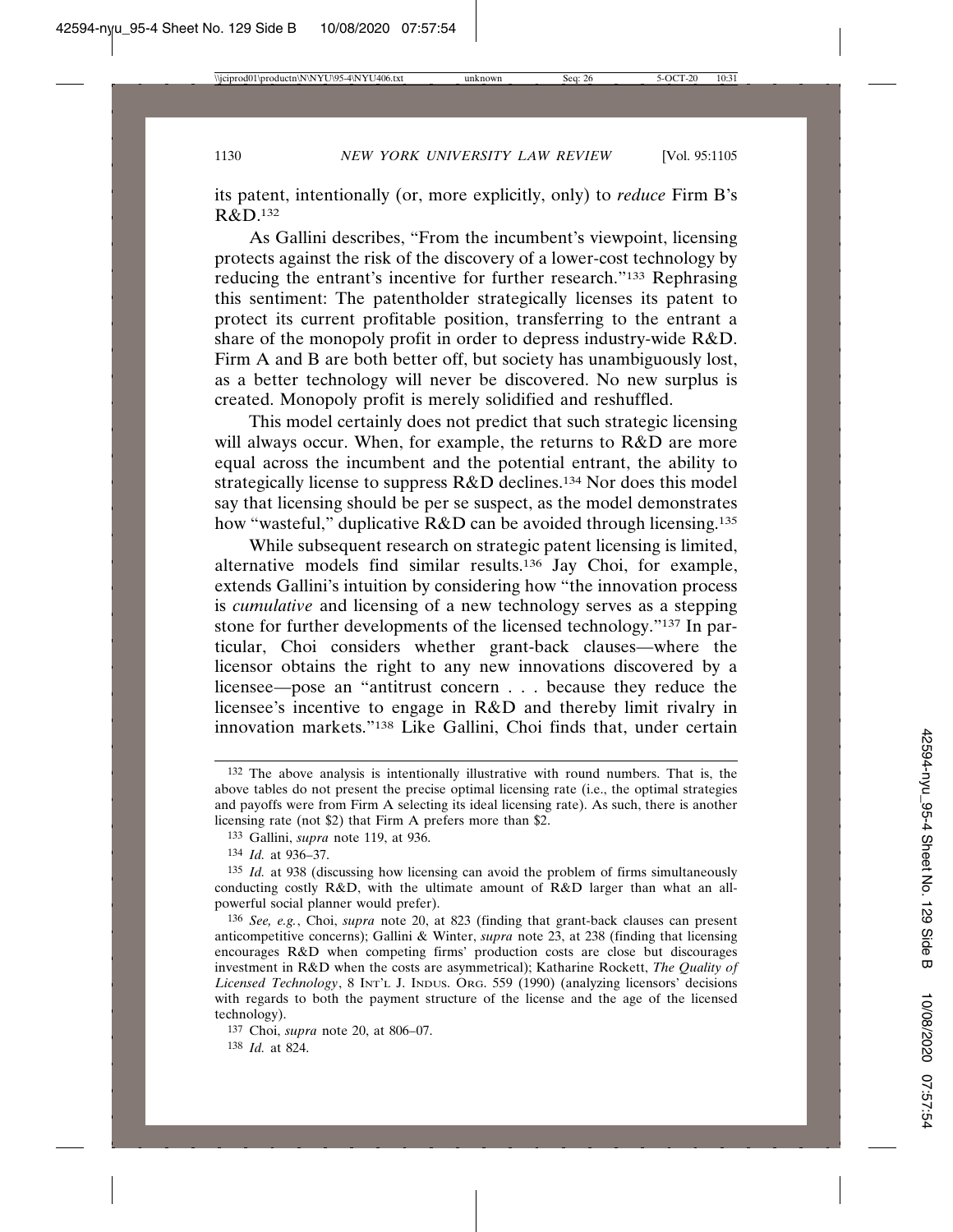circumstances, strategic patent licensing (and grant-back clauses) can present anticompetitive concerns.139

These game theoretic models are intentionally abstract and should be thought of merely as proofs of concept that, under certain circumstances, a patent license can be used to strategically depress competitors' R&D choices. This anticompetitive conduct has yet to be examined in legal scholarship and translating these theoretic economic ideas into a legal framework is conceptually difficult. As such, Section III.B will present two stylized, real-world hypotheticals that move the game theory presented by Gallini and Choi into a fact pattern analyzable under the ken of the law. Part IV will then argue that the conduct in these hypotheticals can and should be condemned under existing, static antitrust doctrine.

### *B. Real-World Hypotheticals*

The game theory presented in Section III.A provides a clear intuition: Patentholders can strategically license their patents in anticompetitive ways. To translate this economic intuition into a legal framework, let us examine two hypothetical markets: (i) an industrial pipe-making market where existing competitors want to divide the market and avoid costly competition, and (ii) a sophisticated technological platform monopoly, which wants to secure its platform's dominance.

### *1. Dividing a Duopoly*

Consider a world with two pipe-making firms, CopperCo and LeadCo. Assume that CopperCo currently has a patent on making sophisticated copper piping, but LeadCo does not. Both firms must decide on just two simplified actions: (i) whether to do R&D, and (ii) how much copper pipe to produce using CopperCo's patent. LeadCo is not free to just produce with CopperCo's technology; this would render the patent meaningless. Instead, LeadCo must pay CopperCo a licensing fee to use its patented technology. Accordingly, CopperCo must also decide its licensing fee before LeadCo can decide what it will do.

If CopperCo wanted to be a full monopolist, it simply could refuse to license. If CopperCo instead chose to set the licensing rate to zero, then LeadCo would be free to costlessly produce as much as it wanted. While the exact consequences to CopperCo's profit from any

<sup>139</sup> *Id.* at 823 ("I find circumstance in which it can be anticompetitive but, in contrast to conventional wisdom, this inefficiency occurs from reduced output rather than from a reduced incentive to innovate.").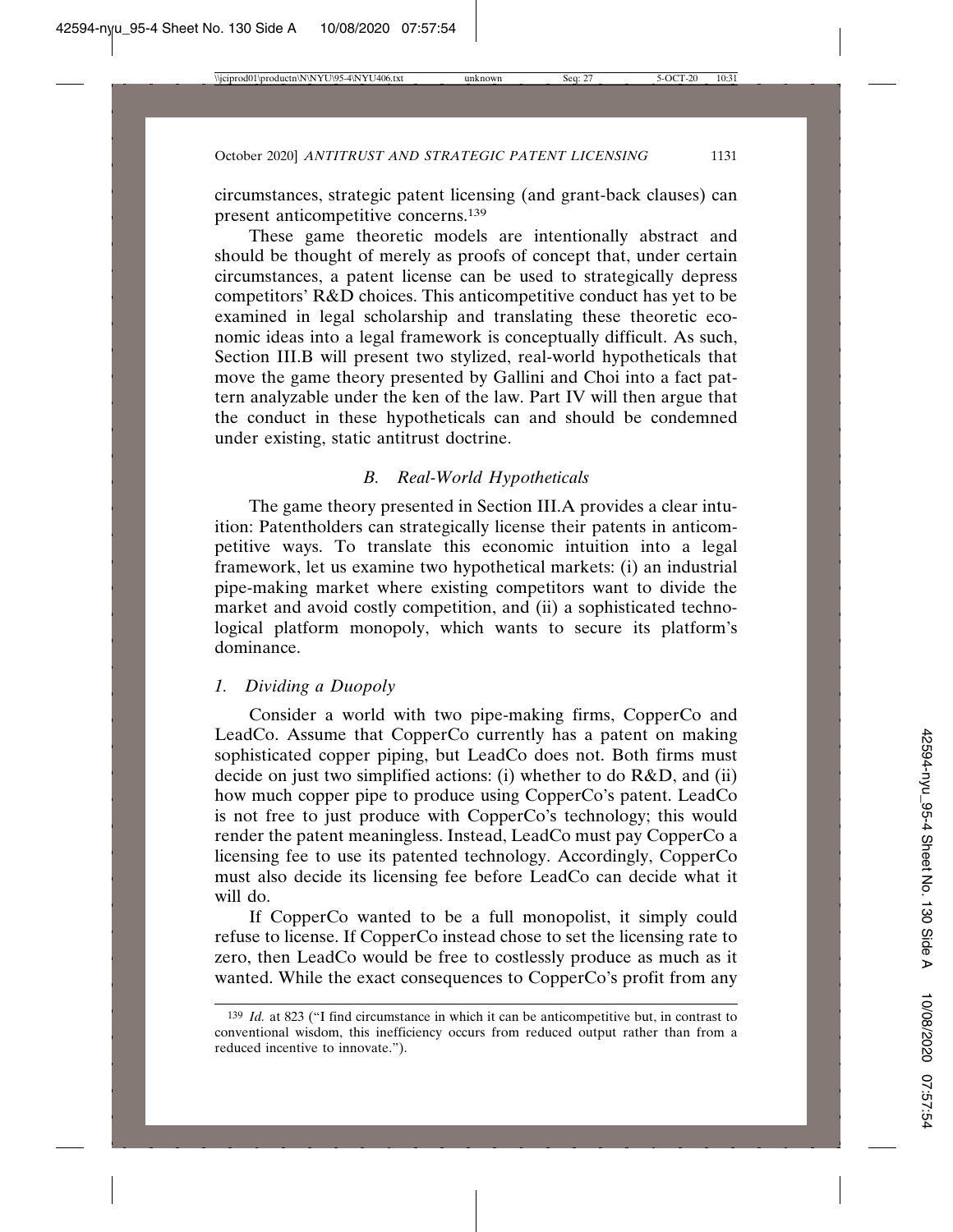licensing fee depend on the form of the market, setting the licensing rate to zero will necessarily reduce CopperCo's short-run profits.140 Given CopperCo's choices, LeadCo will then produce until the marginal cost of its production is equal to or greater than the profit it can earn from one more unit of output.<sup>141</sup>

So, why would either firm conduct R&D? If LeadCo decides to do R&D, it may invent a different technology that could make CopperCo's current patent obsolete. This "creative destruction" follows Joseph Schumpeter's conception of innovation as iterative, with each new technology displacing the past.142 If LeadCo is myopic unconcerned about the future—it will never do R&D, as R&D is costly today in exchange for benefits in the future. But what if LeadCo is not myopic and considers the dynamic implications of its actions (i.e., it balances present costs against future benefits)? Then LeadCo has two choices: (i) do not do R&D and accept whatever guaranteed profit is available from its continuing licensing contract with CopperCo, or (ii) do costly R&D and earn the profits from whatever invention it discovers (if it discovers anything at all).

Which of these two options is best for LeadCo depends on a number of factors. Some of these factors are exogenous, such as the cost of R&D and the market's willingness to pay for CopperCo's current invention. Some factors, however, are endogenous, dependent on each firms' respective choices. Most importantly, the guaranteed profit available to LeadCo is a direct function of CopperCo's chosen licensing fee.<sup>143</sup>

This is the crucial revelation: By decreasing the licensing fee, CopperCo can increase LeadCo's guaranteed profit in the future, which decreases the benefit of R&D for LeadCo. This realization is important for CopperCo not because of some altruistic interest in ensuring that its competitor makes a profit. Rather, CopperCo cares

<sup>140</sup> Insofar as excluding LeadCo permits CopperCo to extract the maximum monopoly profit, competition from LeadCo can only reduce CopperCo's profit.

<sup>141</sup> While obviously firms' production decisions are more complex in the real world, this assumption of production until marginal cost equals marginal revenue is equivalent to the more general assumption that firms are profit maximizing. If marginal revenue is above marginal cost, more output can be made for a profit. *See* MAS-COLELL ET AL., *supra* note 55, at 135–37 (describing firm profit maximization).

<sup>142</sup> *See* Sharon Reier, *Half a Century Later, Economist's 'Creative Destruction' Theory Is Apt for the Internet Age: Schumpeter: The Prophet of Bust and Boom*, N.Y. TIMES (June 10, 2000), http://www.nytimes.com/2000/06/10/your-money/IHT-half-a-century-latereconomists-creative-destruction-theory-is.html (discussing modern Schumpeterian "creative destruction").

<sup>143</sup> To see, we simply need to observe that the profit available to LeadCo given a licensing rate high enough to entirely exclude LeadCo from producing is less than the profit available given a licensing rate of zero (i.e., free to produce).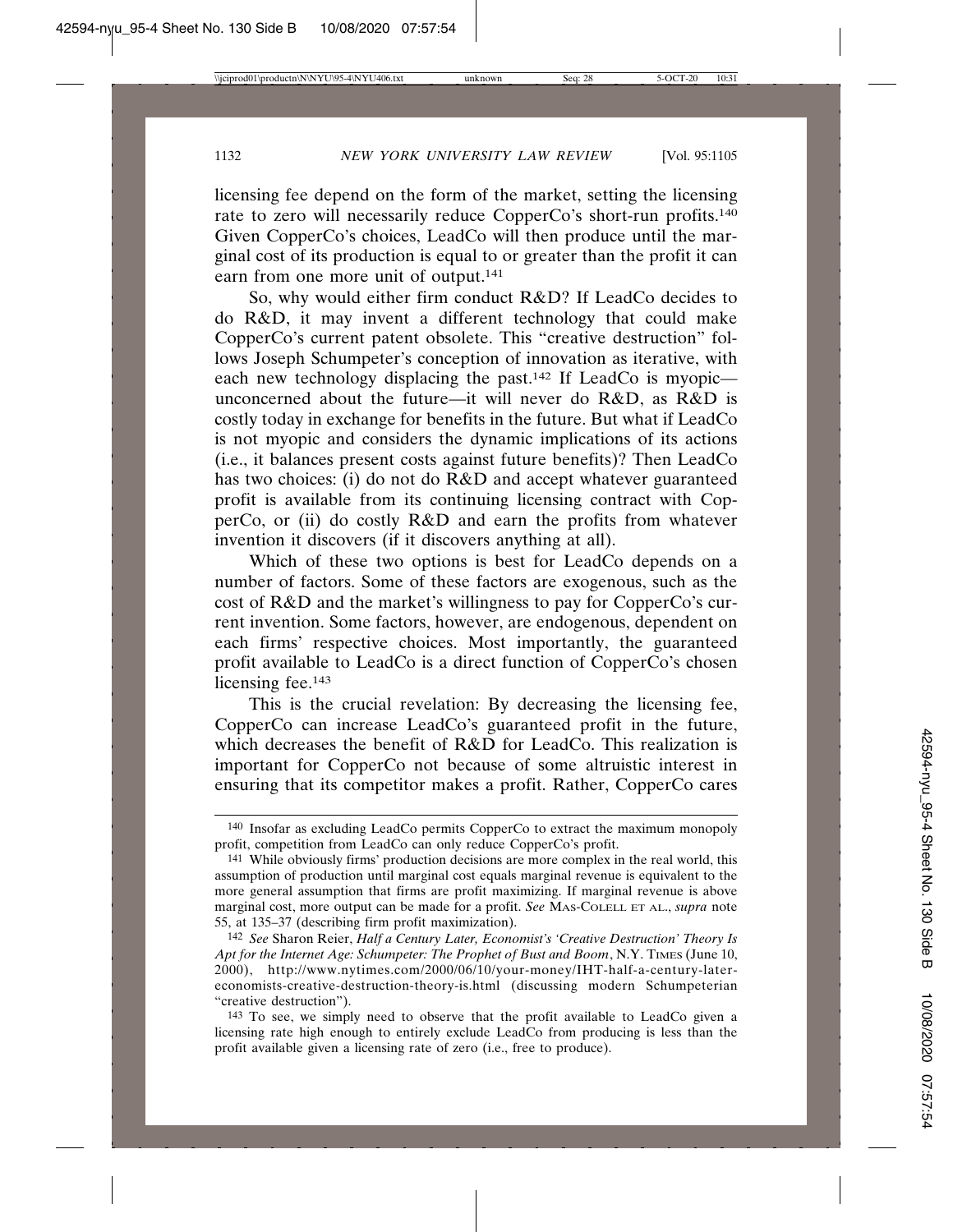about LeadCo's guaranteed profit in the future only insofar as it influences LeadCo's willingness to conduct R&D. If LeadCo does not do R&D, then CopperCo's position as patentholder cannot be disrupted. Furthermore, CopperCo can avoid doing R&D itself (and thereby avoid the cost of R&D) because it does not need to compete with LeadCo's potential future innovations. That is, by sharing some of the profit from the current product market, the patentholder can—given certain exogenous market conditions—dictate how both firms innovate.

### *2. Providing a Platform*

A patentee may, alternatively, strategically license its technology to funnel a competitor's R&D towards follow-on inventions and away from circumventing technology.144

Here, consider a world with one dominant technology company, VoiceCo, that currently has a patent on sophisticated voice recognition software. Consider as well that several smaller technology companies have existing applications that rely on a voice recognition platform. These smaller firms (AppCos) must decide whether to use VoiceCo's platform or to conduct R&D to build around VoiceCo.

VoiceCo is in a very different position than CopperCo. Unlike CopperCo, VoiceCo does not want to suppress *all* R&D; rather, VoiceCo has an incentive to push the AppCos to build on top of and not around its existing platform. Insofar as innovation is sequential or cumulative,145 AppCos' choices to innovate on top of VoiceCo's existing platform may create a path dependence that locks AppCos into using the platform well into the future.

Given these incentives, VoiceCo has to decide how to license access to its platform. Insofar as (by assumption) VoiceCo has the dominant platform today, it has two main choices in setting its licensing fee: (i) price statically (myopically) to extract as much of AppCos' current profits as possible; or (ii) price dynamically (farsightedly), keeping in mind how current licensing costs change AppCos' incentives to innovate around VoiceCo's platform. The licensing fee when VoiceCo prices dynamically must be lower than the

<sup>144</sup> By this, I mean that the patentee encourages its competitor to conduct R&D on top of the existing patent rather than working to create an alternative to the patent. Such strategic licensing was at issue in Choi's model, which focused on the cumulative nature of innovation and the use of grant-backs. *See supra* notes 136–39 and accompanying text.

<sup>145</sup> *See, e.g.*, Jerry R. Green & Suzanne Scotchmer, *On the Division of Profit in Sequential Innovation*, 26 RAND J. ECON. 20, 20 (1995) ("Knowledge and technical progress are cumulative in the sense that products are often the result of several steps of invention, modification, and improvement.").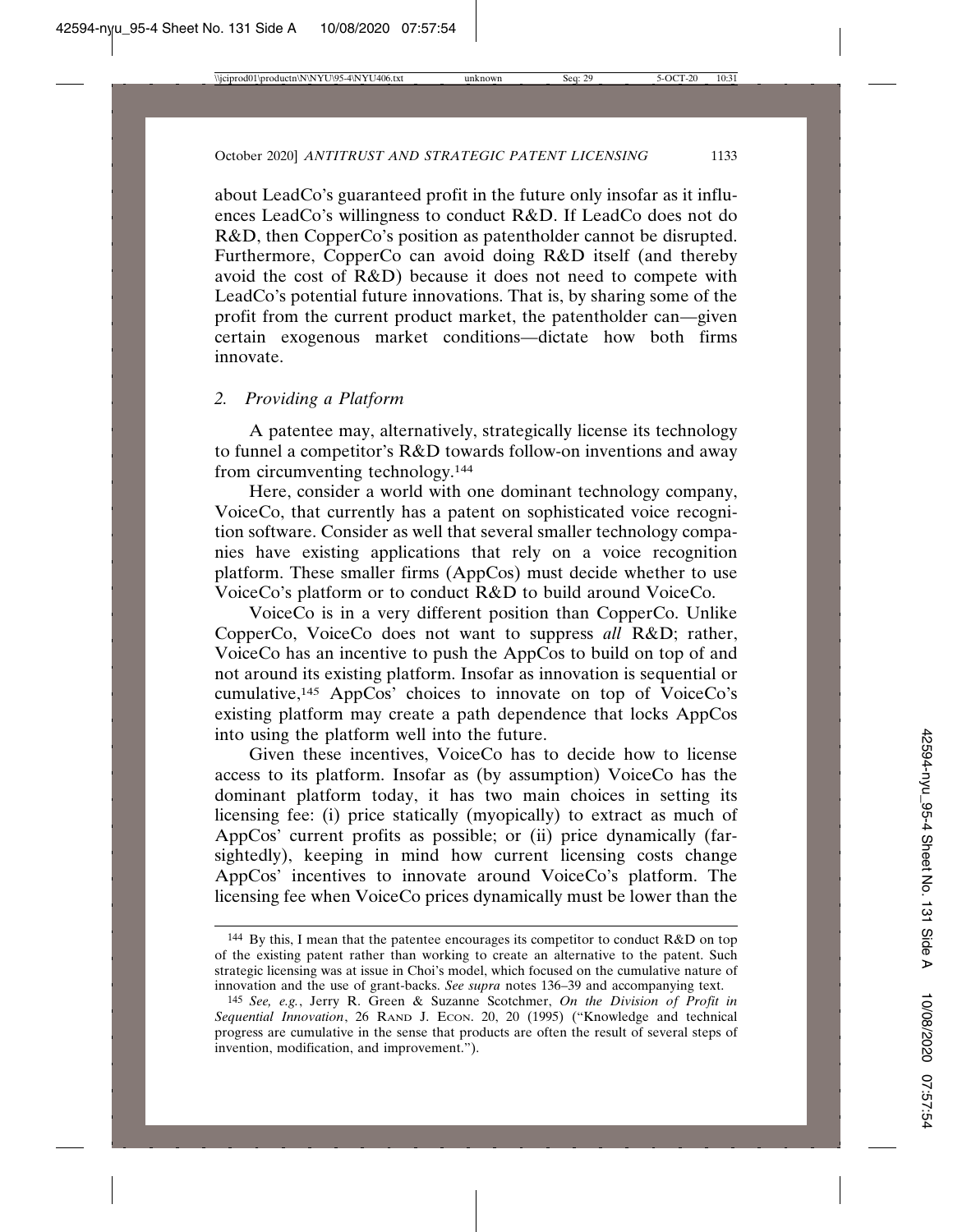static licensing fee, with this discount (or price reduction) encouraging AppCos to build on top of VoiceCo's platform. Again, VoiceCo's choice to decrease licensing rates to reshape AppCos' R&D is not innocent. VoiceCo transfers some of its currently available monopoly profit to AppCos explicitly to reshape AppCos' desire to conduct R&D.

# *3. Characterizing the Payment*

While both CopperCo and VoiceCo's licensing contracts may appear, in form, to be a simple discount (relative to the higher, static licensing fee), they function indistinguishably from a payment made by sending a direct cash payment from the patentee to the competitor. Absent the desire to influence its competitor's R&D decision, the patentee would earn full static monopoly profit. Instead, and with the explicit goal of reshaping its competitor's R&D, the patentee foregoes profit and permits its competitor to earn profit. That is, denoting the static licensing fee as  $p_s$  and denoting the dynamic licensing fee as  $p_d$ , then we can say that for the discount, *d*, is equal to  $d = p_s - p_d$ . By VoiceCo choosing to charge  $p_d$ , it effectively bundles two transactions: First, VoiceCo chooses a static licensing fee  $p_s$  and second pays the AppCos *d* to redirect their R&D. The fact that these two transactions are bundled into a lower licensing fee  $p_d$  should not immunize the direct payment of *d*.

Using a licensing contract to effectuate this transfer, moreover, is arguably *more* insidious than a simple cash payment, as a lump-sum transfer made in exchange for an explicit agreement to not conduct R&D does not change either firm's marginal incentives. With a lumpsum transfer, the patentee has paid its competitor to avoid R&D, but the competitor still *wants* to innovate, just secretly. If the competitor could perform secret R&D, it would get the benefit of the payment not to innovate and, also, the benefit from becoming the new dominant firm later in time. The firms' agreement is fragile, especially if the deal were legally unenforceable.

A carefully designed strategic royalty payment scheme, in contrast, changes both firms' marginal incentives. The licensing scheme was specifically designed to ensure that compliance with the plan is optimal (i.e., that it is an equilibrium for AppCos to not build around VoiceCo's platform). This equilibrium is not predicated on an ability to observe the other firm's behavior, and as such, neither the patentee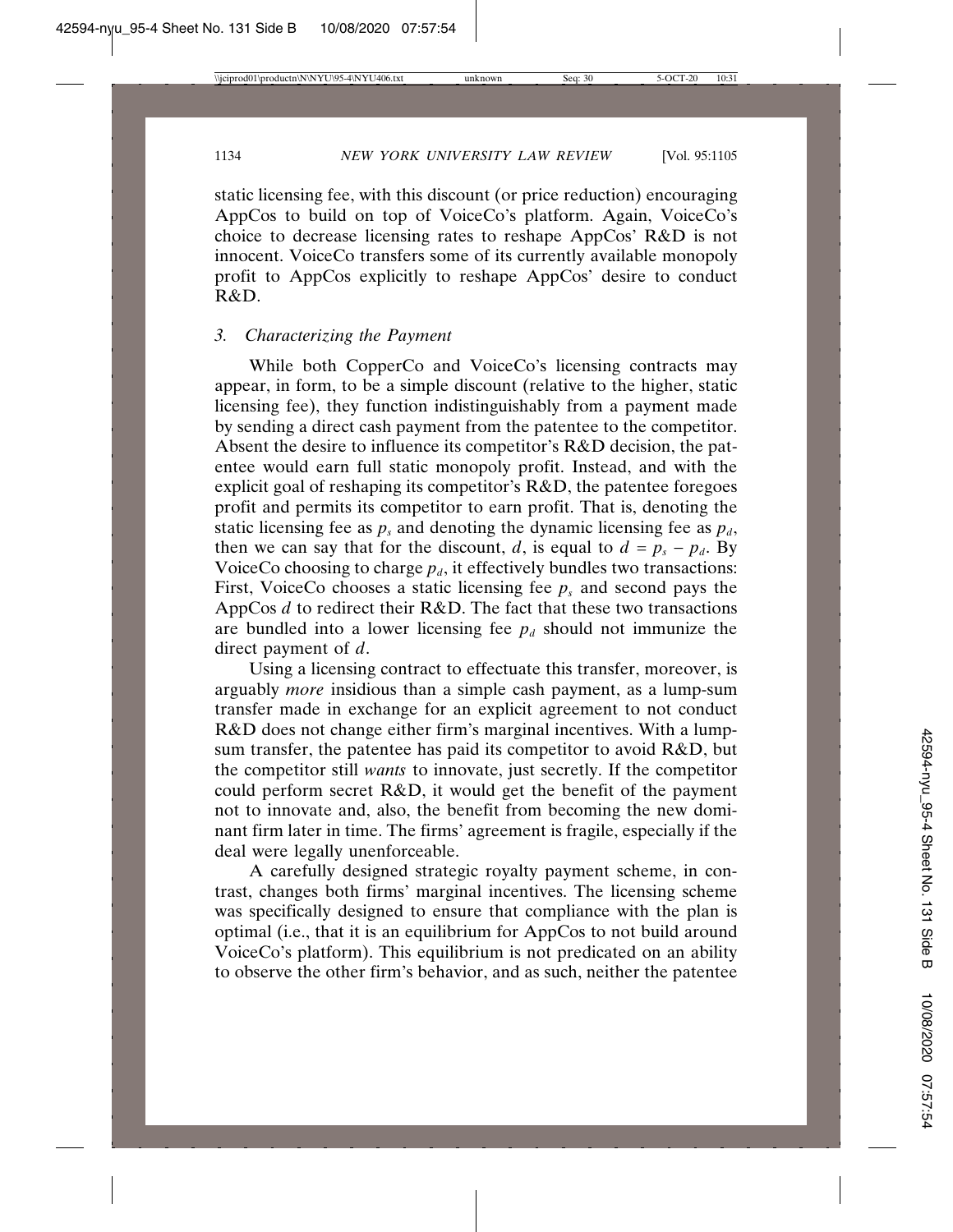nor its competitor wants to rock the boat even secretly.146 It is in both firms' interests that the agreement be maintained.

As Part IV will argue, this conduct—a licensing scheme designed to control competitors' R&D—is antithetical to both the antitrust and patent statutes. With respect to antitrust law, this payment decreases consumer welfare, especially when one considers the full dynamic consequences to the activity. With respect to patent law, this conduct decreases the overall amount of innovation in society, expressly counter to the goal of "*promot[ing]* the progress of science."<sup>147</sup> Accordingly, Part IV lays out the cases to prosecute such conduct under existing antitrust standards.

#### IV

# PAYMENTS THROUGH PATENT LICENSING IS ADDRESSABLE UNDER EXISTING **JURISPRUDENCE**

Part III explained how, by changing the royalty rate, a patentholder can increase its competitor's guaranteed profit in the future and thereby influence the competitor's R&D choice. Depending on market characteristics, it can be optimal for the patentee to intentionally decrease the royalty rate to disincentivize its competitor from performing R&D. This Part will argue that decreasing the royalty rate effectuates a transfer of cash from patentee to competitor and is an impermissible anticompetitive restraint of trade, sanctionable under existing law. Section IV.A will lay out the Sherman Act section 1 case against a patentholder licensing to a competitor intentionally to divide the market and suppress R&D. Section IV.B will argue the Sherman Act section 2 case against a patentholder licensing its platform technology to encourage follow-on innovation and thereby securing its platform's long-term dominance.

### *A. The Sherman Act Section 1 Case: Patent Licensing Between Competitors*

To see how a patentholder's attempt to divide its market and suppress R&D through a strategic licensing would be treated under existing antitrust laws, let us consider the most extreme possible situation. Two firms explicitly lay out the entire conspiracy. The CEO of

<sup>146</sup> While the current cartel (or agreement) is stable, the real world is admittedly full of nuance and complexity. For a more general discussion of factors leading into the stability of cartels, see Margaret C. Levenstein & Valerie Y. Suslow, *What Determines Cartel Success?*, 44 J. ECON. LITERATURE 43, 47-49 (2006).

<sup>147</sup> U.S. CONST. art. I, § 8, cl. 8 (emphasis added).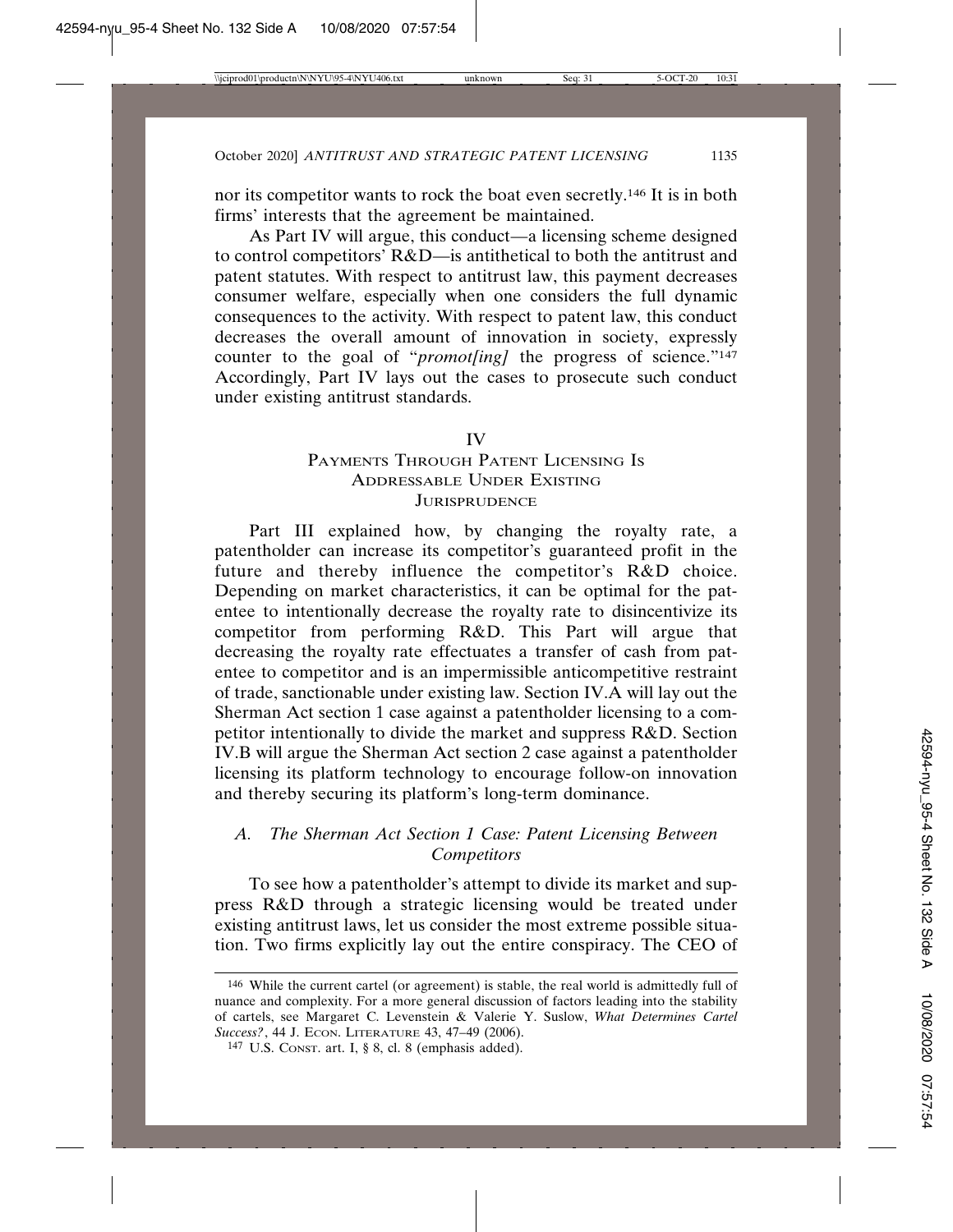one company is recorded on tape saying, "In consideration for you not performing R&D, we will share our monopoly profit with you today by licensing our product at a substantial discount," and the CEO of the other company accepts.148 This level of evidence would remove all evidentiary hiccups,149 leaving only the question of law: Can and should this agreement be condemned under current antitrust laws? This Note pushes existing scholarship by answering yes, condemnation of strategic licensing can be achieved by applying and extending the logic of *Actavis*.

As in *Actavis*, a payment facilitated through depressed royalty fees should be challenged under section 1 of the Sherman Act.150 Section 1's first requirement of a contract, combination, or conspiracy is trivially satisfied in our hypothetical situation, both by the oral discussion and by the licensing agreement. As such, we can immediately proceed to the question of whether this practice is the type of harmful conduct condemned under section 1.

As in *Actavis*, the depressed royalty case presents novel conduct, which does not fit within preexisting categories of per se condemnation.151 As such, the depressed royalty fees must be judged under the rule of reason, which requires a three-step inquiry. First, a court asks what harm to competition is threatened or results, and whether the defendants have power to cause this harm. Second, a court asks whether legitimate reasons for the conduct exist. Finally, a court asks if less restrictive alternatives to the conduct could achieve the same ends with less harm.152 Application of the rule of reason is a tremendously fact-intensive inquiry, sensitive to specific market characteristics.

Given the overtly nefarious conduct laid out in our hypothetical market division case, the crux of the analysis would likely be the first

<sup>148</sup> This hypothetical may seem absurd, but it mirrors the flippancy with which Archer Daniels Midlands Co. discussed price fixing in the lysine and citric acid markets. *See* John M. Connor, *Global Cartels Redux: The* Lysine *Antitrust Litigation (1996)*, *in* THE ANTITRUST REVOLUTION: ECONOMICS, COMPETITION, AND POLICY 336, 336 (John E. Kwoka, Jr. & Lawrence J. White eds., 6th ed. 2014) (discussing "hundreds of secret tape recordings of the conspirators' meetings").

<sup>149</sup> Questions of fact are an omnipresent issue in antitrust litigation. While these questions will certainly be present here, this Note is focused on questions of law.

<sup>150</sup> 15 U.S.C. § 1 (2018); *see* FTC v. Actavis, Inc., 570 U.S. 136, 141, 158–59 (2013) (finding that reverse payments are not immune from antitrust liability under the Sherman Act).

<sup>151</sup> *See Actavis*, 570 U.S. at 144, 156–59 (describing the conduct and applying the rule of reason rather than a "quick look" approach); AREEDA & HOVENKAMP, *supra* note 1, ¶ 1510 (discussing existing per se categories such as pricing fixing).

<sup>152</sup> AREEDA & HOVENKAMP, *supra* note 1, ¶ 1505; *see also* Am. Needle, Inc. v. NFL, 560 U.S. 183, 203 n.10 (2010) (describing the "classic formulation of the Rule of Reason") (quoting Bd. of Trade of Chi. v. United States, 246 U.S. 231, 238 (1918)).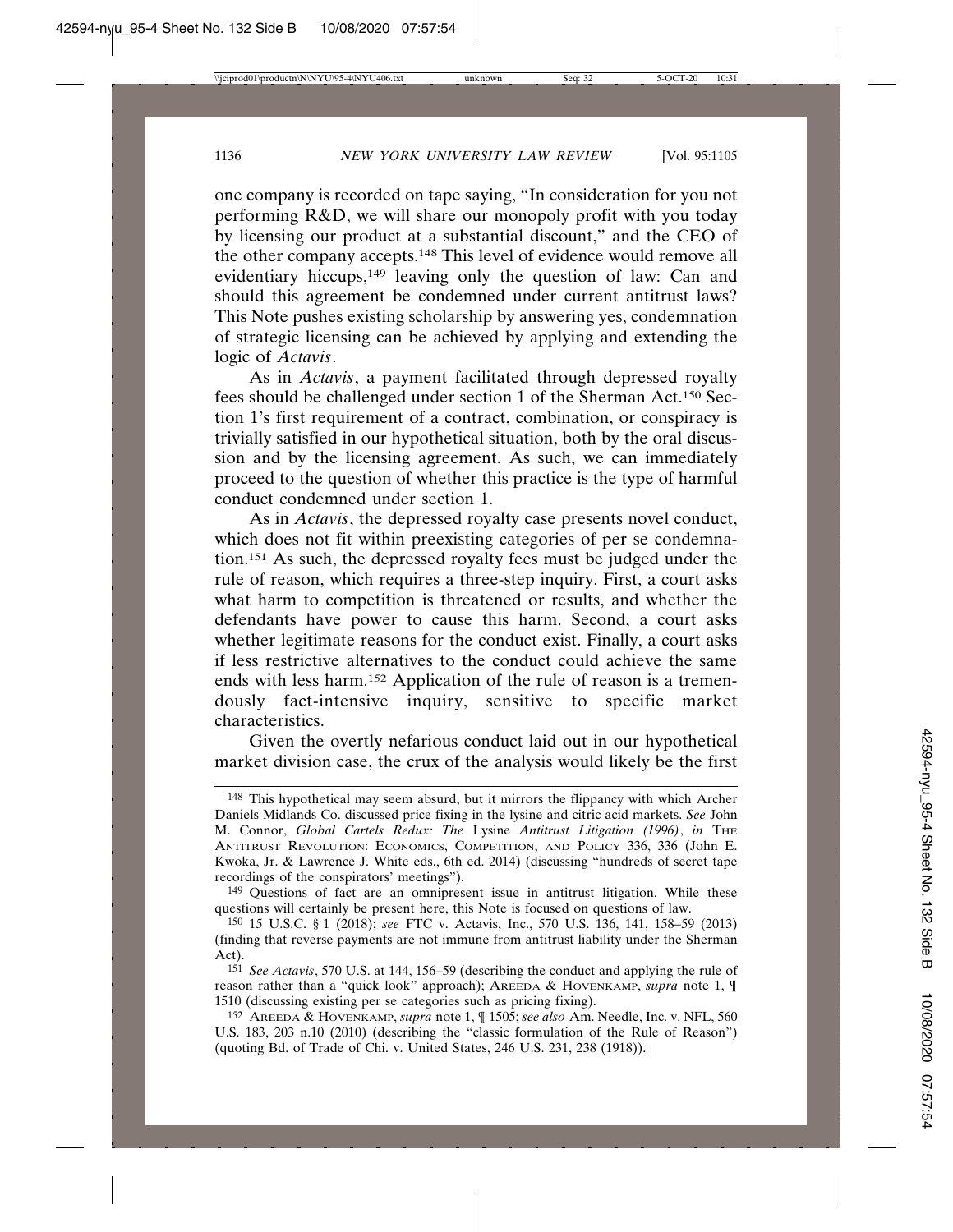prong, whether there are antitrust harms. This analysis should nearly follow the logic of *Actavis*, with only insubstantial modifications to the current facts.

Accordingly, Section IV.A.1 will discuss three potential objections to the application of *Actavis* to the question of collusive patent licensing. Section IV.A.2 will then address how these potential issues should pose no meaningful obstacle.

# *1.* Actavis*, While Analogous, Is Not Perfectly Applicable to Strategic Patent Licensing*

There are three main differences distinguishing our hypothetical depressed royalty payments from *Actavis*. First, in *Actavis*, the challenged conduct produced a static consumer harm: The reverse payment delayed generic entry, decreased drug availability, and increased the price.153 As such, despite the broad language in *Actavis* condemning a firm's "shar[ing] of its monopoly profits that would otherwise be lost in the competitive market,"<sup>154</sup> the Court did not explicitly endorse more dynamic consideration of consumer harms.

Second, in *Actavis* there was only one market implicated by the conduct. Actavis did not want its patented testosterone gel to compete with the entrant's cheaper and chemically identical generic version.<sup>155</sup> In our hypothetical depressed royalty payments case, however, there are two markets implicated: the market for the current patent and the market for R&D.

Lastly, in *Actavis* the payment was made directly as a cash transfer from the patentee to the competitor.156 In our hypothetical depressed licensing case, however, the payment made by the patentee to the competitor is indirect. Instead of a direct cash transfer, the patentee "shares . . . its monopoly profits that would otherwise be lost in the competitive market"157 via the discounted licensing rate. Market transactions (i.e., market sales using the patent) serve as a conduit for the transfer between patentee and competitor.

<sup>153</sup> *See Actavis*, 570 U.S. at 153–54 (describing the potential for anticompetitive effects of a reverse payment).

<sup>154</sup> *Id.* at 154.

<sup>155</sup> *See id.* at 144–45 (describing the factual background of the settlement agreement).

<sup>156</sup> In *Actavis*, the patentholder, Solvay, agreed to directly pay between nineteen and thirty million dollars annually for nine years. *Id*. at 145.

<sup>157</sup> *Id.* at 154.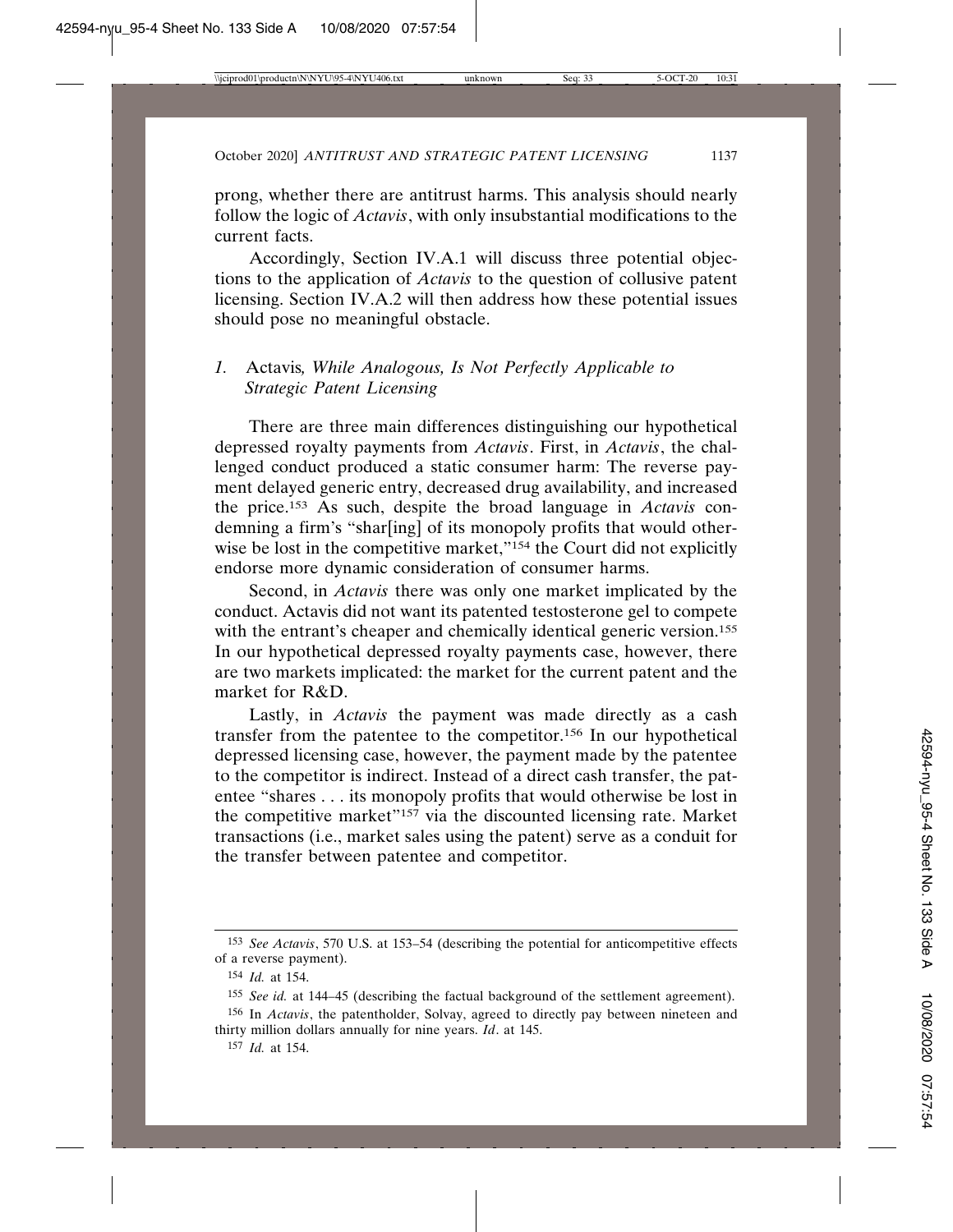# *2. The Differences Are Not So Large, and a Market for R&D Bridges the Gap*

None of the concerns, however, meaningfully hinder the extension of *Actavis* to the current situation. Moreover, while incorporating dynamic antitrust analysis would address each of these concerns, the next Subsection discusses how defining a market for R&D would suffice to bring the strategic patent licensing within existing (static) antitrust law.

The first difference—*Actavis* presented exclusive static consumer harms—presents two avenues for the courts: (i) the courts may (and normatively should) decide that anticompetitive uses of patents must incorporate dynamic considerations; or (ii) the court may decide to expand the use of the "market for research and development."158 Of these two options, incorporating dynamic concerns is the theoretically justified solution, especially when examining patentee conduct. This could include incorporating sophisticated (albeit fairly routine within economics) models, estimating the loss in future value from the depressed R&D against the current consumer benefit. By beginning this foray into dynamic analysis in the limited sphere of patent licensing, courts and regulators could gain practice with dynamic analysis, eventually extending it outward to more traditional antitrust topics.

Alternatively, and more realistically, the court could consider the static impact this arrangement would have on the market for R&D. Under the IP Guidelines, defining an R&D market is appropriate where "a licensing arrangement may adversely affect competition to develop new or improved goods or processes."159 The strategic patent licensing described in Part III does precisely that. The reduced license fees are agreed to specifically to depress R&D, which harms competition to develop new or improved goods or technologies. Defining a market for R&D would serve as a compromise between the existing static analysis and the need to consider effects in the future. It would also facilitate an eventual transition to more dynamic antitrust analysis.

Defining a market for R&D also presents a court with a traditional market division story.160 The patentee and its competitor have

<sup>158</sup> IP GUIDELINES, *supra* note 27, §§ 3.2, 3.2.3.

<sup>159</sup> *Id.* § 3.2.3.

<sup>160</sup> While defining a market for R&D presents a court with a "traditional market division story," non-specialist judges will nonetheless likely struggle to understand a defined market for R&D. This concern, while entirely valid, should not be determinative of its use. Market definition is a difficult feature of antitrust writ large, with the burden falling on the relevant parties to clearly measure and explain their intended markets. *See generally*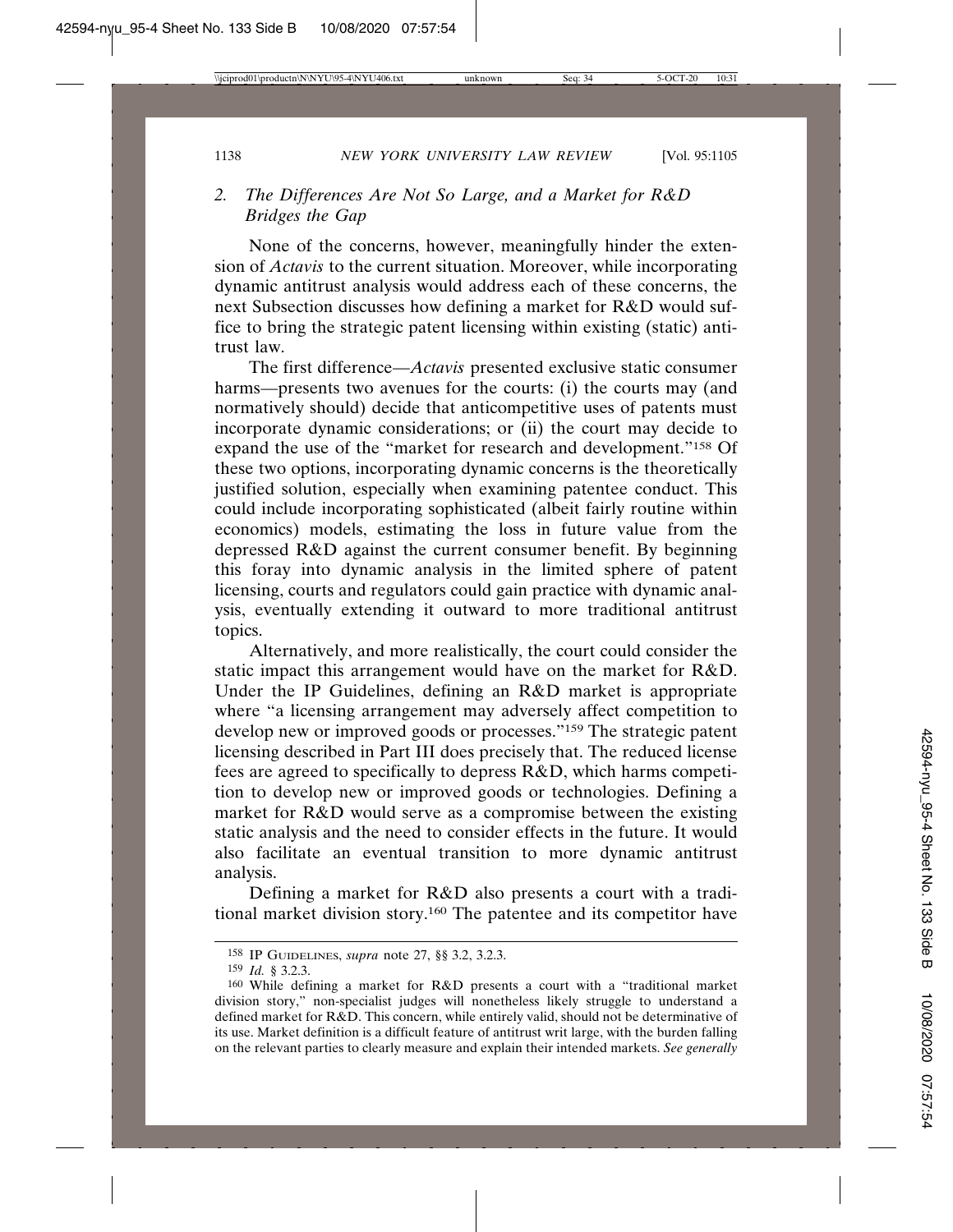agreed to collusive behavior in market one (the patent) and market two (R&D) in order to divide and control the two markets collectively. This standard market division story would permit the court to apply well-developed existing case law.161 Courts easily condemn attempts to divide separate markets or geographic territories to avoid competition.162 This would be no different.

The market division story, moreover, addresses the second difference with *Actavis*: the strategic licensing benefits consumers in one market, unlike *Actavis*'s unambiguous harm. Despite benefit to the market for the patented product created by the reduced licensing fee, the harm to the R&D market is clear. As established in *United States v. Philadelphia National Bank*, "If anticompetitive effects in one market could be justified by procompetitive consequences in another, the logical upshot would be that every firm in an industry could, without violating § 7, embark on a series of mergers that would make it in the end as large as the industry leader."163 That is, the court would simply have to extend long-established precedent in merger analysis that one market cannot be sacrificed for another, and the dynamics become irrelevant. While this Clayton Act-specific jurisprudence is not binding on an inquiry under the Sherman Act and no court is obligated to make this extension, the extension is conceptually small and a reasonable move to handle such multi-market problems.164

162 For example, courts have long condemned—frequently per se—conduct that divides markets between competitors, where firms agree to sell in geographically restricted territories. *See id.* ¶ 2030c (discussing the courts' treatment of various market divisions); *see also, e.g.*, FMC Corp., 133 F.T.C. 815, 818, 824 (2002) (condemning an agreement where one firm would not compete in the Japanese market if the other did not compete in the North American market). *But see* Bell Atl. Corp. v. Twombly, 550 U.S. 544, 565–66 (2007) (dismissing territorial allocation supported only by "parallel behavior").

163 374 U.S. 321, 370 (1963).

164 Alternative options to treat this multi-market problem certainly exist. For example, in *Ohio v. American Express Co.*, the Supreme Court considered how to evaluate harms to a two-sided market under the Sherman Act. 138 S. Ct. 2274 (2018). American Express charged merchants higher fees than comparable credit cards (e.g., Visa) and required "antisteering" provisions whereby merchants could not encourage customers to use lowercost cards. *Id.* at 2282–83. These higher merchant fees were then used to fund greater benefits to American Express's cardholders. *Id*. at 2282. This conduct implicates two markets: (i) the merchants; and (ii) the cardholders. *Id.* at 2280. When the anti-steering provisions were challenged as anticompetitive, a question facing the Court was how to consider these two markets that are in conflict. *See id*. at 2285–87 (defining the relevant market). In *American Express*, the Court held that "the relevant market consists of both

Jonathan B. Baker, *Market Definition: An Analytical Overview*, 74 ANTITRUST L.J. 129 (2007).

<sup>161</sup> *See* AREEDA & HOVENKAMP, *supra* note 1, ¶ 2030a & n.1 (discussing how many anticompetitive agreements between horizontally situated competitors can be considered various types of "market division").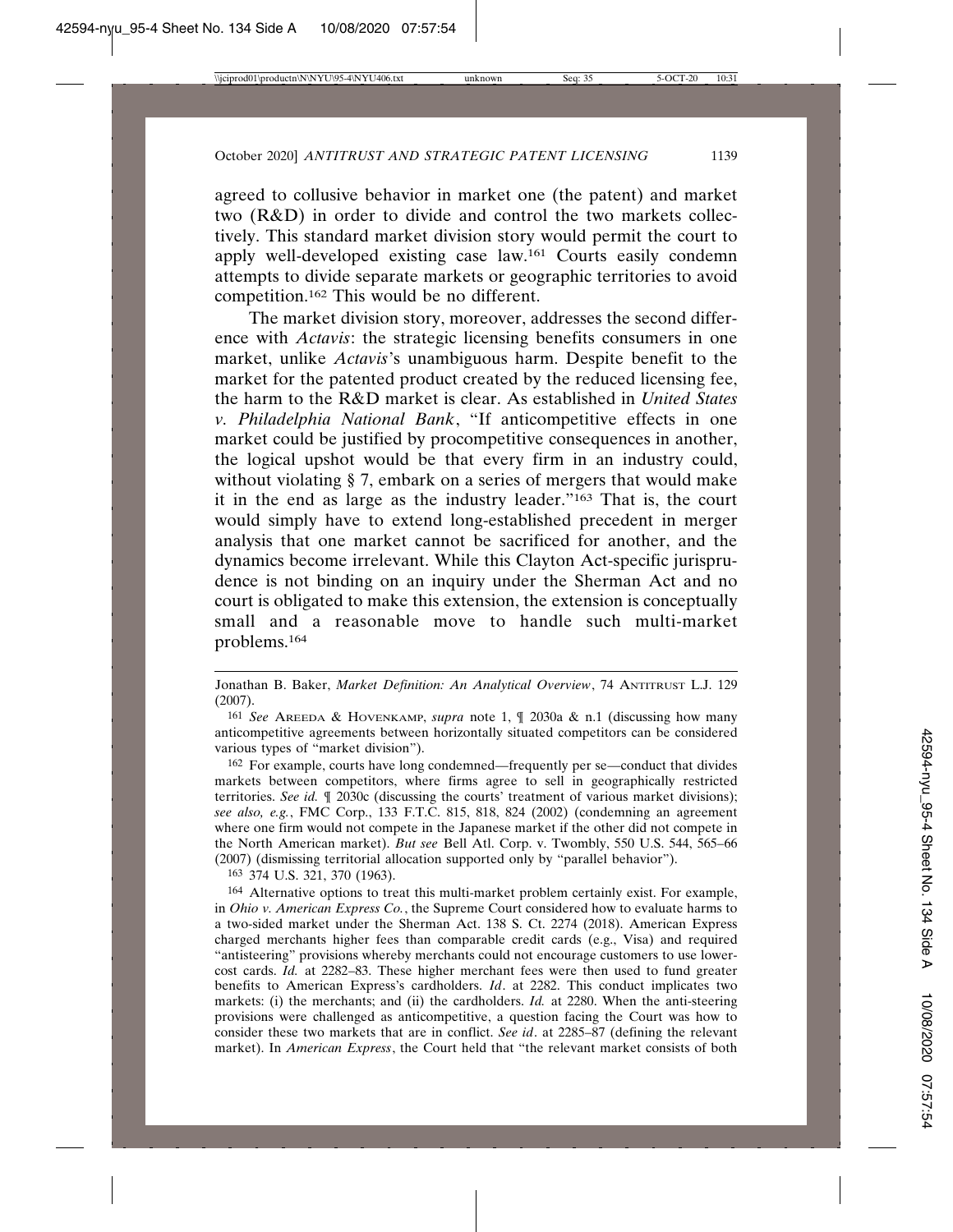Lastly, the lack of a direct cash payment from patentee to competitor should pose no conceptual hurdle. The *Actavis* court held that whenever a firm transfers a "share of its monopoly profits that would otherwise be lost in the competitive market" to avoid competition, the conduct should be condemned.165 Any situation where the patentholder transfers profit to a competitor is economically and practically identical. It is unimportant how the payment occurs, whether a direct transfer of cash, debt forgiveness, discounts on other products, or agreements to decrease competition.166 The question for the court is simply whether a patentee transfers a "share of its monopoly profits that would otherwise be lost in the competitive market" to avoid competition.167 As shown in Part III, that sharing is unquestionably occurring in our hypothetical case.

Accordingly, these three differences are only of form, but not of substance.

# *3. Section 1 Enforcement Does Not Require Judicial Judgments on Optimal Licensing Rates*

One additional hurdle for a court may be apprehension at needing to define the "competitive" licensing rate that would prevail absent the intent to influence competitors' R&D. This concern explains the cautiousness of predatory pricing jurisprudence: If a court incorrectly condemn current low, but not destructively low, prices, then the court unequivocally harms consumers with judicially imposed

sides of the market when the market exhibits significant indirect network effects." Client Memorandum from Davis Polk & Wardwell LLP, Supreme Court Issues Landmark Decision on Two-Sided Markets 1 (July 3, 2018), http://www.davispolk.com/files/2018-07- 03-supreme-court-issues-landmark-decision-on-two-sided-markets.pdf. The holding in *American Express* is not immediately applicable to the conduct described in this Note, as there are no network effects. That is, the market for the patented product has no direct bearing on the R&D market. And, as the Court clearly stated: "To be sure, it is not always necessary to consider both sides of a two-sided platform. A market should be treated as one sided when the impacts of indirect network effects and relative pricing in that market are minor." *Am. Express*, 138 S. Ct. at 2286 (distinguishing the holding in *American Express* from Times-Picayune Publ'g Co. v. United States, 345 U.S. 594, 610 (1953), which held that the market for newspaper advertisers could be analyzed separately from the newspaper subscriber base). If, however, the logic of *American Express* were compelling, rather than extending the Clayton Act's absolute refusal to trade markets, courts would aggregate the two markets (the patented product and the R&D market) and examine the conduct there. While this would certainly be a harder inquiry insofar as it would require valuing the harm to the R&D market, it does not otherwise change the logic of this Note.

<sup>165</sup> FTC v. Actavis, Inc., 570 U.S. 136, 154 (2013).

<sup>166</sup> *See* C. Scott Hemphill, *An Aggregate Approach to Antitrust: Using New Data and Rulemaking to Preserve Drug Competition*, 109 COLUM. L. REV. 629, 663–66, 682–85 (2009) (discussing a variety of creative pharmaceutical reverse payments).

<sup>167</sup> *Actavis*, 570 U.S. at 154.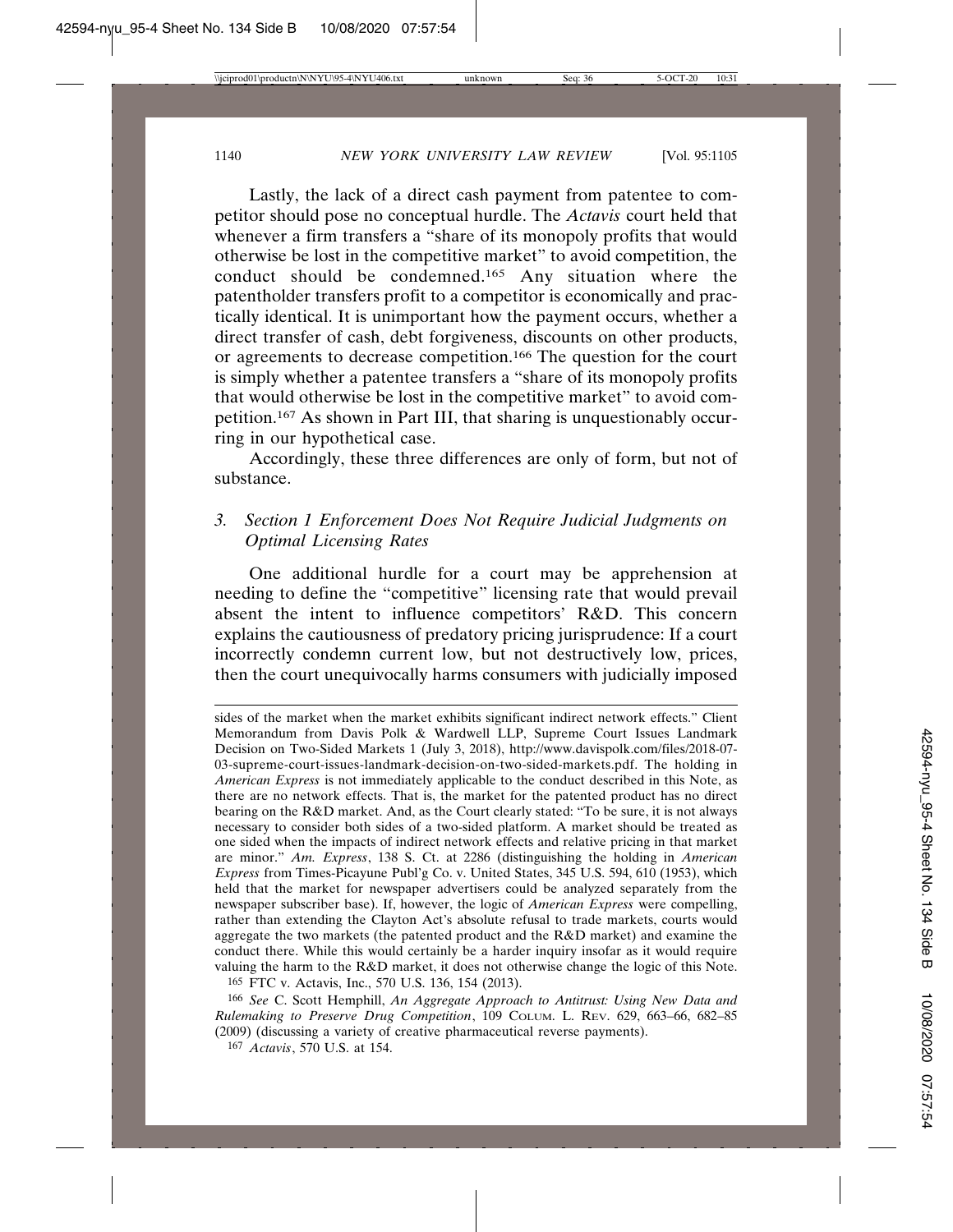higher prices.<sup>168</sup> Here, if a court condemns a low licensing rate, they will necessarily decrease the short-term output and increase the shortterm price of the products relying on the patent.

This judicial apprehension at defining a "correct" licensing rate is not new. In industries with standard-essential patents (e.g., telecommunications or the internet),<sup>169</sup> courts and regulators have focused on ensuring the patentholders commit to licensing their patents on Fair Reasonable and Non-Discriminatory (FRAND) terms.170 Ensuring essential patents are licensed on FRAND terms is necessary because when a patent has been declared an industry standard, the patentee becomes a powerful monopolist, capable of extorting competitors.171 But this presents a difficult challenge for the court, namely how to police whether the agreed rates are in fact "reasonable."172

Yet analogies to predatory pricing and FRAND licensing are misguided. In both predatory pricing and FRAND licensing, the anticompetitive harm fundamentally relates to the product being priced. In predatory pricing, the low prices for cigarettes today will ensure high prices for cigarettes tomorrow, and in FRAND licensing, unless the

169 *See generally* NAT'L RESEARCH COUNCIL OF THE NAT'L ACADS., PATENT CHALLENGES FOR STANDARD-SETTING IN THE GLOBAL ECONOMY: LESSONS FROM INFORMATION AND COMMUNICATIONS TECHNOLOGY 1–2, 31–34 (Keith Maskus & Stephen A. Merrill eds., 2013) (describing standard-essential patenting practices across a range of industries).

171 *See* Melamed & Shapiro, *supra* note 170, at 2115 ("In particular, by requiring a commitment to license on 'fair and reasonable' terms, the FRAND requirement aims to prevent, or at least reduce, the extent of monopoly pricing by SEP holders.").

172 *See id.* at 2114 ("Patent law addresses such instances by specifying that patentholders are entitled to 'reasonable royalties,' defined as the royalties that the parties would have negotiated prior to the infringement and thus prior to lock-in.").

<sup>168</sup> Predatory pricing occurs where a firm or collection of firms intentionally price below cost to drive out competition. After driving out competition, these firms then recoup their prior losses by raising prices later. *See* Brooke Grp. Ltd. v. Brown & Williamson Tobacco Corp., 509 U.S. 209, 222–24 (1993) (describing predatory pricing and articulating the standard of judgment). The *Brooke Group* Court clearly articulated the fear of condemning legitimate price cutting: "[T]he exclusionary effect of prices above a relevant measure of cost either reflects the lower cost structure of the alleged predator, and so represents competition on the merits, or is beyond the practical ability of a judicial tribunal to control without courting intolerable risks of chilling legitimate price cutting." *Id*. at 223 (citing AREEDA & HOVENKAMP, *supra* note 1, ¶¶ 714.2–.3).

<sup>170</sup> *See generally* A. Douglas Melamed & Carl Shapiro, *How Antitrust Law Can Make FRAND Commitments More Effective*, 127 YALE L.J. 2110, 2112–15 (2018) (providing background on FRAND licensing and antitrust analysis). At its core, FRAND pricing seeks to ensure that standard-essential patentholders cannot extract excess rents after their patents are declared "essential." That is, the patentholder cannot raise licensing costs substantially above a "fair" rate, although "fair" is, unfortunately, ill defined. *Id.* at 2133 & n.78; *see also* Anne Layne-Farrar, A. Jorge Padilla & Richard Schmalensee, *Pricing Patents for Licensing in Standard-Setting Organizations: Making Sense of FRAND Commitments*, 74 ANTITRUST L.J. 671 (2007) (discussing four competing frameworks to measure whether licensing terms satisfy FRAND obligations).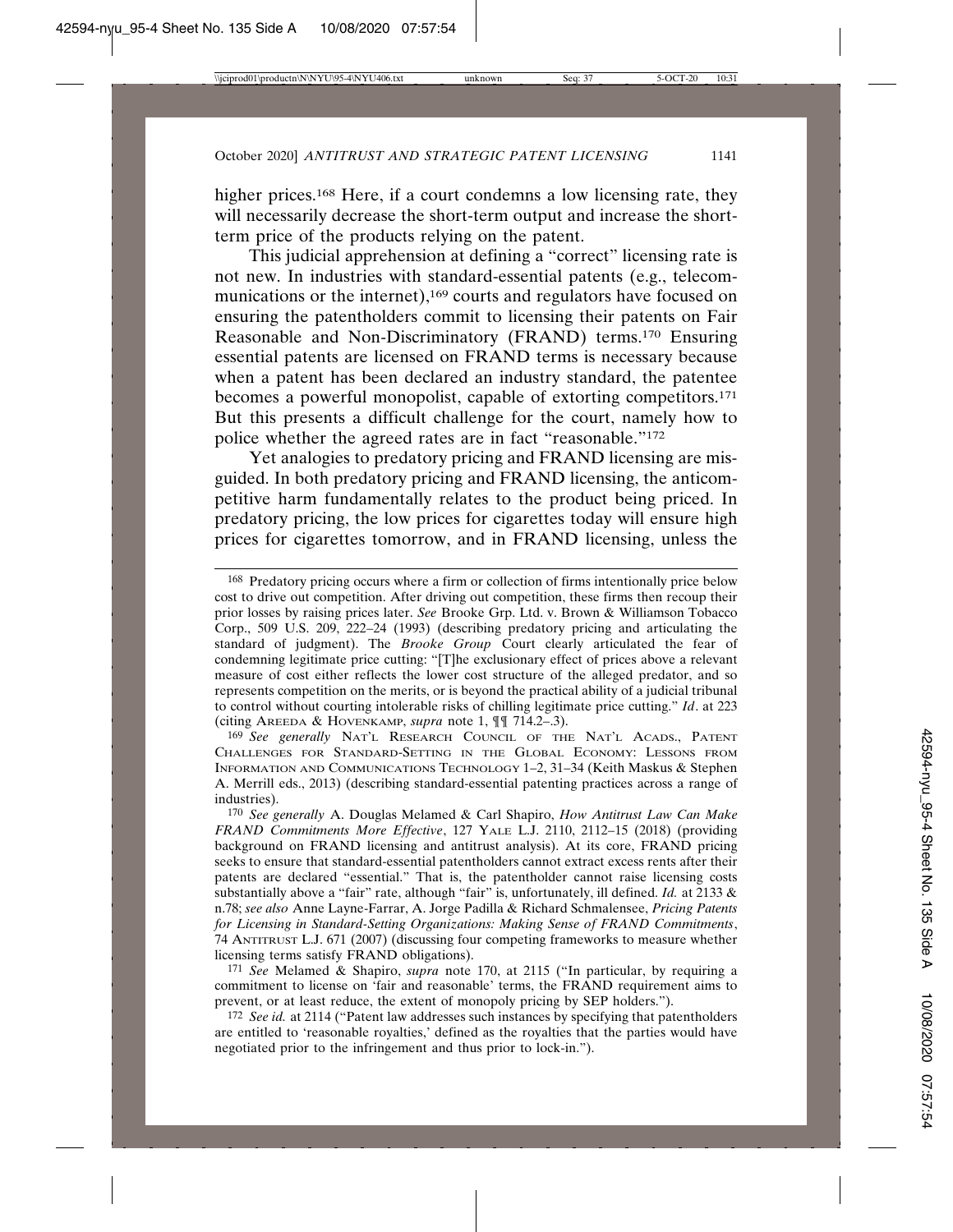chosen standard is licensed "fairly," the patentee will be given undeserved monopoly profits from its patent. In our hypothetical reducedlicensing-fees case, however, the licensing rates are merely a conduit for anticompetitive harms elsewhere (i.e., in the R&D market).

The question of "fair" licensing rates is therefore a distraction. The alleged harms are to the R&D market and not to the base licensed patent, so courts can use direct evidence that the reduced licensing rates resulted in a substantial harm to the R&D market.173 That is, rather than asking if the licensing rate is too low, a court can look exclusively at the patentholder and competitor's R&D choices. A reduction in R&D evidences an entrenchment or market division, thereby directly demonstrating the harm. After section 1 condemnation of the harm to the R&D market, there will be no remaining incentive to continue underpricing licensing rates, and the competitive market results will prevail without any judicial judgments about the appropriate rates.

# *B. The Sherman Act Section 2 Case: Licensing to Monopolize a Platform*

And what of the section 2 case against VoiceCo? This Section argues that existing, static antitrust doctrine can address VoiceCo's strategically licensing its technology to funnel a competitor's R&D towards follow-on inventions and away from circumventing technology. The ability to funnel competitors' R&D may seem less insidious than suppressing R&D entirely. However, this Section will argue that strategic licensing can allow a patentee to monopolize a technological platform with serious long-term consumer harms. In situations where the patent creates a platform hosting these follow-on decisions, this control over a competitor's R&D permits the patentee to secure its market power far into the future, well beyond the patent grant's natural lifespan.

To see, let us recall VoiceCo's alleged conduct: VoiceCo is (by assumption) a dominant technology company that currently has a patent on sophisticated voice recognition software. VoiceCo unilaterally (i.e., without any direct or indirect communication) has declared to the smaller AppCos: "Sure, go ahead. You make all the doohickeys you want, but what we want to do is make sure that we're . . . the one

<sup>173</sup> For a general discussion of direct evidence in antitrust, see Eric L. Cramer & Daniel Berger, *The Superiority of Direct Proof of Monopoly Power and Anticompetitive Effects in Antitrust Cases Involving Delayed Entry of Generic Drugs*, 39 U.S.F. L. REV. 81 (2004).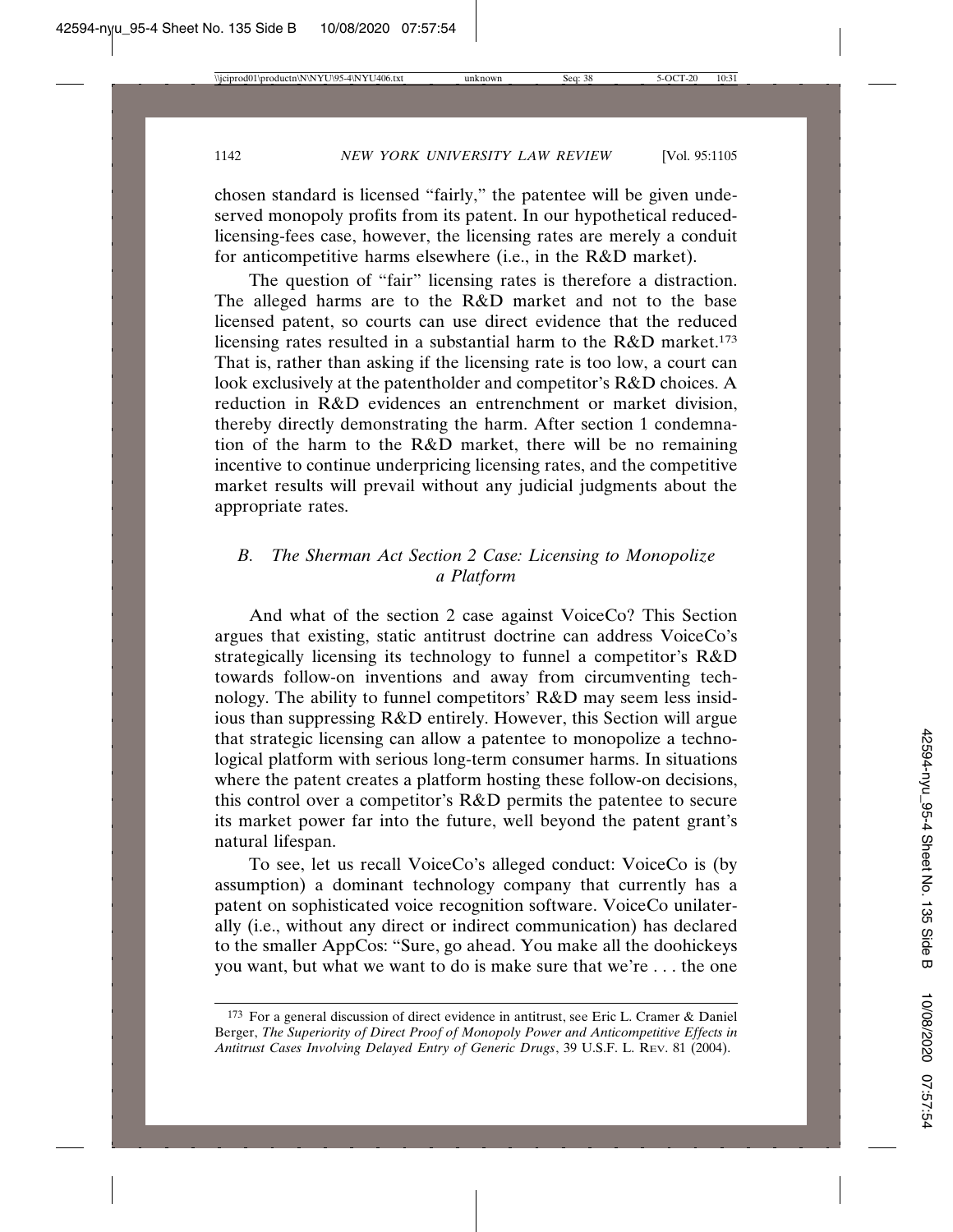[who] controls it."<sup>174</sup> That is, VoiceCo is letting the smaller AppCos use its platform at an artificially low cost.

As in the section 1 discussion, let us additionally assume away any evidentiary burden in demonstrating VoiceCo's motives. Here, assume clear audio of VoiceCo's CEO saying: "We want to push the AppCos to build on top of and not around our existing platform. AppCos' choices to innovate on top of VoiceCo's existing platform may create a path dependence that locks AppCos into using the platform well into the future. Let's find a way to pay the AppCos to use our platform, rather than innovating around us. If we can get them to use our platform today, they will be stuck with us for the long term."

Were the case against VoiceCo brought under section 2, a court would begin with an inquiry into whether the patentee is a monopolist. While showing monopoly power is often complex, in our hypothetical reduced-royalty-payment case, it should be fairly straightforward. By assumption, absent the depressed royalty payment, the patentee is a complete monopolist, setting price substantially above cost, and with the power to exclude all other rivals.175 Accordingly, under any plausible market definition, the patentee will be a complete monopolist, or at least substantial market player (otherwise it would not have the ability to extract monopoly rents).

As such, the only legal question is whether the depressed royalty fees constitute exclusionary conduct. As described previously, the payment achieved through the reduced licensing fee has one explicit purpose: to reduce, eliminate, or control direct competition against the patentee's monopoly power by controlling the market for R&D. That is, the depressed royalty fee is akin to a tying claim, where the patentee uses its monopoly power from the patent grant to reach out into and control the R&D market.176 Such an R&D market definition sidesteps the problem of introducing full dynamic antitrust analysis, reducing the problem to a traditional static problem.177

<sup>174</sup> *Marketplace Morning Report*, NPR 3:48 (Jan. 9, 2019) (mp3 on file with author) (summarizing the behavior of the major voice recognition software platforms).

<sup>175</sup> *See* AREEDA & HOVENKAMP, *supra* note 1, ¶ 501 ("Thus, the substantial market power that concerns antitrust law arises when the defendant (1) can profitably set prices well above its costs and (2) enjoys some protection against rivals' entry or expansion that would erode such *supra*competitive prices and profits.").

<sup>176</sup> *Id.* ¶ 1734a. For example, in *Eastman Kodak Co. v. Image Technical Services, Inc.*, Kodak used its patent-granted monopoly over parts to Kodak copy machines to obtain a monopoly over the copier servicing and repair market. Eastman Kodak Co. v. Image Technical Services, Inc., 504 U.S. 451 (1992).

<sup>&</sup>lt;sup>177</sup> The definition of an R&D market is entirely analogous to the discussion with respect to section 1 of the Sherman Act. *See supra* Section IV.A.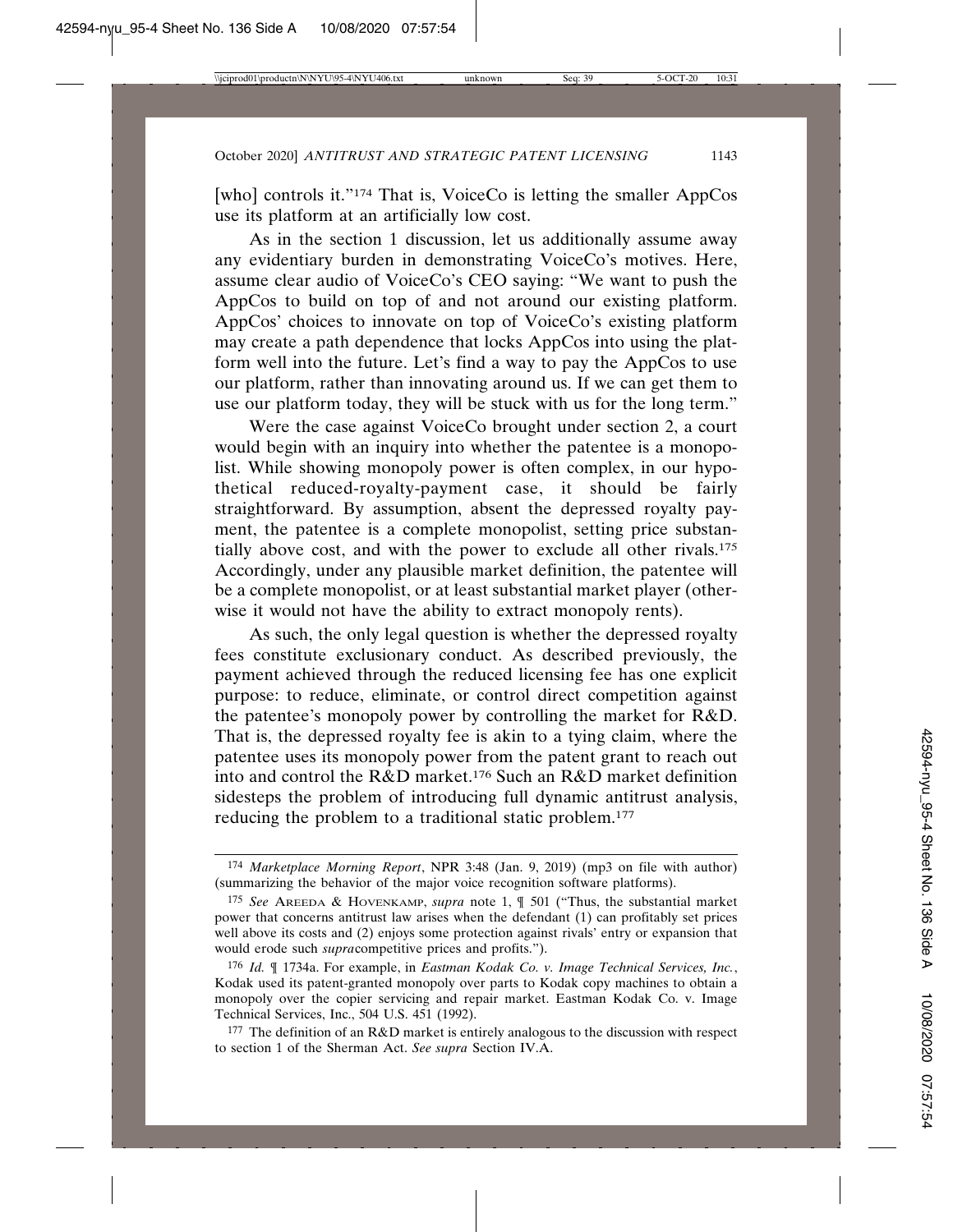While a court may (akin to the discussion of section 1) be tempted to judge the monopolist's conduct under existing predatory pricing178 or limit pricing179 frameworks, the hypothetical reduced licensing fee should *not* be judged under either of these standards. Limit pricing and predatory pricing fundamentally rely on a firm denying profit, not transferring profit to its competitors. Moreover, whereas limit pricing and predatory pricing are specifically designed to foreclose current competition, depressed licensing fees foreclose *future* competition. Controlling competitors' R&D through depressed licensing fees provides unparalleled ability to shape long-term market composition. Through a payment today, a patentee can ensure its dominance tomorrow. It can ensure that its competitors build on top of, and not around, its patent. It can choose its competitive future.

Lastly, as with the section 1 case, because the alleged harms are to the R&D market and not to the base licensed patent, courts can use direct evidence that the reduced licensing rates resulted in a substantial harm to the R&D market.180 While such direct evidence would depend on the exact market definition, it could include harms such as: (i) aggregate reduction in market-wide  $R&D$  or (ii) specific cessation of R&D on immediately competing projects.

Accordingly, while any attempted monopolization claim is deeply fact-specific, section 2 of the Sherman Act provides a clear pathway to address a patentee who strategically licenses its technology to funnel a competitor's R&D towards follow-on inventions and away from circumventing technology. As discussed in Section IV.A with respect to the Sherman Act section 1 case, by defining a market for R&D, a court can circumvent the challenge of introducing fully dynamic antitrust analysis, while still extending antitrust scrutiny beyond its traditional confines.

<sup>178</sup> Predatory pricing occurs where a firm intentionally prices below cost to drive out competition and then recoup losses. Brooke Grp. Ltd. v. Brown & Williamson Tobacco Corp., 509 U.S. 209, 224 (1993) ("The second prerequisite to holding a competitor liable under the antitrust laws for charging low prices is a demonstration that the competitor had a reasonable prospect, or, under § 2 of the Sherman Act, a dangerous probability, of recouping its investment in below-cost prices.").

<sup>&</sup>lt;sup>179</sup> Limit pricing occurs where a firm lowers the price (though not below cost) to deter entry into the market. AREEDA & HOVENKAMP, *supra* note 1, ¶ 2007b1.

<sup>180</sup> *See* FTC v. Ind. Fed'n of Dentists, 476 U.S. 447, 456–57 (1986) (accepting direct evidence of anticompetitive harms); *see also* Cramer & Berger, *supra* note 173 (providing a general discussion of direct evidence in antitrust).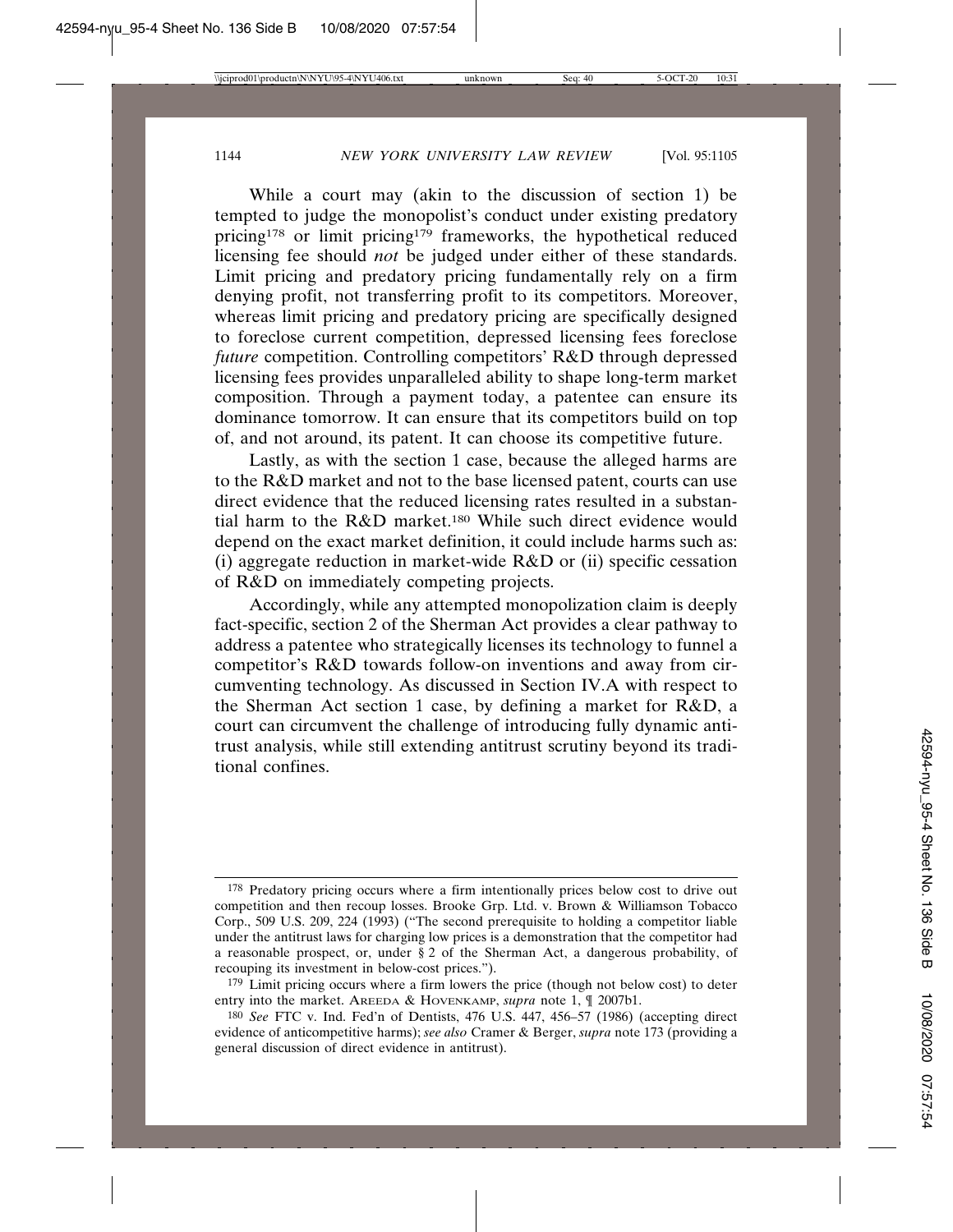#### V

### FTC AUTHORITY TO INVESTIGATE ANTICOMPETITIVE LICENSING

The above discussion argues it is possible for patentholders to strategically use their limited patent monopoly to dynamically and anticompetitively shape longer-term market structure. We can marvel at the oddity of major technology companies sacrificing licensing royalties for their advanced voice assistant technology to fight to be the dominant platform.181 We can think of stagnant duopolies cartelizing the R&D market and thereby stifling dynamic competition and hurting dynamic consumer welfare.

We cannot, however, provide systematic (or even compelling anecdotal) evidence of broad dynamic anticompetitive licensing. While patent ownerships are known, patent sales and patent licensing agreements are private. This lack of knowledge is endemic in the empirical literature on patents. Given the robust debates over optimal patent protections,182 and given the over five hundred billion dollars of annual R&D investment in the United States,183 one would be forgiven for assuming we had a robust and well-estimated literature on patents. We do not. Even foundational questions about how to value a patent are outstanding.184

This research is crippled by the pervasive lack of data, as firms do not want their patent-related transactions broadly public for clear business reasons. Firms prefer business secrecy not for nefarious anticompetitive reasons, but to avoid unnecessarily aiding their competitors.

Yet, this aporia need not be permanent. This Part calls for the FTC to use existing statutory authority to collect all licensing agreements and gather the missing data. By systematically collecting all patent licensing contracts, the FTC can begin to examine whether the theoretical possibility of anticompetitive licensing is a reality worthy of attention. Section V.A will describe the scope of the FTC's authority and its previous use, and then Section V.B will provide the

<sup>181</sup> *See Marketplace Morning Report*, *supra* note 174 (describing the major technology companies vying for dominant position).

<sup>182</sup> *See, e.g.*, F. M. Scherer, *Nordhaus' Theory of Optimal Patent Life: A Geometric Reinterpretation*, 62 AM. ECON. REV. 422 (1972) (extending an early economic model of optimal patent protection); Suzanne Scotchmer, *Standing on the Shoulders of Giants: Cumulative Research and the Patent Law*, 5 J. ECON. PERSP. 29 (1991) (providing an economic model of patenting and innovation to explore how different forms of patent protections can have substantial effects on innovation).

<sup>183</sup> Boroush, *supra* note 25, at 1–2.

<sup>184</sup> *See, e.g.*, Mariko Sakakibara, *An Empirical Analysis of Pricing in Patent Licensing Contracts*, 19 INDUS. & CORP. CHANGE 927, 928 (2010) (describing the paucity of direct empirical research on patent pricing).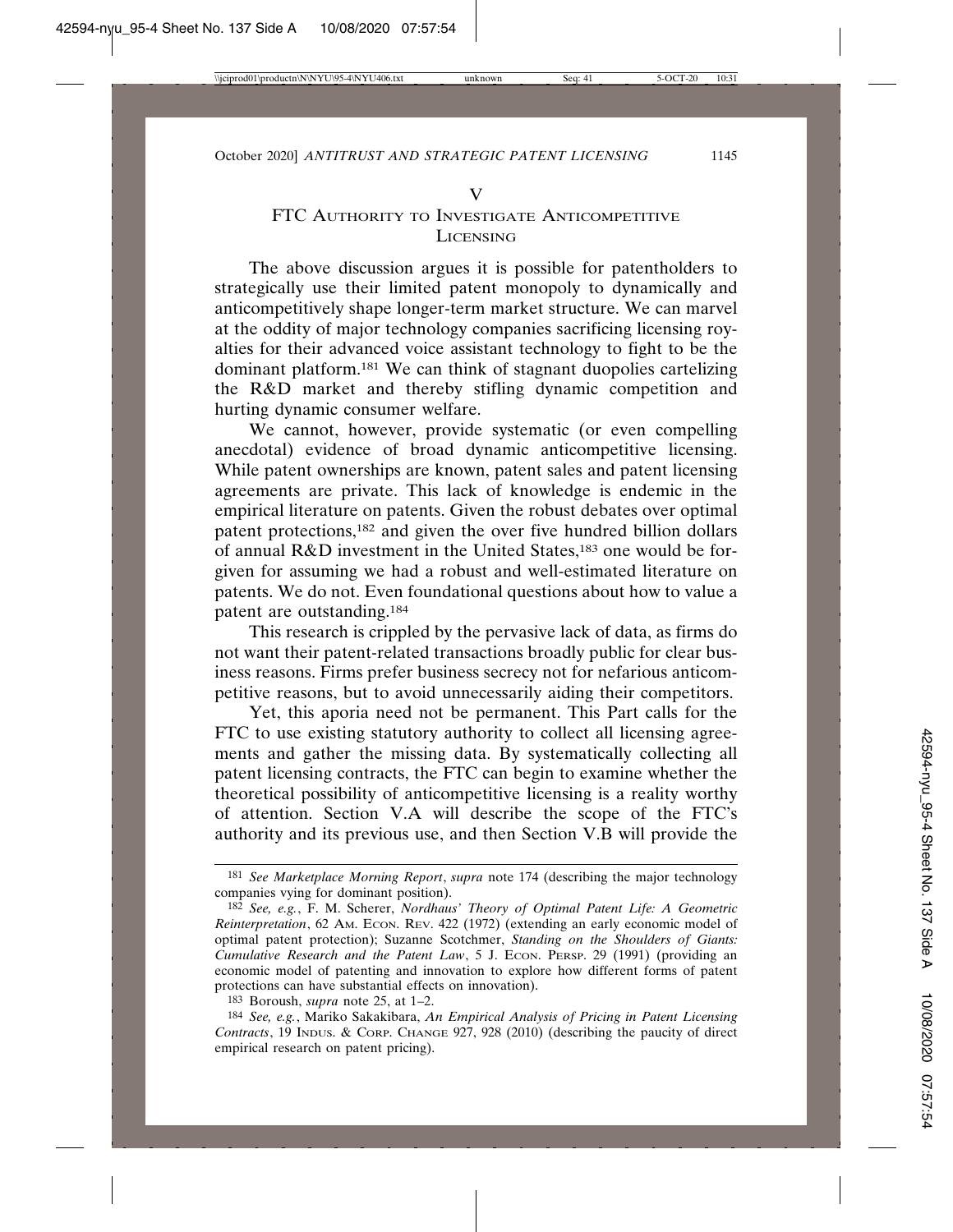specific proposal, which uses a standardized reporting requirement that would balance public interest in research and enforcement with business realities.

### *A. FTC Authority Under Section 46*

Under the FTC Act section 6,185 the Federal Trade Commission has the authority to issue orders requiring "'annual or special . . . reports or answers in writing to specific questions' to provide information about the entity's 'organization, business, conduct, practices, management, and relation to other corporations, partnerships, and individuals.'"186 This authority allows the FTC to pursue lines of inquiry that go beyond simple document subpoenas, forcing order recipients to generate novel answers. Importantly, section 6(f) permits the FTC to "'make public from time to time' portions of the information that it obtains, where disclosure would serve the public interest."187

This power has been previously used on patent licensing. As part of increased attention towards the end of the Obama Administration,188 the FTC issued a report on Patent Assertion Entities (PAEs)—more colloquially known as "patent trolls"—who acquire third-party patents and earn income by challenging alleged patent infringers.<sup>189</sup> The FTC (under section  $6(b)^{190}$ ) compelled the twenty-two largest PAEs to provide detailed, non-public information that is otherwise impossible for researchers to obtain.191 The FTC's

190 *See* FTC, PAES 2016, *supra* note 189, at 38 (discussing the FTC's authority under 15 U.S.C. § 46(b)).

191 *Id.* at 38–41. The FTC estimates that the surveyed firms were responsible for 8.8% of all patent suits filed in the United States during the relevant time period. *Id.* at 14 n.34.

<sup>185</sup> 15 U.S.C. § 46 (2018).

<sup>186</sup> *A Brief Overview of the Federal Trade Commission's Investigative, Law Enforcement,* and Rulemaking Authority, FED. TRADE COMM'N (Oct. 2019) (alternation in original) (quoting 15 U.S.C. § 46(b)), http://www.ftc.gov/about-ftc/what-we-do/enforcementauthority.

<sup>187</sup> *Id.* (quoting 15 U.S.C. § 46(f)).

<sup>188</sup> *See, e.g.*, EXEC. OFFICE OF THE PRESIDENT, MARCH 2016 ADDENDUM (2016), http://obamawhitehouse.archives.gov/sites/default/files/microsites/ostp/

PatentReportAddendumMarch2016.pdf (noting that reforms to the patent system are a priority for the Obama Administration).

<sup>189</sup> FED. TRADE COMM'N, PATENT ASSERTION ENTITY ACTIVITY 1 (2016) [hereinafter FTC, PAES 2016], http://www.ftc.gov/system/files/documents/reports/patent-assertionentity-activity-ftc-study/p131203\_patent\_assertion\_entity\_activity\_an\_ftc\_study\_0.pdf (describing the business model of Patent Assertion Entities (PAEs)). PAEs have gained particular notoriety in recent years as "small, nonproducing inventors who do not develop or commercialize new technology, who do not manufacture anything, but who do hope to snare other firms in their patent traps." JAMES BESSEN & MICHAEL J. MEURER, PATENT FAILURE: HOW JUDGES, BUREAURATS, AND LAWYERS PUT INNOVATORS AT RISK 159 (2008).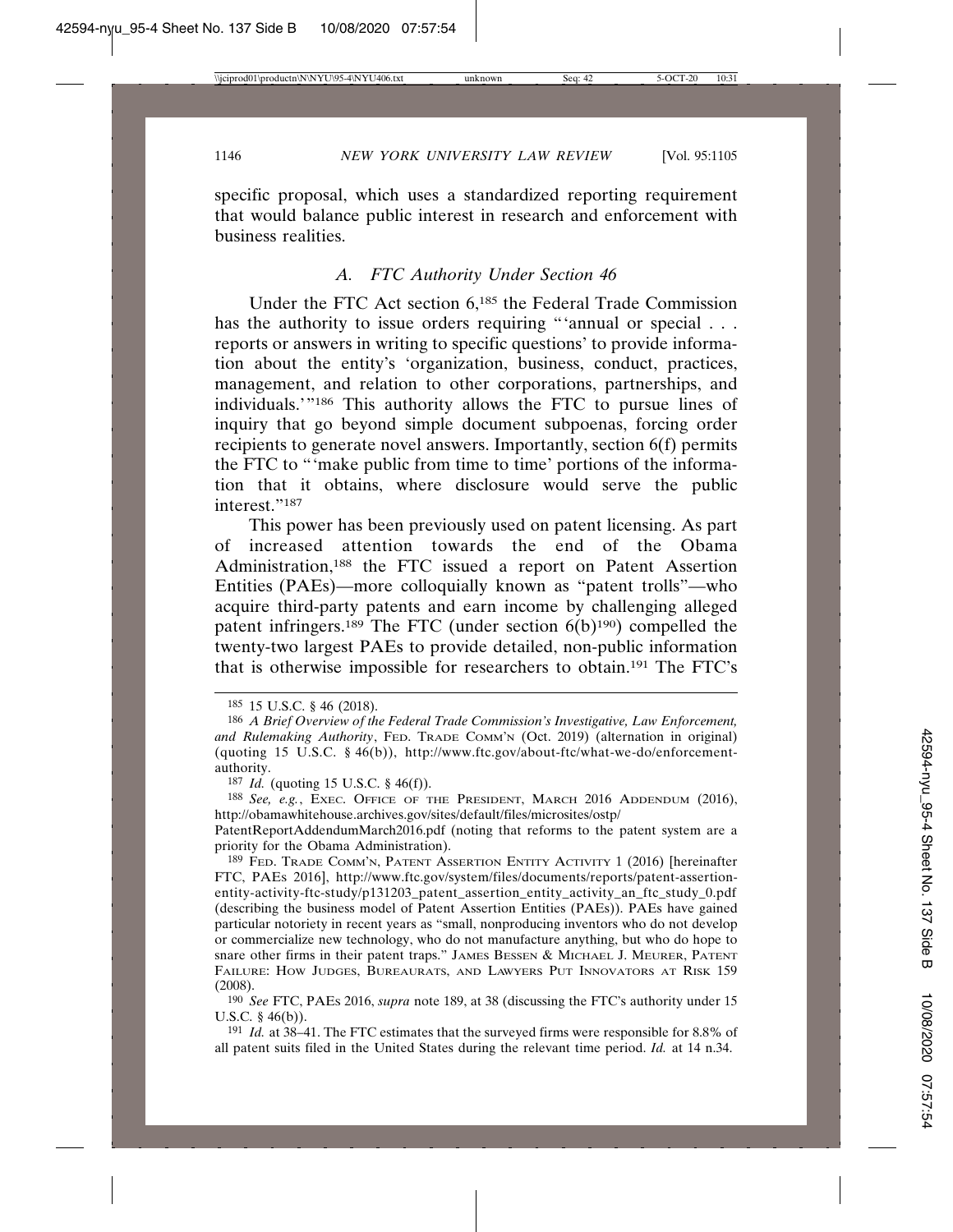information requests were incredibly granular, requiring PAEs to respond to questions across ten broad categories spanning twenty-two pages.192 For example, the FTC required each PAE to produce detailed case information, such as jurisdictional information, docket numbers, plaintiff and defendant information, asserted patent information, and settlement information.193 Crucially, unlike any normal researcher, the FTC could compel disclosure of highly secret information, such as "the total revenue the Firm has received under the terms of the settlement agreement from January 1, 2009 to the date of this Request."194 This unparalleled information permitted analysis supporting detailed policy recommendations, and it greatly expanded academics' and practitioners' knowledge of the harmful nature of PAE activity.195 This systematic conduct was previously unknown and simply unknowable.

As Section V.B will recommend, the FTC should use its investigatory power under section 6(b) to more broadly examine patent licensing behavior. By expanding and systematizing the FTC's data collection, the FTC can serve multiple concurrent functions, supporting both existing patent and antitrust enforcement, and encouraging more dynamic considerations.

# *B. The FTC Can Use This Power Again*

Beginning the investigation into the abuses of patentee behavior with an examination of patent trolls was reasonable and certainly topically pressing. This narrowly focused examination should not, however, be exhaustive. It should not take a groundswell of academic, policy, industry, and popular animus towards a particular patentee practice before the FTC conducts regulatory oversight. Rather, the FTC could systematically collect confidential business information on patent licensing and sales using fundamentally similar language as used in the 2016 study.

Expanding and systematizing the FTC's data collection on patent licensing serves multiple concurrent functions, both in support of existing patent and antitrust enforcement and in support of more

<sup>192</sup> *Id.* app. C.

<sup>193</sup> *Id.* app. C at 13–14.

<sup>194</sup> *Id.* app. C at 14.

<sup>195</sup> *Id.* at 8–13 (establishing four broad recommendations for legislative and judicial reform to PAE activity, including expanding FED. R. CIV. P. 7.1 to require greater public disclosure of unnamed parties that have any interest in the outcome of a lawsuit). For example, the FTC's study discovered that litigation PAEs anticompetitively thrive on the use of "strike suits" (nuisance lawsuits explicitly designed to settle for less than the cost of litigation), while masking the extent of their activity by creating numerous small affiliated entities*. Id.* at 4.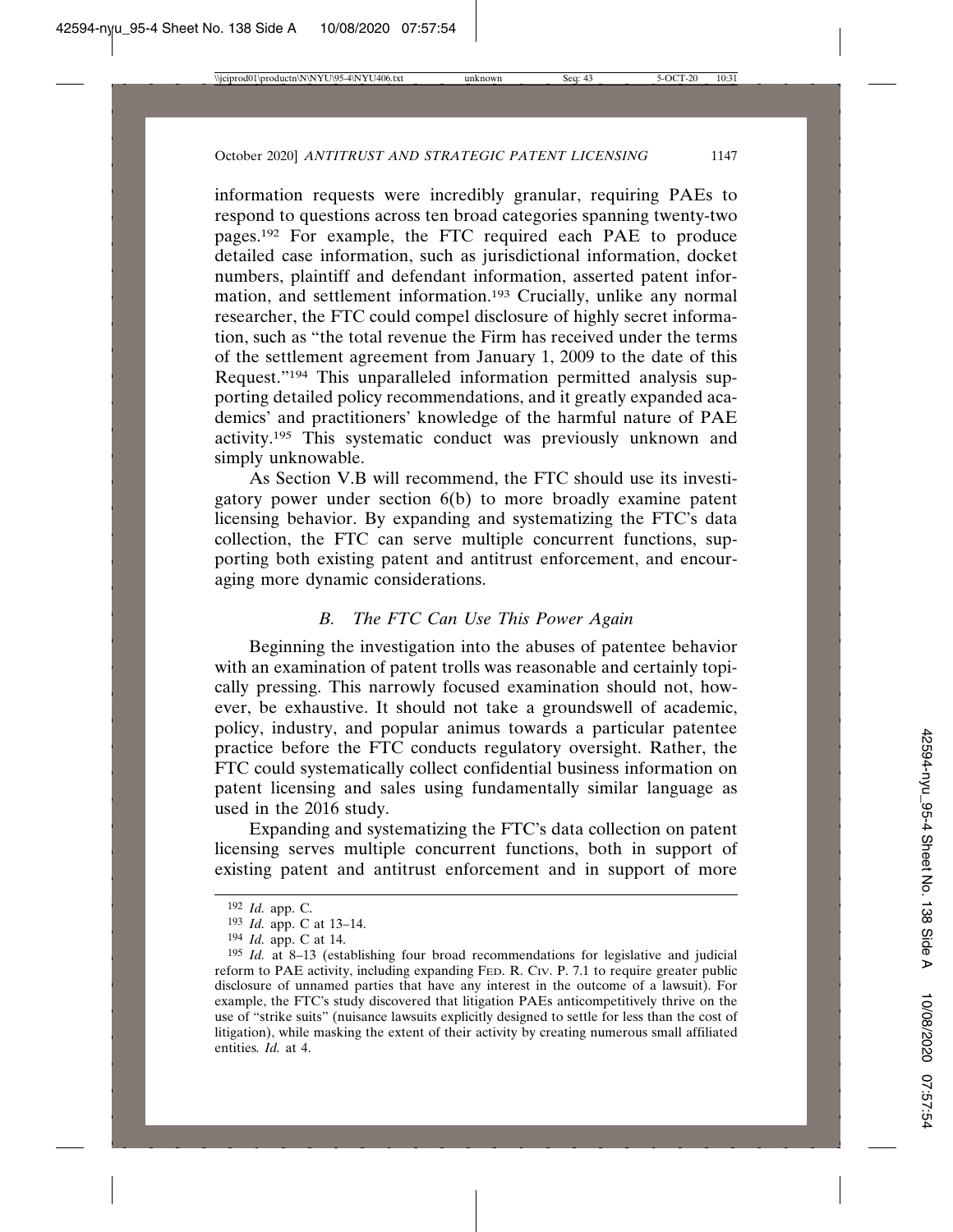dynamic considerations. First, collection of broad-scale data on patentee behavior will allow for more accurate and timely static antitrust analysis. The very claims presented in Parts III and IV of this Note, for example, while addressable under current antitrust case law, are nearly impossible to observe while patent licensing agreements remain private. Additionally, and more expansively, the FTC could apply machine learning techniques to detect potentially problematic hub-and-spoke-and-rim196 relationships facilitated by patents, rather than waiting passively to discover competitive harms.

Second, only through the creation of large-scale databases on patent licensing and sales would we ever be able to meaningfully make progress introducing dynamic competitive analysis into antitrust enforcement. Moreover, this Note has made no attempt to provide an exhaustive account of *all* possible abuses. The lack of systematic data on patent licensing provides no opportunity for meaningful empirical research on the dynamic implications for competition and innovation. As such, we can with confidence presume there remain many harms to competition arising out of yet undiscovered and unmeasured conduct.

Lastly—and while far beyond the scope of this Note—creation of a long-term repository of patent licenses would be invaluable to patent law writ large. It could be used to answer foundational questions like: What is the value of a patent?197 While these questions are not exclusively about licensing, FTC action would ameliorate this pervasive lack of data.

#### **CONCLUSION**

Antitrust and patent law exist in permanent tension, with patentholders permitted to engage in conduct that would be otherwise be plainly anticompetitive. Given the over five hundred billion dollars of annual R&D investment in the United States,198 and given the importance of R&D for corporations' long-term economic profits, the broad deference given in antitrust law to patentee conduct is shocking. Continuing such deference misunderstands the ken of antitrust law and undermines the purpose of patent law.

<sup>196</sup> "In antitrust law, a hub-and-spoke conspiracy is a cartel in which a firm (the hub) organizes collusion (the rim of the wheel or the rim) among upstream or downstream firms (the spokes) through vertical restraints." Barak Orbach, *Hub-and-Spoke Conspiracies*, ANTITRUST SOURCE, Apr. 2016, at 1. For early antitrust cases on hub-and-spoke arrangements, see *Interstate Circuit, Inc. v. United States*, 306 U.S. 208, 221–27 (1939) and *Am. Column & Lumber Co. v. United States*, 257 U.S. 377, 401–02 (1921).

<sup>197</sup> *See, e.g.*, Sakakibara, *supra* note 184, at 928 (describing the data availability problem and how it hampers empirically measuring the value of a patent).

<sup>198</sup> Boroush, *supra* note 25, at 1–2.